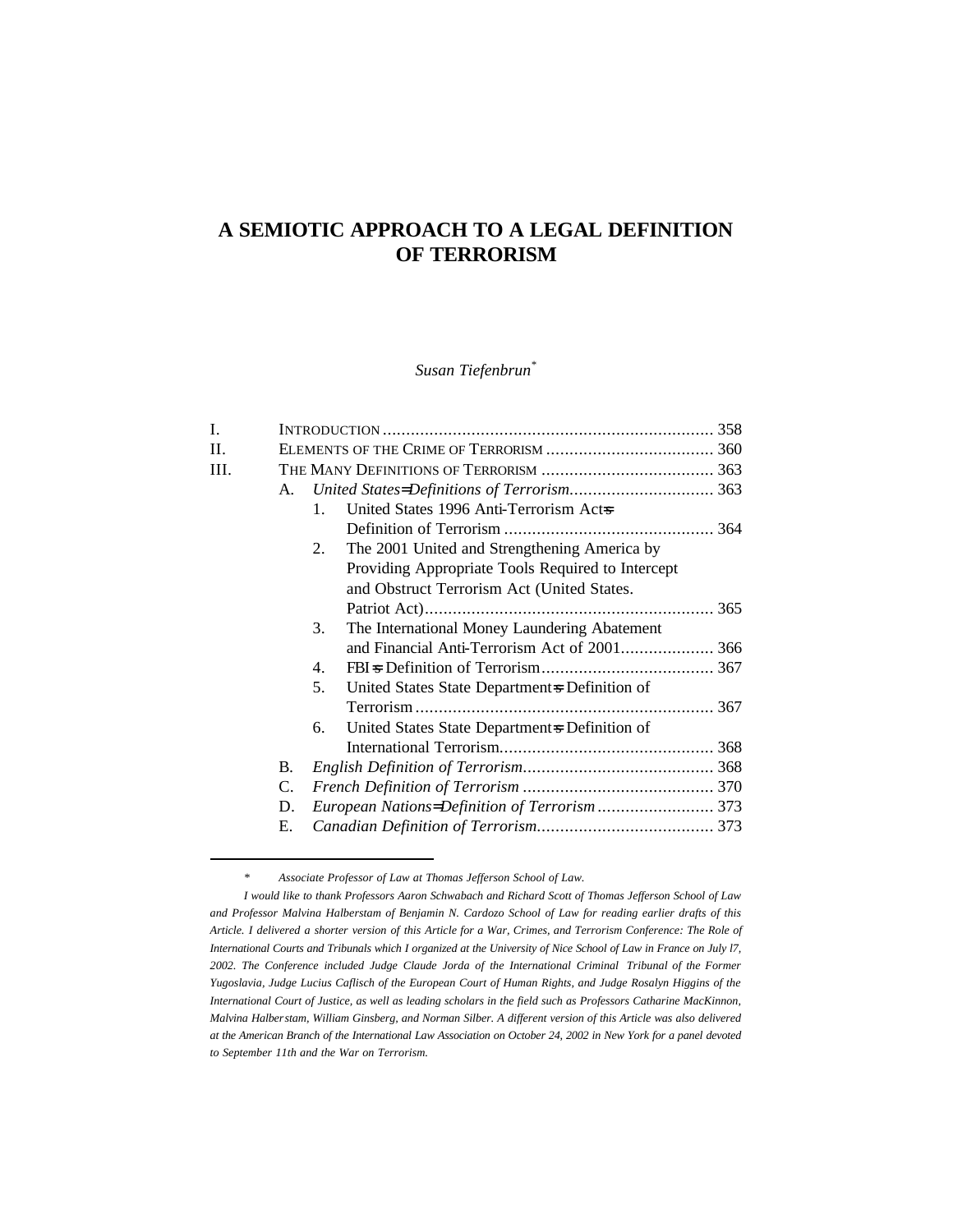|       | F.                                                     |  |  |  |
|-------|--------------------------------------------------------|--|--|--|
|       | G.                                                     |  |  |  |
| IV.   | WHAT IS THE DIFFERENCE BETWEEN INTERNATIONAL AND       |  |  |  |
|       |                                                        |  |  |  |
| V.    | TERRORISM IS NOT ONLY A CRIME BUT A METHOD TO          |  |  |  |
|       |                                                        |  |  |  |
| VI.   | <b>INTERNATIONAL CRIMES ARE ALSO METHODS OF</b>        |  |  |  |
|       |                                                        |  |  |  |
| VII.  | IF TERRORISM IS NOT ONLY A CRIME, BUT A METHOD OR AN   |  |  |  |
|       | ACT OF WAR, THEN WHAT COURT SHOULD TRY                 |  |  |  |
|       |                                                        |  |  |  |
| VIII. | THE PARADOXES INHERENT IN THE MEANING OF TERRORISM 387 |  |  |  |
| IX.   |                                                        |  |  |  |
|       |                                                        |  |  |  |

#### I. INTRODUCTION

It is hard to believe that a word like Aterrorism,@ which is used so frequently

these days in different contexts and in casual, colloquial, political, and legal discourses, does not have a universally-accepted definition.<sup>1</sup> It is not enough to say, as United States Supreme Court Justice Potter Stewart once said of pornography, Awe know it when we see it. $\mathcal{C}$  Terrorism must be deconstructed<sup>3</sup> to distinguish between domestic and international terrorism,<sup>4</sup> state-sponsored and nonstate sponsored terrorism, and terrorism per se and legal revolutionary violence<sup>5</sup>

<sup>1.</sup> M. CHERIF BASSIOUNI, INTERNATIONAL TERRORISM; MULTILATERAL CONVENTIONS (1937-2001) 14, n.48 (Transnational Publishers, Inc. 2001) [hereinafter BASSIOUNI]. *See also* Kevin J. Greene, *Terrorism as Impermissible Political Violence: An International Law Framework,* 16 VT. L. REV. 461 (l992) (ATerrorism has >no precise or widely accepted definition.=@).

<sup>2.</sup> *See* Stephen Yagman, *Defining the Weapon of Terrorism: Frustrated People Without Another Method Resort to >Politico-Military= Violence Instead,* L.A. DAILY J., 6 Mar. l2, 2002.

<sup>3.</sup> *See* Susan Tiefenbrun, *Legal Semiotics,* 5, 1 CARDOZO ARTS & ENT. L.J. 89-156 (l986) (discussing the application of semiotics to the law and the meaning of Adeconstruction@).

<sup>4.</sup> In the US Antiterrorism Act of l990, the United States defines the term Ainternational terrorism@ to mean activities that: (A) involve violent acts or acts dangerous to human life that are a violation of the criminal laws of the United States or of any state, or that would be a criminal violation if committed within the jurisdiction of the United States or of any State; (B) appear to be intended (i) to intimidate or coerce a civilian population; (ii) to influence the policy of a government by intimidation or coercion; or (iii) to affect the conduct of a government by assassination or kidnapping; and (C) occur primarily outside the territorial jurisdiction of the United States, or transcend national boundaries in terms of the means by which they are accomplished, the persons they appear intended to intimidate or coerce, or the locale in which their perpetrators operate or seek asylum. (US Antiterrorism Act of 1990, Publ L. No. 101-519, l04 St. 2250 (codified at l8 U.S.C. ' 2331 (Supp. 1991), *cited in* U.S. FEDERAL LEGAL RESPONSES TO TERRORISM 74-75(Yonah Alexander and Edgar H. Brenner, eds., Transnational Publishers 2002).

<sup>5.</sup> YONAH ALEXANDER, MICHAEL S. SWETNAM AND HERBERT M. LEVINE, ETA: PROFILE OF A TERRORIST GROUP 4 (Transnational Publishers, Inc. 2001). AThe ETA proclaims the right of the Basque people to self-rule and the use of the most appropriate means to achieve its goal.@ *Id.* at 4.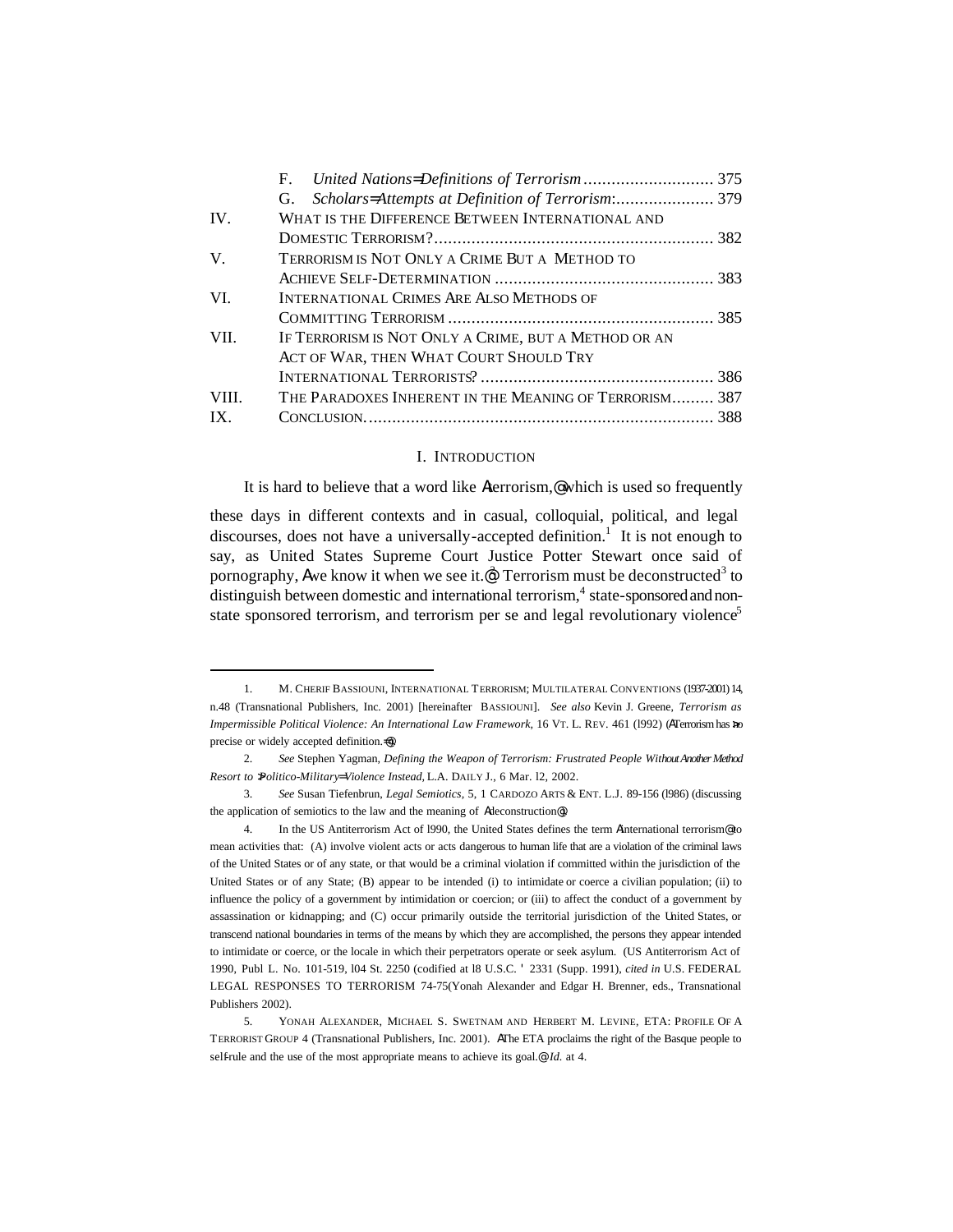that falls within the laws of war.<sup>6</sup> Semiotics is the science of signs<sup>7</sup>. A semiotic approach to the meaning of the term Aterrorism@ includes an investigation of its hidden meanings, its connotations as well as denotations, in order to expose the

<sup>6.</sup> CHRISTOPHER L. BLAKESLEY, TERRORISM, DRUGS, INTERNATIONAL LAW, AND THE PROTECTION OF HUMAN LIBERTY 17, 20 (1922). Blakesley defines terrorism as violence aimed at innocents (or non-combatants) to gain an edge over, or to coerce, a third party. This is different from justifiable and legal revolutionary violence, which seeks liberation from oppression or restriction on ones own sovereignty (assuming such acts of revolutionary violence fall within the law of war) (*cited in* DOUGLAS J. DAVIDS, NARCO-TERRORISM: A UNIFIED STRATEGY TO FIGHT A GROWING TERRORIST MENACE 2 (Transnational Publishers, Inc. 2002)). Louis Rene Beres, Article: *The Legal Meaning of Terrorism for the Military Commander, CONN. J. INT-L. L. 9 (1995). (Beres argues that the failure of* insurgents to comply with the laws of war does not convert these military forces into terrorists but it does make them guilty of war crimes and possibly even crimes against humanity). Cherif Bassiouni argues convincingly that terrorist methods can occur during armed conflict and, therefore, terrorism can be included under war crimes. I maintain that terrorism can be included under war crimes only if the five elements of the definition of terrorism are present.

<sup>7.</sup> Any attempt here at a definition of semiotics is at best preliminary and partial. *See* Tiefenbrun, *supra*  note 3, for a history of semiotics as it applies to the law. *See also* COLLECTED PAPERS OF CHARLESSANDERS PEIRCE 335 (Charles Harshone & Paul Weiss eds., The Belknap Press of Harvard University 1960). By semiotics or semiosis Peirce means the interplay of three subjects: a sign, its object, and its interpretant. *See also* UMBERTOECO, A THEORY OF SEMIOTICS 7 (Indiana University Press 1976), citing Ferdinand de Saussure=s definition of semiotics: Aa science that studies the life of signs at the heart of society.@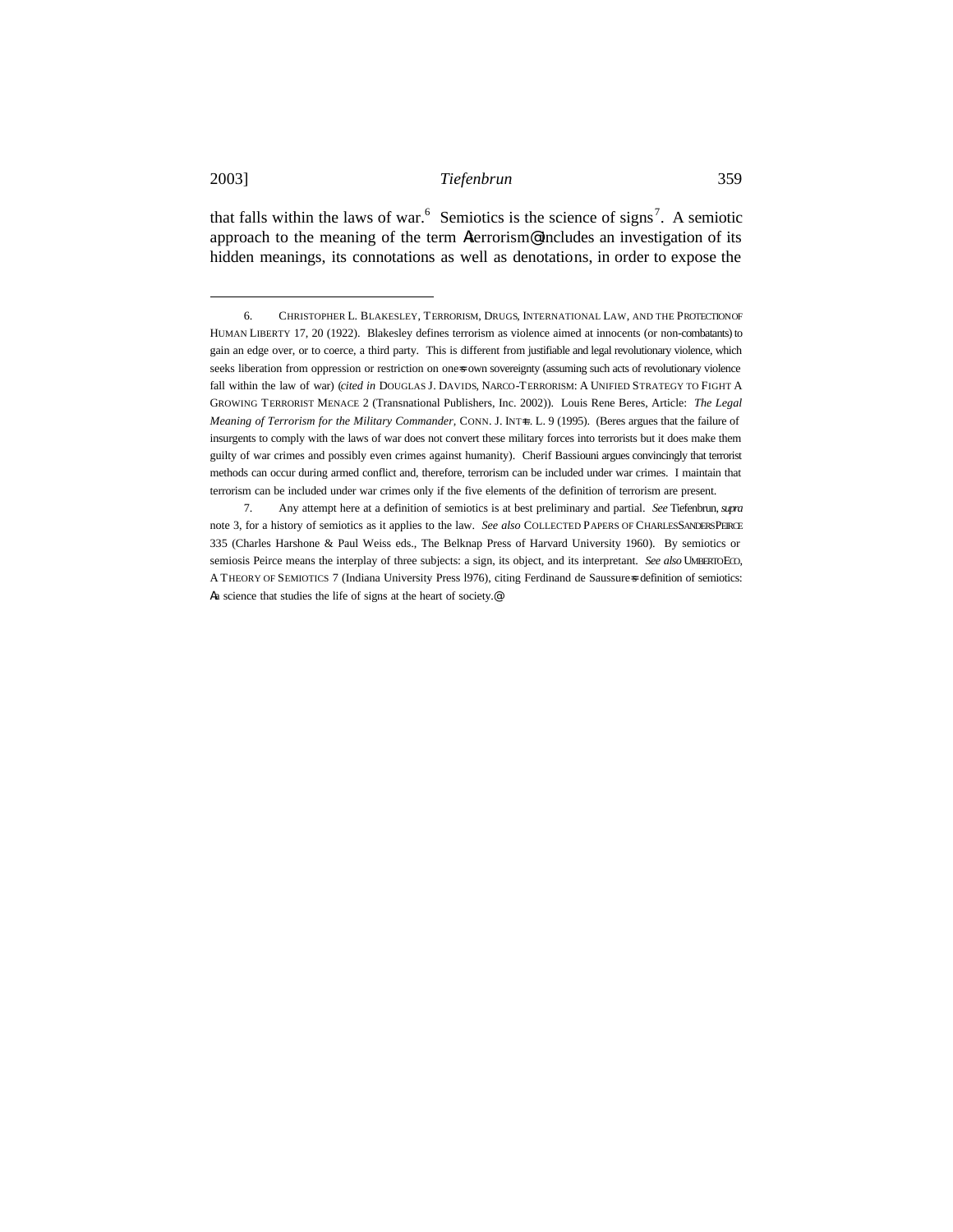deep structure of the term and to unravel its complexities. A semiotic approach is designed to uncover the basic structural elements of the meaning of a term, and each element acts as a sign for the identification of a terrorist act. The elements of the definition are either necessary or sufficient for the act to be deemed a terrorist act.

There are two major obstacles to overcome in order to arrive at a universallyaccepted definition of the term. First, it is necessary to distinguish between three different conceptions of terrorism: terrorism as a crime in itself, terrorism as a method to perpetrate other crimes, and terrorism as an act of war. When terrorism is conceived of as a crime, its elements and defenses can be identified and analyzed. When terrorism is conceived of as a method to perpetrate other crimes, terrorism will sometimes overlap with other crimes like crimes against humanity, genocide, war crimes, rape, etc. When terrorism is conceived of as an act of war, the laws of war will cover the legal responses to terrorism. State responses to terrorism require the balancing of a state-s right to defend itself proportionally against threats or the illegal use of force or acts of aggression, as included under the United Nations Charter norms.<sup>8</sup>

The second obstacle to overcome in an attempt to arrive at a universallyaccepted definition of the term is the necessity to resolve its underlying paradoxes. Terrorism is a phenomenon steeped in varying and oftentimes conflicting political and ideological beliefs. Given that states have a fundamental right to self-defense and the right to self-determination, is terrorism legitimate if it is perpetrated in selfdefense or in an attempt to achieve self-determination?

The Article will uncover five basic elements of the crime of terrorism that are deeply embedded in each of the many definitions of terrorism proposed by the United States in its laws, and by many other nations, scholars, and organizations

<sup>8.</sup> *See* U.N. CHARTER art. 2, para. 4: AAll members shall refrain in their international relations from the threat or use of force against the territorial integrity or political independence of any state, or in any other manner inconsistent with the Purposes of the United Nations,@ *available at* http://www.un.org/Overview/Charter/chapter1.html (last visited Jan. 31, 2003).

*See* U.N. CHARTER art. 51: ANothing in the present Charter shall impair the inherent right of individual or collective self-defense if an armed attack occurs against a Member of the United Nations, until the Security Council has taken measures necessary to maintain international peace and security,@ *available at*  http://www.un.org/Overview/Charter/chapter7.html (last visited Jan. 31, 2003).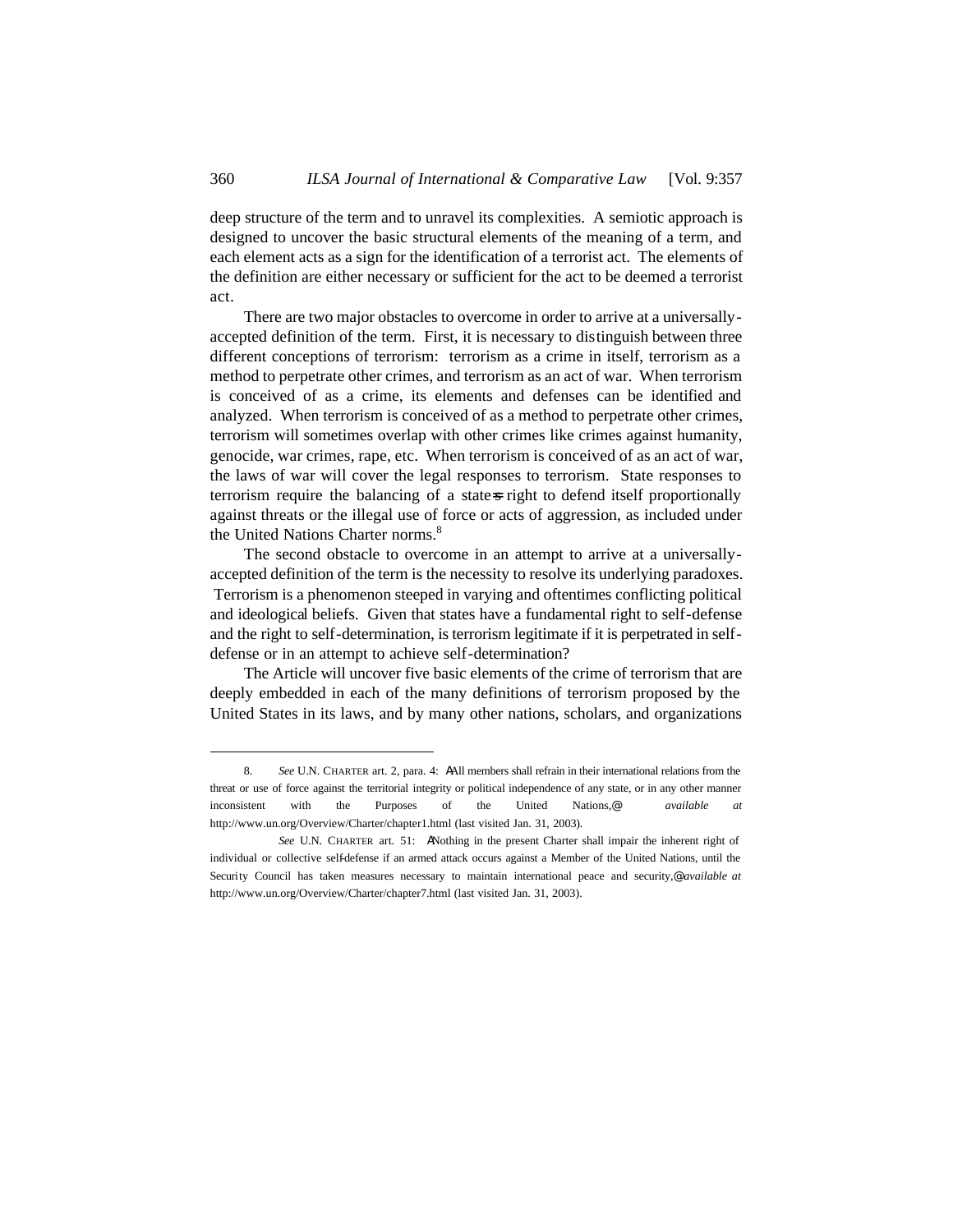like the United Nations. This Article will attempt to show that under certain circumstances requiring the presence of the basic five elements of the crime, terrorism can be included in other specifically defined international crimes like war crimes, crimes against humanity, and genocide. The Article will also look comparatively at United States, English, French, European, and Canadian definitions of terrorism. It will look closely at the United Nations= attempt to define terrorism in its seventeen multilateral conventions. It will also examine different definitions proposed by leading scholars in the field of international law and the law of terrorism.

This Article will distinguish between international and domestic terrorism and will uncover the existence of three different conceptions of terrorism that have profound implications for the adjudication of terrorist acts. Terrorism is conceived of as a crime, as a method, and as an act of war. These different conceptions of terrorism lead one to question which tribunal would be appropriate to try international terrorists. Finally, the Article will focus on the paradoxes inherent in the concept of terrorism. The paradoxical nature of terrorism complicates the establishment of a universally-accepted definition of the term.

#### II. ELEMENTS OF THE CRIME OF TERRORISM

Black=s law dictionary defines terrorism as: Athe use or threat of violence to

intimidate or cause panic, esp. as a means of affecting political conduct. $e^{\theta}$ Scholars have attempted to further define the term, $10$  resulting in many different definitions of terrorism<sup>11</sup> that can all be reduced to five basic structural elements:<sup>12</sup>

<sup>9.</sup> BLACK=S LAW DICTIONARY 1484 (7th ed. 1999).

<sup>10.</sup> DAVIDS, *supra* note 6, at 2.

<sup>11.</sup> *See infra* Emanuel Gross, *Legal Aspects of Tackling Terrorism: The Balance Between the Right of a Democracy to Defend Itself and the Protection of Human Rights,* 6 U.C.L.A. J. INT=L L. & FOR. AFF. 89 (2001).

<sup>12.</sup> *See Id.* AIt is difficult to classify the term Aterrorism® or provide it with a clear definition or interpretation ...Nonetheless, the majority of the definitions have a common basisBterrorism is the use of violence and the imposition of fear to achieve a particular purpose, generally entailing the aspiration to overthrow an existing regime, or fight it, and where the persons forming the group organize in a tightly controlled structure ...need to determine whether the activities of the particular group are morally supported by the state.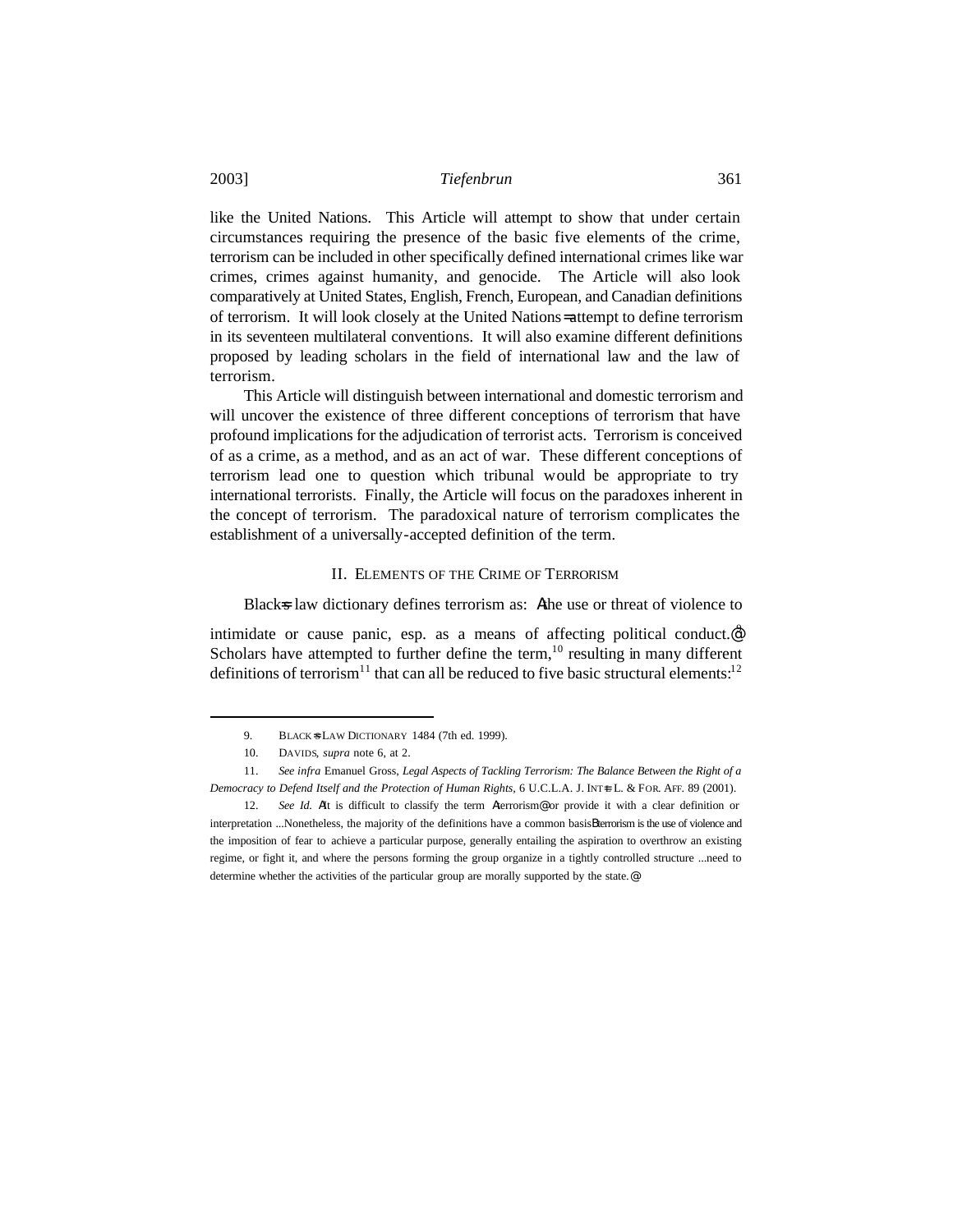1) The perpetration of violence by whatever means;

2) The targeting of innocent civilians;

3) With the intent to cause violence or with wanton disregard for its consequences;

4) For the purpose of causing fear, coercing or intimidating an enemy;

5) In order to achieve some political, military, ethnic, ideological, or religious goal. $^{13}$ 

Normally the violence associated with terrorism is perpetrated without justification or without excuse in an aim to gain publicity for the cause.<sup>14</sup> In this sense terrorism is similar to extreme forms of civil disobedience<sup>15</sup> in which the perpetrators resort to violence in order to gain publicity for a cause that is presumably an unjust law or societal oppression. Normally state-sponsored terrorists do not seek publicity whereas individual terrorists thrive on publicity for their cause.<sup>16</sup> State responses to acts of civil disobedience have sometimes resulted in the use of force. Similarly, the peacetime use of terrorism by a state against passive resistance is arguably justified in order to maximize compliance to a new

<sup>13.</sup> These basic five elements are a variation of Blakesleys elements. BLAKELSEY, *supra* note 6, at 37. Blakesleys five elements include Aconducting the above acts without justification or excuse@ and do not include Aethnic or ideological@ goals (termed Abenefits@ in Blakesley=s listing). Blakesley=s elements do not include the word Afear@ which is key to the definition of the term Aterrorism@.

<sup>14.</sup> *See* Walter Laqueur, *Reflections on Terrorism,* FOREIGN AFFAIRS 65 (1986) at 86-88 *(cited in*  DAVIDS, *supra* note 6, at 2).

<sup>15.</sup> *See* Susan W. Tiefenbrun, *Classic Greek Themes in Contemporary Law: On Civil Disobedience, Jurisprudence, Feminism and the Law in the Antigones of Sophocles and Anouilh,* 11 CARDOZO STUD.L.&LIT. 35 (1999), and Susan Tiefenbrun, *Semiotics and Martin Luther King=s ALetter from Birmingham Jail,@* 2 CARDOZO STUD. L. & LIT. 255-87 (l992).

<sup>16.</sup> BASSIOUNI, *supra* note 1, at 29.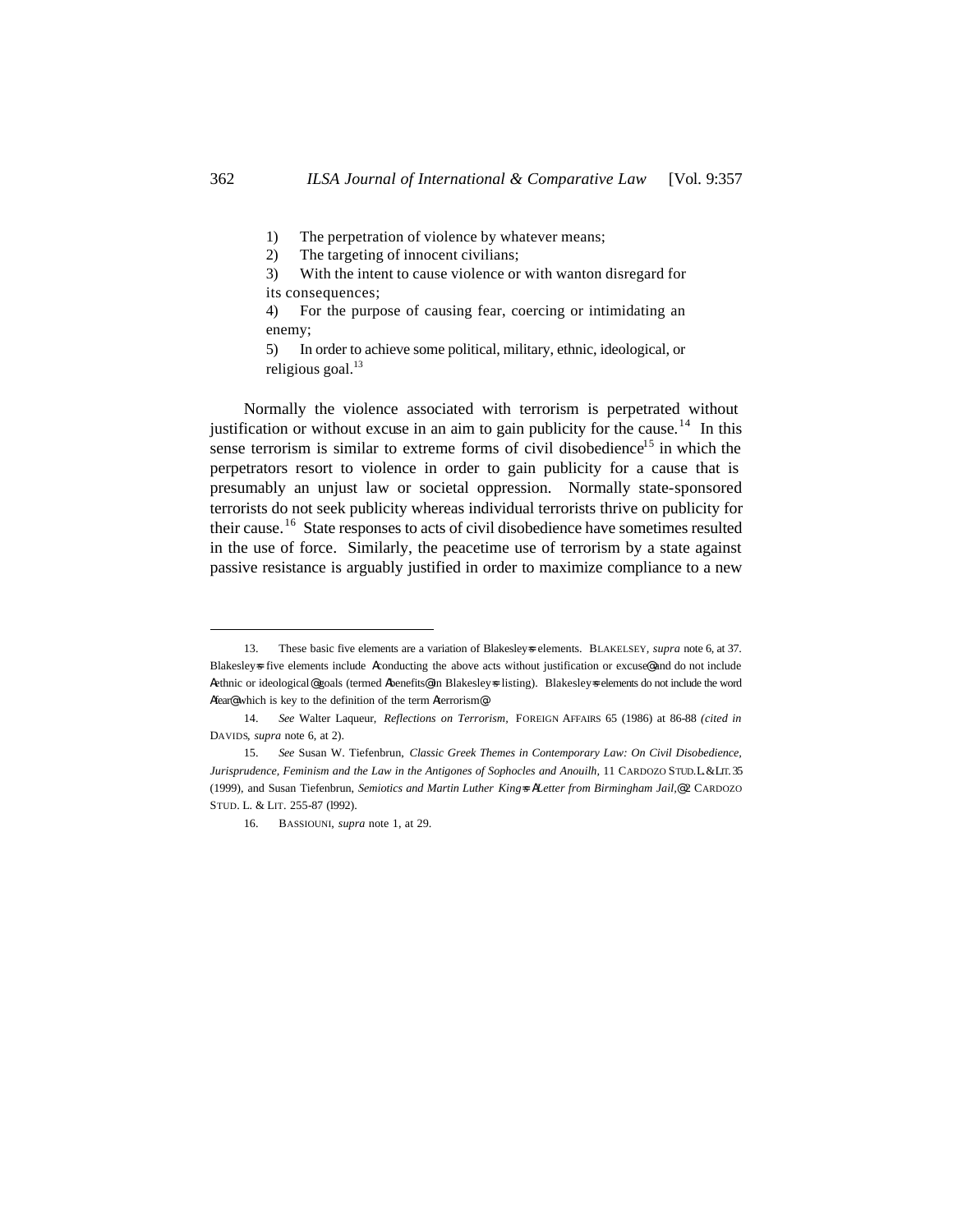state policy.<sup>17</sup> This Article will attempt to show that terrorism in any form and for whatever reason is unjustified.

17. *Id.* at 32.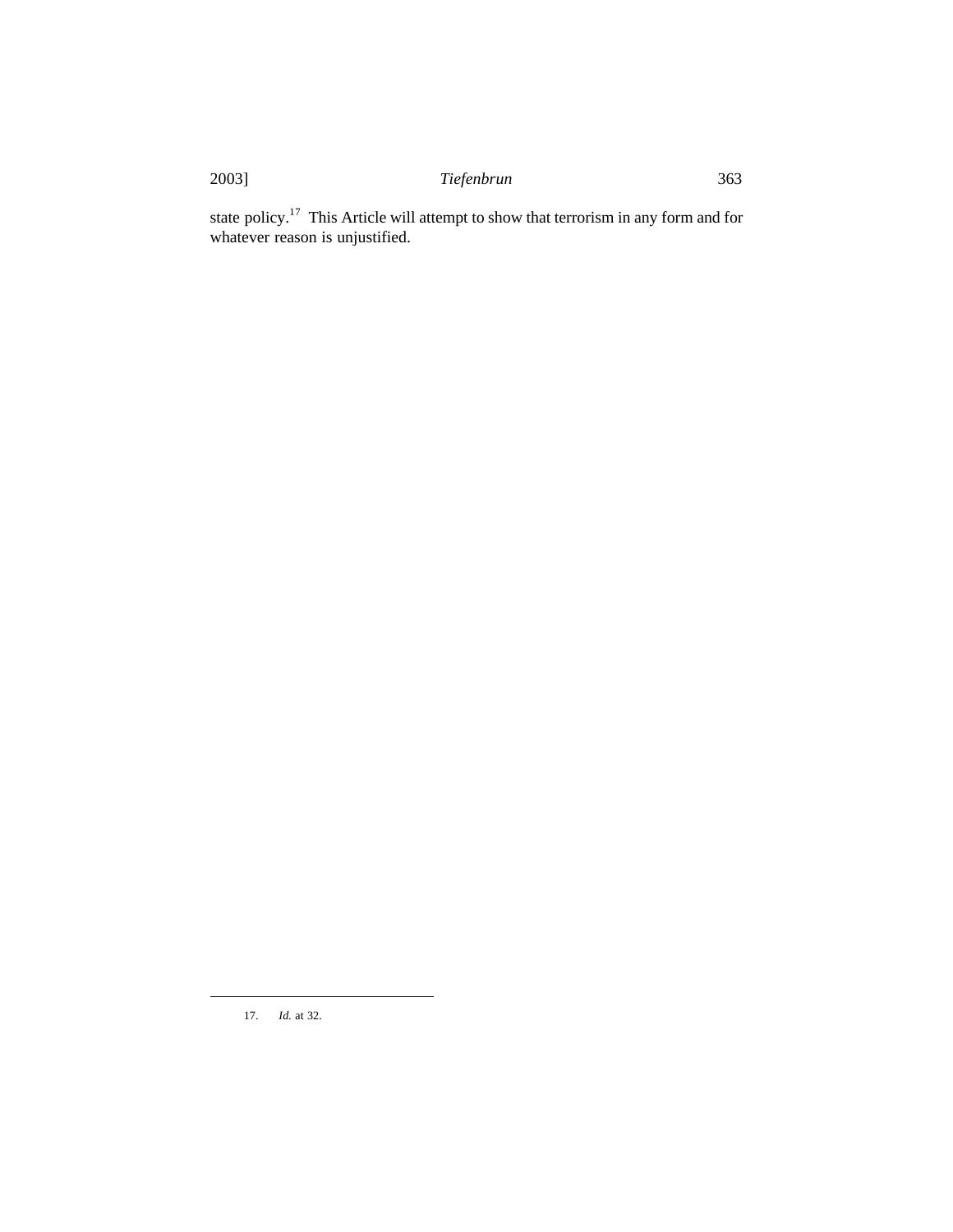The structural elements of the definition of terrorism need further analysis. What actually constitutes Aviolence?<sup>@</sup> The dictionary definition of violence includes unjust or unwarranted use of force, usually accompanied by fury, vehemence, or outrage; physical force unlawfully exercised with the intent to harm.<sup>18</sup> But there is a broad spectrum to the definition of Aviolence.@ Some courts have held that violence is not limited to physical contact or injury, but may include picketing in a labor dispute conducted with misleading signs, false statements, erroneous publicity, and veiled threats by words and acts.<sup>19</sup> Violence has many forms and degrees of severity. However, an act is violent only if it causes harm to persons and things.<sup>20</sup> Violence in any form can inspire terror in its victims and in those indirectly affected by the violence.

What is an Ainnocent civilian?@ There is no agreement as to who is actually included in this category,<sup>21</sup> but one is tempted to say **A**we know an innocent civilian when we see one.<sup>®</sup> If only one innocent civilian is killed or seriously injured during an act of war motivated by self-defense, will this be enough to call it a Aterrorist@ act? What are the legitimate defenses of the unintentional killing of an innocent civilian during wartime? Is collateral damage of the use of force during wartime a legitimate defense to killing innocent civilians? These are only some of the questions that the element of violence against Ainnocent civilians@ raises in proposing a universally-accepted definition of terrorism.

The element of intent or wanton disregard is less troublesome because of established definitions used by the courts to determine the mental state of an accused. What is more troublesome is the element of Afear@ which is not a legal term but a psychological phenomenon that is manifested by various signs and symptoms such as trembling, shaking, sweaty palms, etc. Intimidation, which was established as a tort in England as early as  $1964$ ,<sup>22</sup> is unlawful coercion that produces harm.

The manifold purposes of terrorism include the accomplishment of a political, military, ethnic, ideological, or religious cause. The overriding purpose is a necessary element of the definition. Political, ethnic, ideological and religious goals are not troublesome within the definition of terrorism. However, the accomplishment of a Amilitary goal@ is controversial. If a military goal is added to the definition of terrorism, this inclusion places a burden on combatants never to use terrorism during wartime. Individuals, small groups, and states have been known to commit terrorist acts in the context of wars of national liberation.<sup>23</sup>

<sup>18.</sup> BLACK=S LAW DICTIONARY, *supra* note 9, at 1564.

<sup>19.</sup> *Id.*

<sup>20.</sup> BASSIOUNI, *supra* note 1, at 8.

<sup>21.</sup> *Id.* at 15.

<sup>22.</sup> Rookes v. Barnard, 1 Lloyd=s Rep 28 (H.L. l964).

<sup>23.</sup> BASSIOUNI, *supra* note 1, at 19. *See also* Jordan Paust, *Use of Armed Force Against Terrorists in Afghanistan, Iraq, and Beyond* 35 CORNELL INT+ L.J. 533 (2002).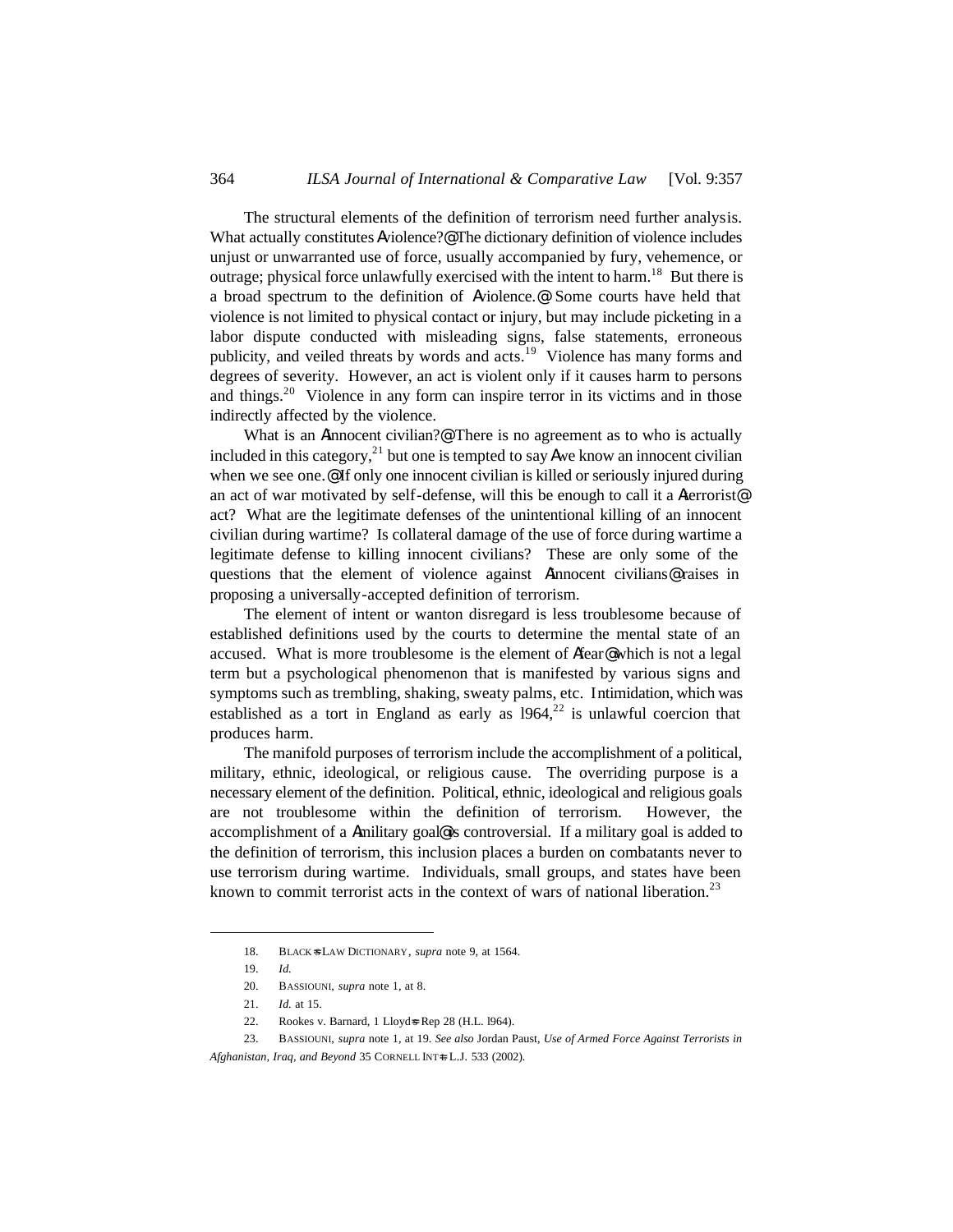#### III. THE MANY DEFINITIONS OF TERRORISM

# Even though there are many definitions of terrorism<sup>24</sup> available for legislative

purposes, Aterrorism@ per se has never been explicitly defined in any of the seventeen existing multilateral anti-terrorism conventions.<sup>25</sup> Moreover, the multilateral conventions are not applicable to state-sponsored terrorism. They apply only to terrorism committed by individual actors. The absence of a universallyaccepted definition of terrorism and the inapplicability of multilateral anti-terrorism legislation to state-sponsored terrorism reflect the deeply political nature of the term terrorism and the absence among nations of commonly shared values<sup>26</sup> about the rule of law, the legitimacy of goals, and the means to achieve these goals. For example, the international community cannot agree on whether Ainnocent civilian@is a necessary or simply a sufficient element of the definition. It also cannot agree on who should be included in the category of Ainnocent civilians@ or Adiplomats@ or Acivilian installations@ or Alegitimate targets. $e^{27}$  The international community cannot agree on whether terrorism is illegal under all situations or whether it is sometimes permissible in order to achieve a legitimate goal. Some international organizations proclaim that the right to self-rule legitimizes the use of the most appropriate means, including terrorism, to achieve the goals of liberation and independence.<sup>28</sup>

<sup>24.</sup> *Id.* at 15. Bassiouni provides a long list of scholarly articles that attempt to define the term *Merrorism*.@ *See also* John F. Murphy, *The Future of Multilateralism and Efforts to Combat International Terrorism,* 25 COL. J. TRANS=L L. 35 (l986) and Thomas M. Franck & Bert B. Lockwood, *Preliminary Thoughts Towards an International Convention on Terrorism,* 68 AM. J. INT+L L. 69, 70-72 (1974).

<sup>25.</sup> BASSIOUNI, *supra* note 1, at xxvi. In the Convention for the Suppression of the Financing of Terrorism, Article 2.l(b), U.N. Doc. A/54/l09 (9 De. 1999), there is an indirect definition of terrorism proposed: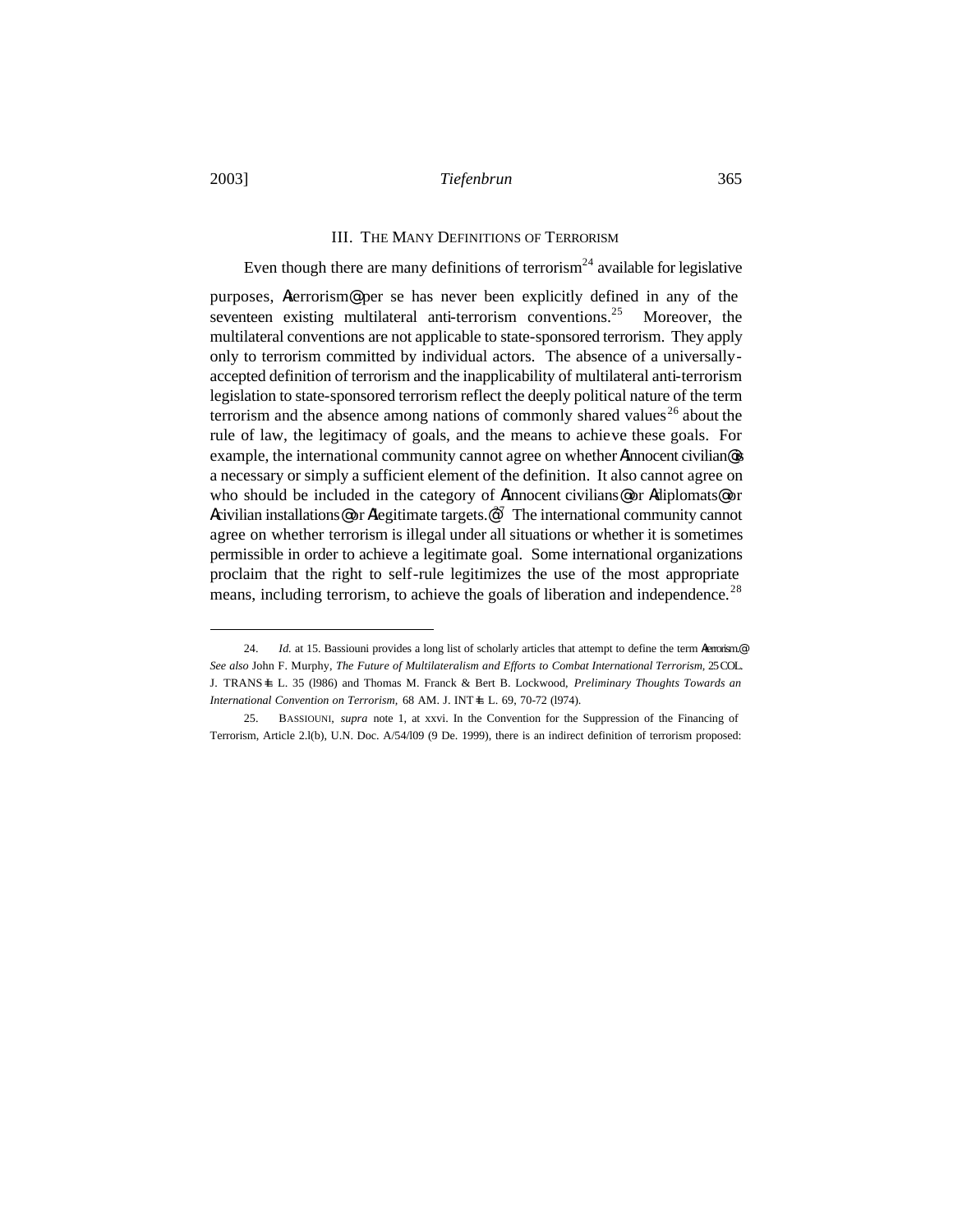*A. United States= Definitions of Terrorism*

AAny other act intended to cause death or serious bodily injury to a civilian, or to any other person not taking an active part in the hostilities in a situation of armed conflict, when the purpose of such act, by its nature or context, is to intimidate a population, or to compel a government or an international organization to do or to abstain from doing any act.@ *Id.*

<sup>26.</sup> *Id.* at l5.

<sup>27.</sup> *Id.*

<sup>28.</sup> ALEXANDER, SWETNAM, & LEVINE, *supra* note 5, at 4: (ABetween l963 and l965 the terrorist organization adopted the principles of revolutionary war because it was influenced by the successes of the independence war in Algeria and the Cuban revolution. Marxist theory was predominant in its ideology. ETAs purpose was to change the state through an uprising of the people, the destruction of the oppressor state, and finally, the assault to power.@ *Id.* at 6.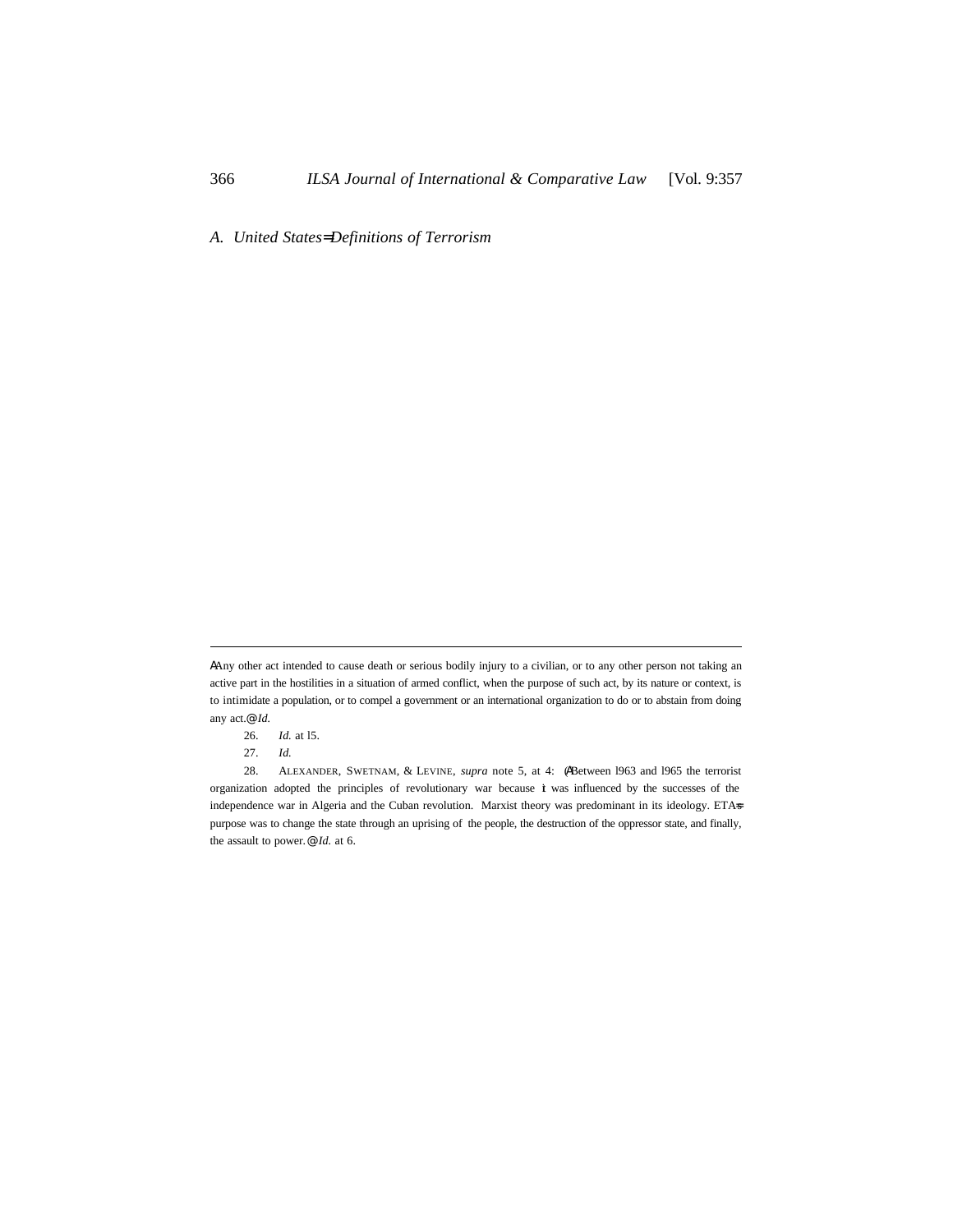### In the United States there is a general confusion about what constitutes

terrorism.<sup>29</sup> The United States has shifted its conception of terrorism as a Acrime@ to terrorism as an Aact of war. $\mathbb{P}^{30}$  In the past, the United States classified international terrorism as a crime and applied legal means as the primary tool to fight it. $31$  More recently, however, the United States has moved away from reactive counter-terrorism law enforcement methods towards more proactive techniques to fight international terrorism. This shift has occurred because the United States now perceives terrorist acts as acts of war.<sup>32</sup> In its war against terrorism, the United States now uses expanded law enforcement and intelligence agencies like the FBI and the CIA to fight terrorism, and these agencies have their own definitions of terrorism.

In the United States federal system, each state determines what constitutes an offense under its domestic criminal or penal code. States define terrorism generically as a crime. For example, the Arkansas Criminal Code provides that Aa person commits the offense of terroristic[sic] threatening if, with the purpose of terrorizing another person, he threatens to cause death or serious physical injury or substantial property damage to another person.<sup>@33</sup>

The United States Congress has not been able to reach a consensus on a working definition of terrorism.<sup>34</sup> The executive branch has also not developed a coordinated position on the meaning of the term.<sup>35</sup> The absence of a generallyaccepted definition of terrorism in the United States allows the government to craft variant or vague definitions which can result in an erosion of civil rights and the possible abuse of power by the state in the name of fighting terrorism and protecting national security.

#### 1. United States 1996 Anti-Terrorism Acts Definition of Terrorism

<sup>29.</sup> TERRORISM AND THE LAW 3 (Yonah Alexander and Edgar H. Brenner, eds., Transnational Publishers, Inc. 2001).

<sup>30.</sup> Malvina Halberstam, *The US Right to Use Force in Response to the Attacks on the Pentagon and the World Trade Center, 9 CARDOZO J. INT+L & COMP. L. 101 (2001), ATerrorism is a form of war, probably the most* serious form of war used against the United States since World War II, if not ever.@ *See also* Malvina Halberstam, *Terrorist Acts Against and on Board Ships,* 331 ISR. Y.B. HUM. RTS. (1987); Malvina Halberstam, *Terrorism on the High Seas: The Achille Lauro, Piracy and the IMO Convention on Maritime Safety, 82 AM. J. INT+L L. 269 (1988);* Malvina Halberstam, *The Evolution of the United Nations Position on Terrorism: From Exempting National Liberation Movements to Criminalizing Terrorism Whenever and By Whomever Committed* (COLUMBIA J. ON TRANSNATIONAL LAW, forthcoming 2003).

<sup>31.</sup> Tyler Raimo, Notes and Comments, *Winning at the Expense of Law: The Ramifications of Expanding Counter-Terrorism Law Enforcement Jurisdiction Overseas,* 14 AM. U. INT=L. L. REV.1473, 74 (1999) [hereinafter Raimo].

<sup>32.</sup> *Id.*

<sup>33.</sup> ARK. CODE ANN. ' 5-13-301 (Michie 2002).

<sup>34.</sup> Raimo, *supra* note 31, at 4.

<sup>35.</sup> *Id.*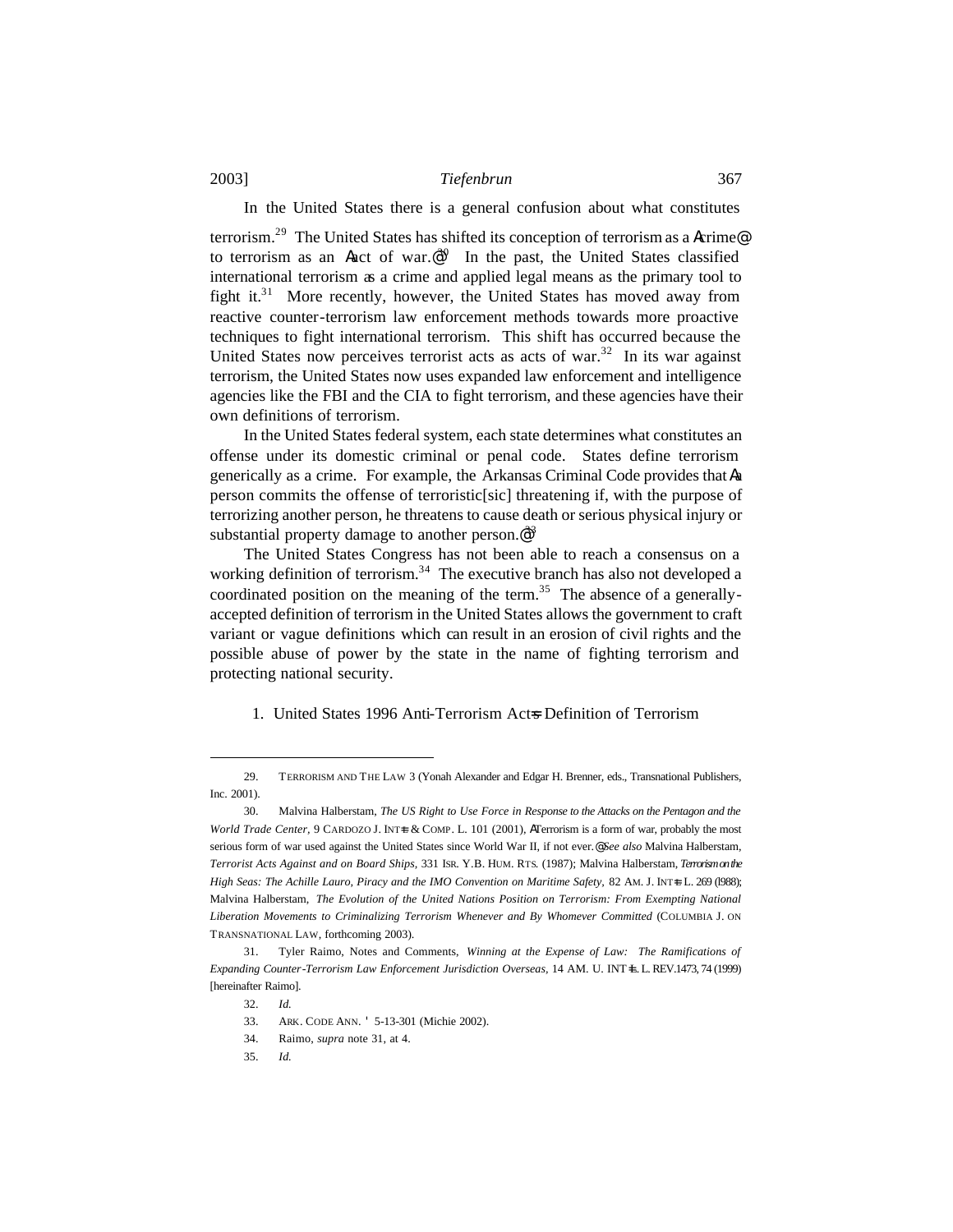368 *ILSA Journal of International & Comparative Law* [Vol. 9:357 In the 1996 United States Antiterrorism Act and Effective Death Penalty Act,<sup>36</sup> the United States defines international terrorism as:

<sup>36.</sup> Jason Binimow & Amy Bunk, Annotation, *Validity, Construction, and Operation of AForeign Terrorist Organization@ Provision of Anti-Terrorism and Effective Death Penalty Act (AEDPA), 8 U.S.C.A.* ' *ll89*, 178 A.L.R. FED. 535 (2002). *See also* U.S. Antiterrorism Act of l990, l8 U.S.C. ' 2331 (1991).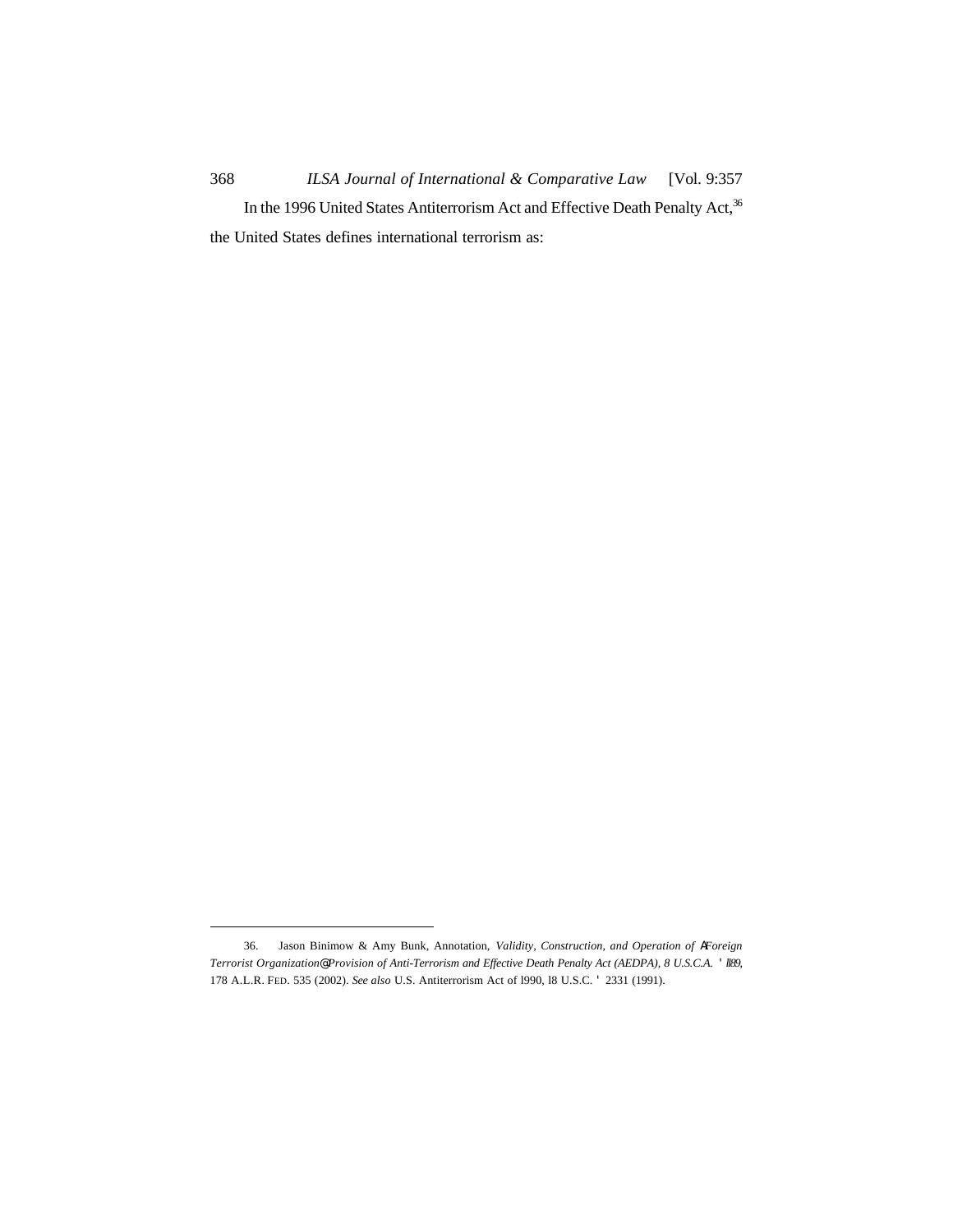the unlawful use of violence against the United States, citizens of the United States or any other nation, outside the boundaries of the United States, apparently intended to intimidate or coerce a civilian population, influence government policy, or to affect the conduct of a government for political or social objectives.<sup>37</sup>

This definition includes the five basic elements outlined above, but does not list specific terrorist acts that can be classified as criminal.<sup>38</sup> The advantage of not listing specific acts as Aterrorist acts@ is that as new forms of technology are created, new forms of terrorist acts are likely to develop, and this law will still cover these news modalities. The disadvantage of not listing specific acts as Aterrorist acts@is that the decision will be left up to policy makers to determine who is and who is not committing Aterrorist acts.@ A subjective definition leaves too much room for political bias to affect the decision.

Despite the presence of a definition of terrorism in the United States 1996 Antiterrorism Act, some civil libertarians have attacked this law, basing their objection on a dubious claim that the Act does not contain a definition of terrorism. A more valid claim might be that the United States Antiterrorism Act of 1996 does not explicitly designate specific acts that constitute terrorism. Civil libertarians have expressed a legitimate fear that the alleged absence of a definition will have the following deleterious result: A >Terrorism= is whatever the Secretary of States decides it is ...the Secretary of State may designate a foreign group as a terrorist organization if the Secretary of State finds that the group  $\geq$ ngages in terrorist activity= that threatens the security of United States nationals or the national security of the United States. $e^{i\theta}$  The absence of a universally-accepted definition of terrorism and the failure to list specific acts as terrorist acts could cause this bad result to happen in other countries besides the United States.

2. The 2001 United and Strengthening America by Providing Appropriate Tools Required to Intercept and Obstruct Terrorism Act (United States Patriot Act)<sup>40</sup>

<sup>37.</sup> RAIMO*, supra* note 31, at 4*.*

<sup>38.</sup> *Id.* at n. 46.

<sup>39.</sup> JAMES X. DEMPSEY & DAVID COLE, TERRORISM & THE CONSTITUTION: SACRIFICING CIVIL LIBERTIES IN THE NAME OF NATIONAL SECURITY 119 (First Amendment Foundation 1999) [hereinafter DEMPSEY]. *See also* Binimow & Bunk, *supra* note 36.

<sup>40.</sup> USA Patriot Act, Pub.L.No. 107-56, ll5 Stat. 296-342 (2001).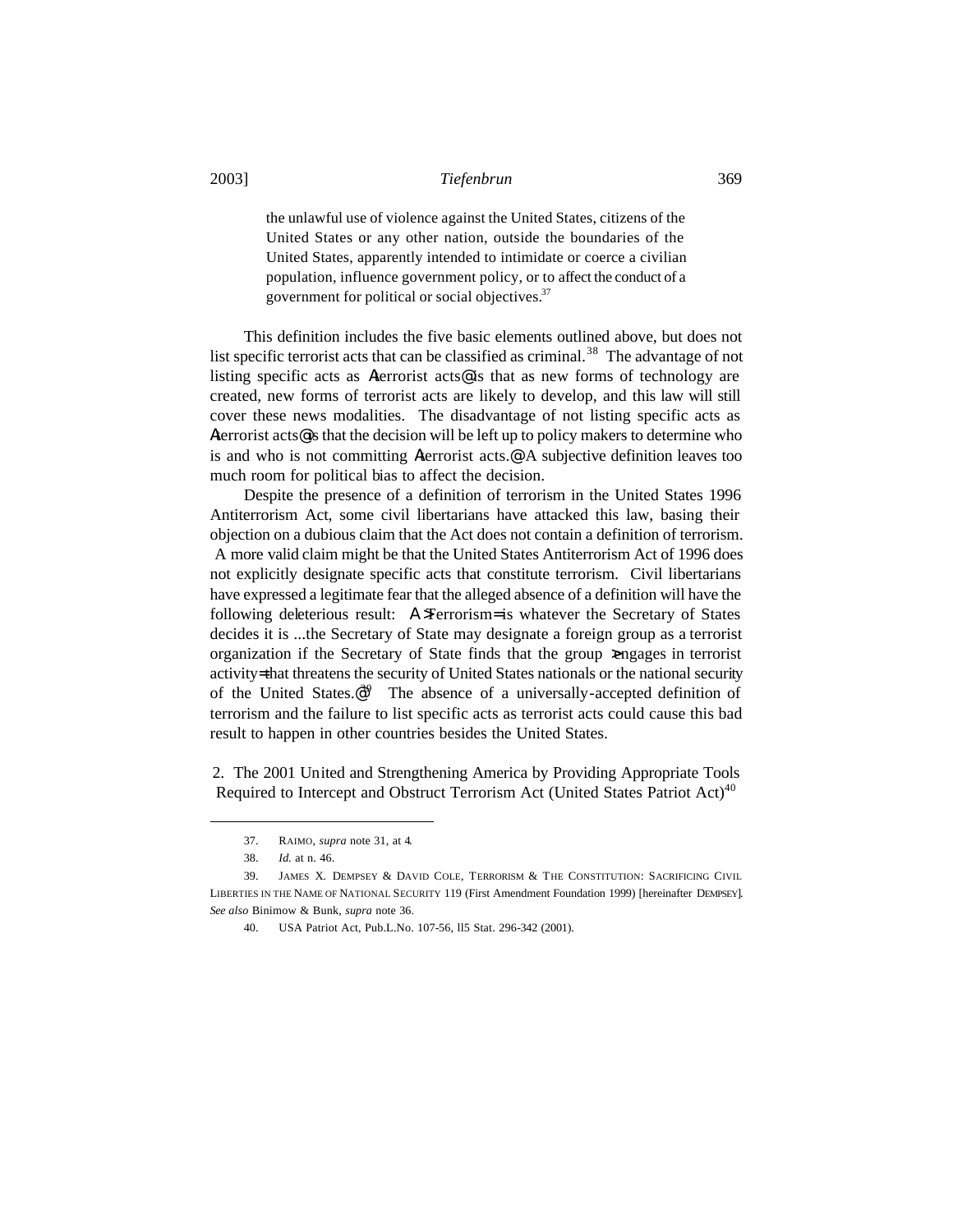The President of the United States has defined terrorism in a recent anti-

terrorism act known as the United States Patriot Act. The definition is as follows: AFor crimes to be defined as  $x$  terrorist acts= the government must show that they were calculated to influence or affect the conduct of government by intimidation or coercion or to retaliate against government conduct.@

This definition requires insight into the mental state of the perpetrator, does not specifically identify the necessary element of violence, and reduces the purpose clause to achieving political goals (i.e., influencing government conduct).

Some civil libertarians have objected to the erosion of civil liberties in the 2001 United States Patriot Act because it authorizes executive detention on the mere suspicion that an immigrant has at some point engaged in a violent crime or provided humanitarian aid to a proscribed organization. This provision authorizes guilt by association and gives the government the power to deny entry to aliens for reasons that are arguably Apure speech@ acts. $41$ 

# 3. The International Money Laundering Abatement and Financial Anti-Terrorism Act of 2001

The United States Financial Anti-Terrorism Act of 2001, which is the

counterpart of the United Nations International Convention for the Suppression of the Financing of Terrorism  $(1999)$ ,<sup>42</sup> was signed into law on October 26, 2001, as Title III of the United States Patriot Act. This statute requires the Secretary of the Treasury to implement numerous changes under a strict timetable in order to follow the trail of those who finance terrorism. Due diligence measures require the identification of beneficial owners of bank accounts. $43$ 

<sup>41.</sup> DEMPSEY, *supra* note 39*.*

<sup>42.</sup> *See* International Convention for the Suppression of the Financing of Terrorism, Dec. 9, 1999, 39 I.L.M. 270 (2000).

<sup>43.</sup> Edward J. Krauland and Stephane Lagonico, *The New Counter-Money Laundering and Anti-Terrorist Financing Law*, INT<sup>+</sup>L. NEWS 1 (2002).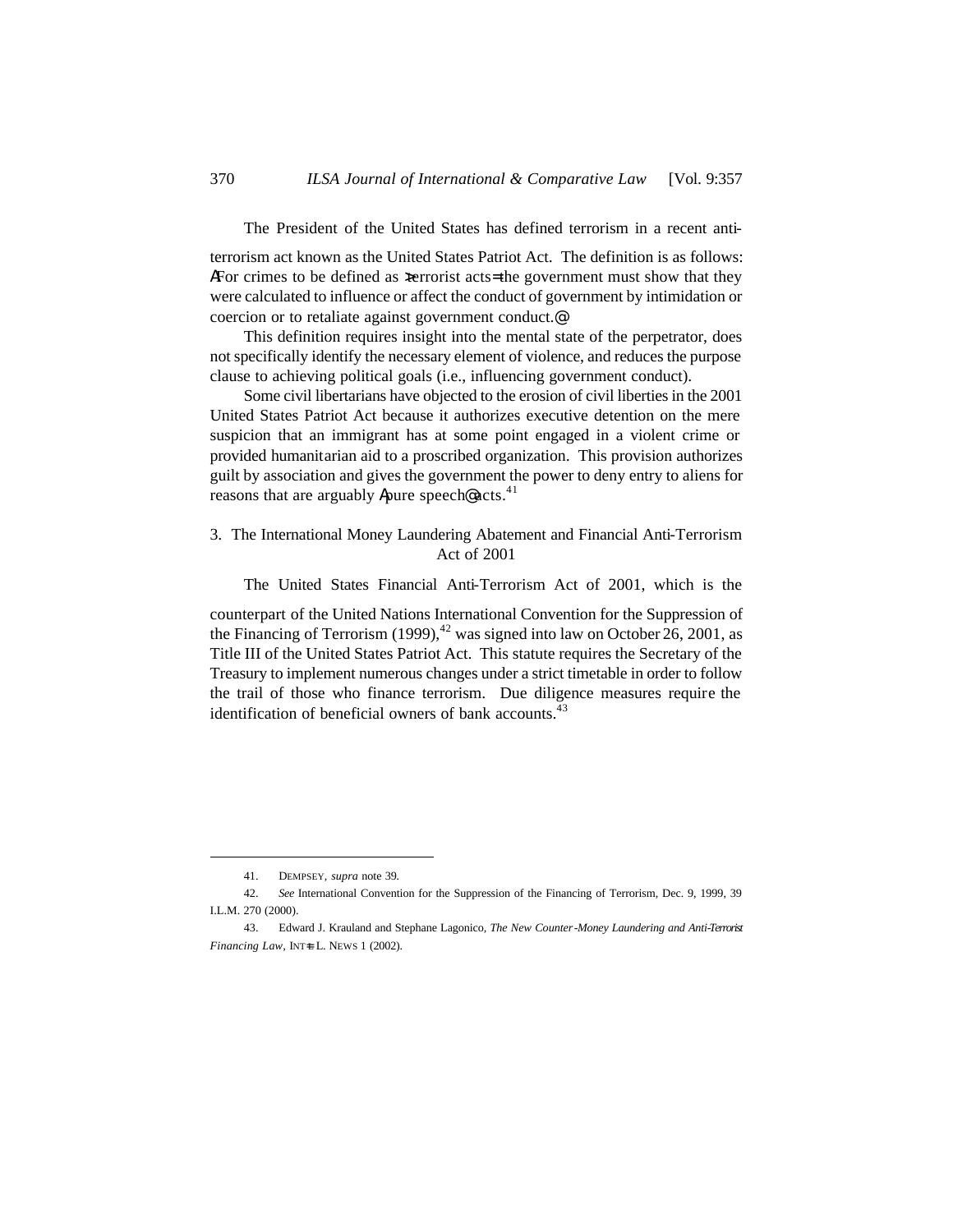The United States has designated a variation on the domestic form of Aterrorism@ called Aglobal terrorism.@ For example, President Bush signed Executive Order 13244 on September 23, 2001, requiring United States persons to block the assets of a new category of sanctioned parties, known as Aspecially designated global terrorists (SDGTS).@ This category includes individuals, organizations, charities, and business entities. It includes United States persons, United States citizens and permanent residents, United States corporations, and their non-United States branches. The Office of Foreign Assets Control of the United States Department of the Treasury will implement the executive order. The President has threatened to freeze assets and transactions of banks and other financial institutions that refuse to share information about terrorists.<sup>44</sup> An action to freeze assets was also taken by the United Nations Security Council in Resolution l267 on October l5, l999, under Chapter VII of the United Nations Charter. Similar actions were taken against Osama bin Laden on December l9, 2000 pursuant to Security Council Resolution l333.<sup>45</sup>

### 4. FBI = Definition of Terrorism

Since l980, the Federal Bureau of Investigation (FBI) has defined terrorism as:

Athe unlawful use of force or violence against persons or property to intimidate or coerce a government, the civilian population, or any segment thereof, in the furtherance of political or social objectives. $e^{46}$ 

The FBI $\approx$  definition does not include the basic five elements because it omits the necessary element of intent and limits the purpose to the achievement of Apolitical or social objectives.@ Moreover, the definition does not specifically include or exclude state-sponsored terrorism. If the definition of terrorism does not include the element of intent to coerce or intimidate, then any criminal, like the Son of Sam, who kills just for the sake of bloodthirsty violence, could be deemed a terrorist.

5. United States State Department=s Definition of Terrorism

The United States Department of State defines the term Aterrorism<sup>®</sup> as: Apremeditated, politically motivated violence perpetrated against noncombatant

<sup>44.</sup> Executive Order on Terrorist Financing, *available at* http://www.whitehouse.gov/news/releases/ 2001/09/20010924-1.html (last visited Jan. 31, 2003).

<sup>45.</sup> Peter D. Trooboff, *Antiterrorism Measures*, THE NATL L.J. Al9 (2001).

<sup>46.</sup> United States Department of Justice, FBI, *Terrorism in the United States, 1988 (*Terrorist Research and Analytical Center, Counter-terrorism Section, Criminal Investigative Division, December 31, l988), at 34, *cited in* TERRORISM AND THE LAW, *supra* note 29, at 4, n 7.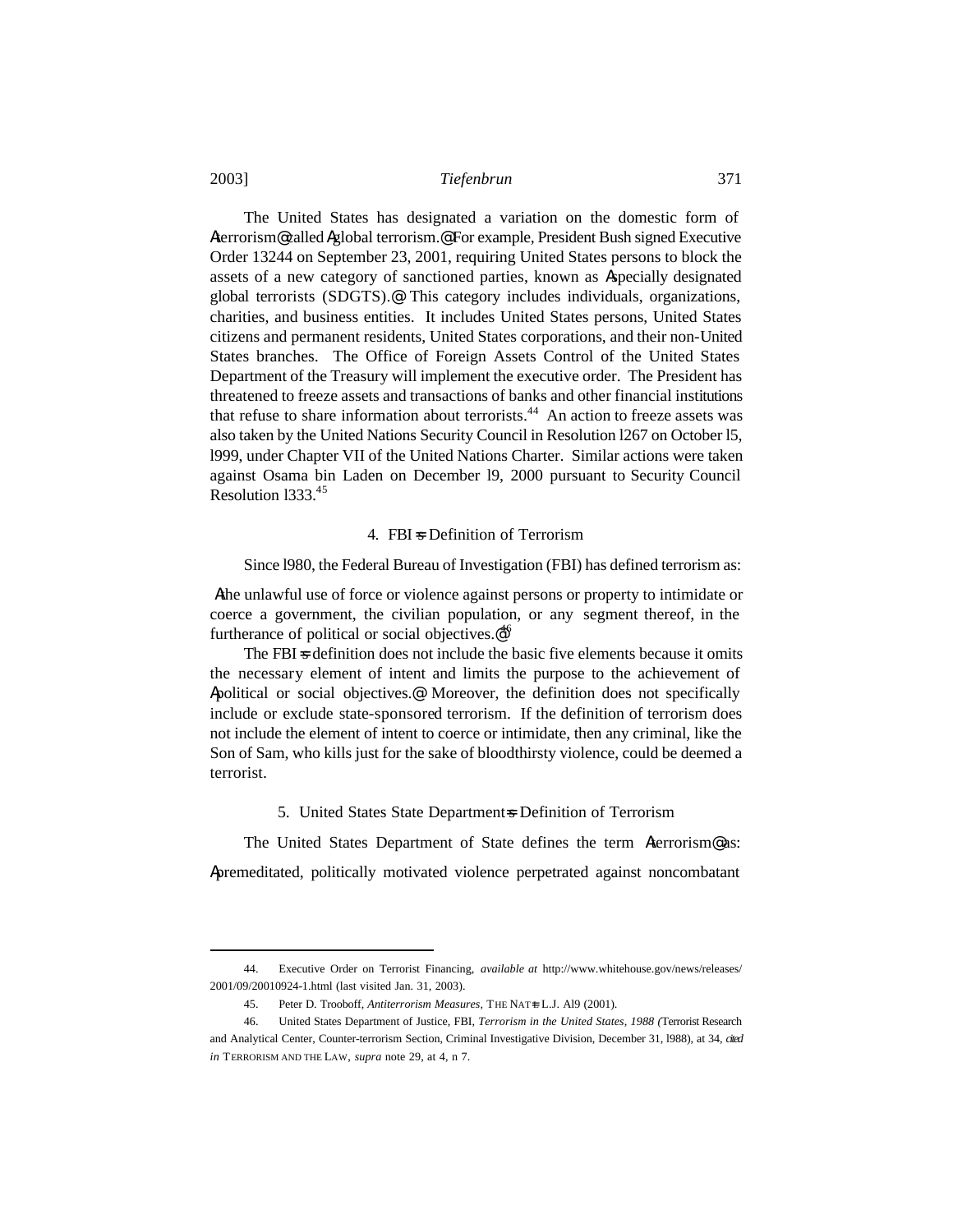targets by sub-national groups or clandestine agents, usually intended to influence an audience. $\mathbf{e}^{47}$ 

This definition includes all five elements and the requisite intent, but it limits the purpose to Apolitically motivated@goals. The United States State Department=s definition arguably excludes terrorism committed by a state because it lists only Asub-national groups or clandestine agents.@ However, if the term Aagents@ refers to Aagents of the state,@ then state-sponsored terrorism is included in this definition.

6. United States State Department Definition of International Terrorism

The United States Department of State defines the term Ainternational

terrorism@ as: Aterrorism involving citizens of the territory of more than one country.@ 48

The requirement of more than one country in the United States State Department definition refers to both perpetrators and victims. The State Department also defines the term Aterrorist group@ to mean Aany group practicing, or that has significant subgroups that practice international terrorism.<sup>@49</sup> Since international terrorism refers back to Aterrorism,@ which includes only sub-national groups or clandestine agents, arguably the United States State Department definition of international terrorism does not cover state-sponsored terrorist acts, unless the term Aagents@ refers to the state.

#### *B. English Definition of Terrorism*

The United Kingdom has undergone an evolutionary process in the definition

of terrorism. The English defined terrorism in the English Prevention of Terrorism (Temporary Provision) Act of 1984<sup>50</sup> and in the English Prevention of Terrorism (Temporary Provision) Act of  $1989^{51}$ : ATerrorism means the use of violence for political ends and includes any use of violence for the purpose of putting the public or any section of the public in fear.@

This definition is overly broad, does not include the element of intent, expansively includes Acivilians@in the category of Aany section of the public @which could include combatants), and limits the goal to Apolitical@ benefit. The perpetration of violence without a requirement of intent could produce odd results. For example, demonstrators for a political cause that end up in a brawl might be

<sup>47.</sup> 22 U.S.C. Section 2656f(d), *cited in* TERRORISM AND THE LAW, *supra* note 29, at 4.

<sup>48.</sup> *Id.*

<sup>49.</sup> *Id. See* 17 YONAH ALEXANDER & DONALD J. MUSCH, TERRORISM DOCUMENTS OF INTERNATIONAL AND LOCAL CONTROL, l70-71 (Oceana Publications, Inc. 1999).

<sup>50.</sup> English Prevention of Terrorism (Temporary Provision) Act of l984, Section 14(1).

<sup>51.</sup> English Prevention of Terrorism Act of l989, Section 20(1). *available at* http://www.hmso.gov.uk/acts/acts1989/Ukpga\_19890004\_en\_6.htm (last visited Feb. 1, 2003). *See* Gross, *supra*  note 11 at fn. 20.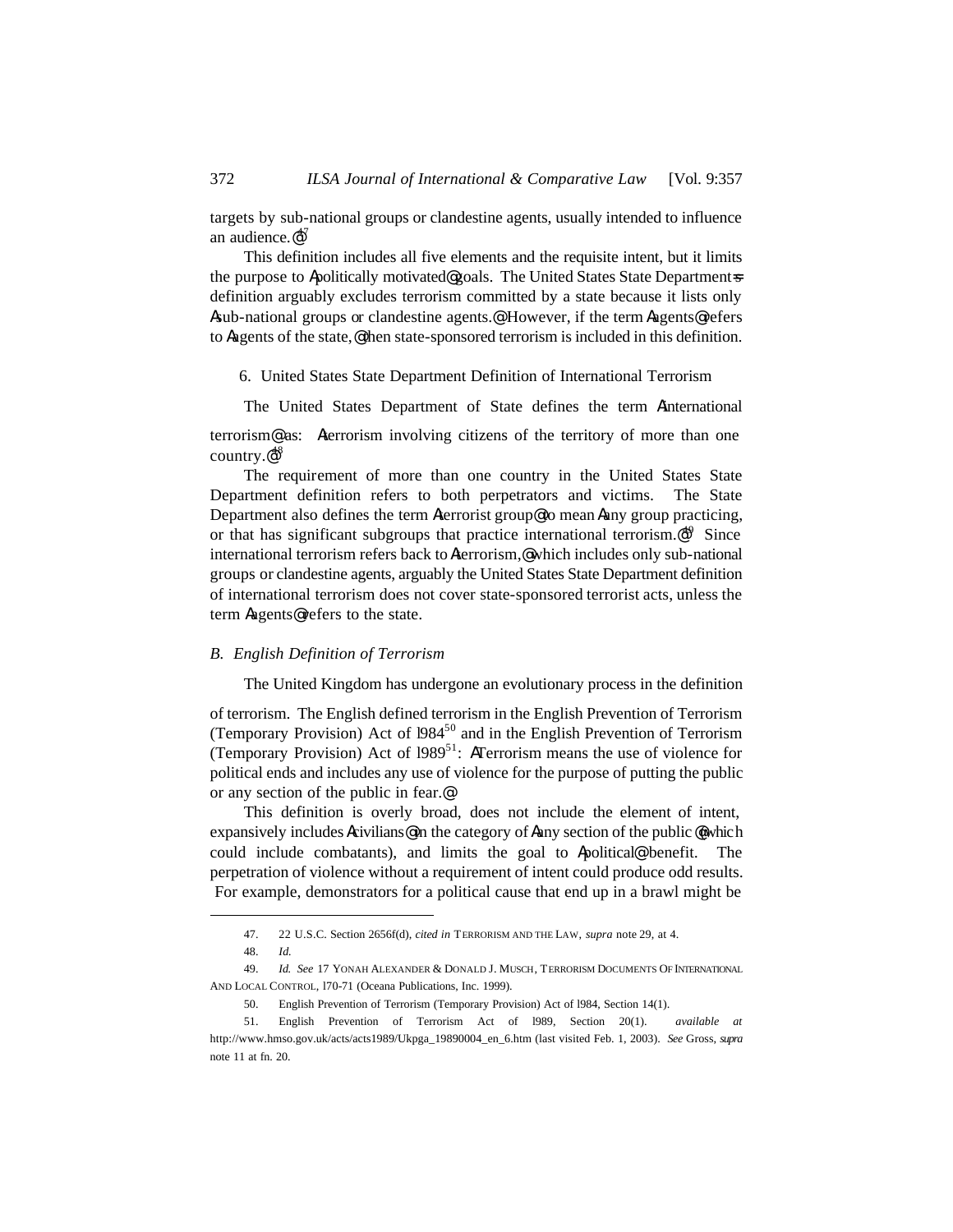deemed Aterrorists.@ An accidental killing by the police or by the army, which is hardly an act of terror, might fall within this definition of terrorism.<sup>52</sup>

In l996 Lord Lloyd defined terrorism as: AThe use of serious violence against persons or property or the threat to use such violence, to intimidate or coerce a government, the public, or any section of the public, in order to promote political, social, or ideological objectives.<sup>@53</sup>

This definition remedies the earlier one that placed limitations on goals, modifies the act of violence by describing it as Aserious violence,@ maintains the element of Acivilians@ in the broad category of Aany section of the public @ but still falls short of including an element of intent.

In the l999 Prevention of Terrorism Bill, the British government defined terrorism even more broadly to include expressions of extremism by groups such as the Animal Liberation Front that had only one issue as its cause.

<sup>52.</sup> *See* Gross, *supra* note 11, at n. 20.

<sup>53.</sup> *See* Lord Lloyd, *Inquiry into Legislation Against Terrorism*, H.L., March l996 (*cited in* TERRORISM AND THE LAW, *supra* note 29, at 4-5).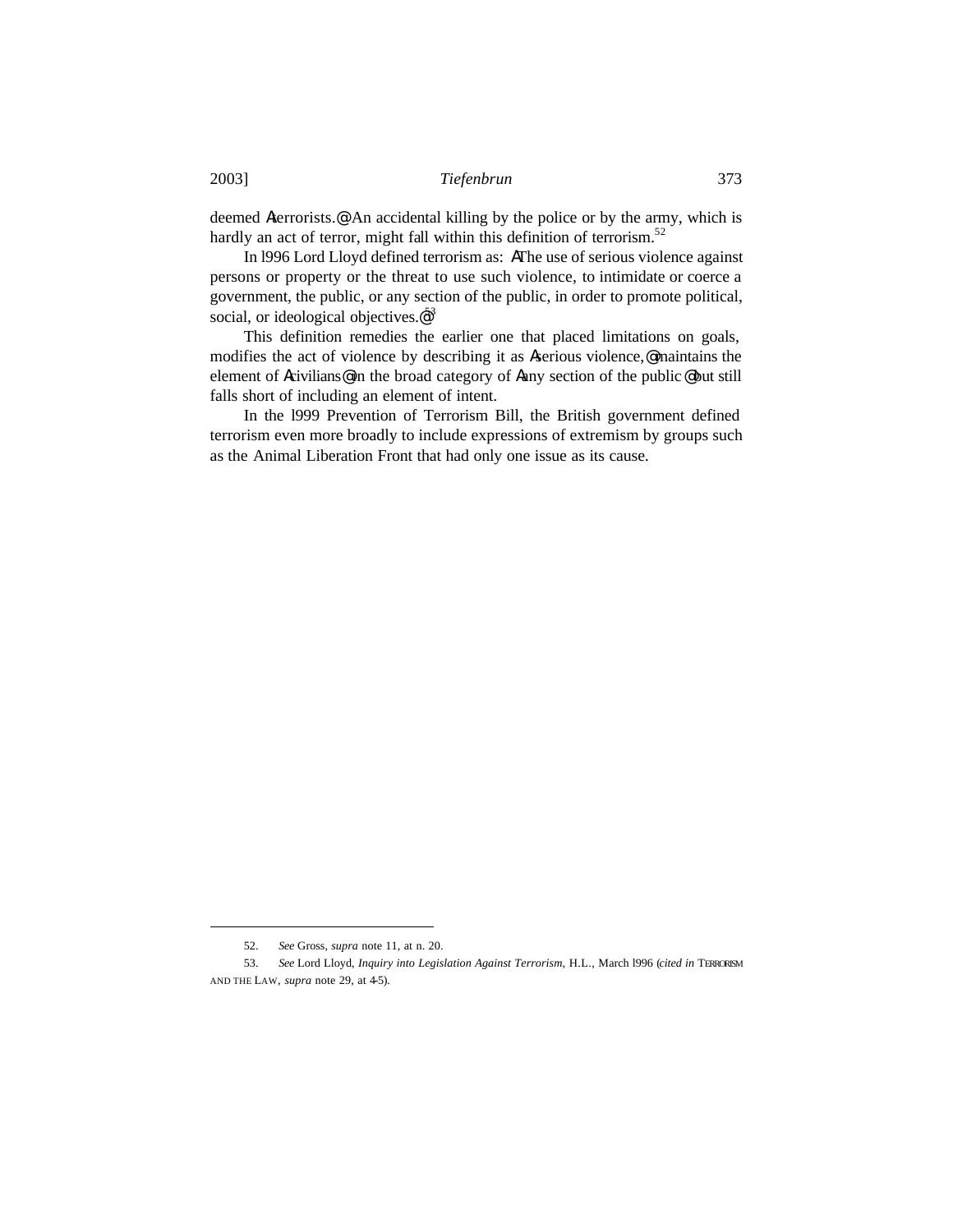The more recent United Kingdom Terrorism Act of  $2000<sup>54</sup>$  defines terrorism in Section  $l(1)$ :

> Terrorism means the use or threat of action where the action falls within subsection (2) (i.e. violence, serious damage, endangering life, etc.) and (b) the use or threat is designed to influence the government or to intimidate the public or a section of the public, and (c) the use or threat is made for the purpose of advancing a political, religious or ideological cause.

Terrorist action is further defined in Section l(2) as:

Acts involving serious violence against a person, serious damage to property, acts that endanger a person=s life, other than that of the person committing the action; acts that create a serious risk to the health or safety of the public or a section of the public, or acts designed seriously to interfere with or disrupt an electronic system.<sup>55</sup>

Thus, English law continues to omit the element of intent in its definition of terrorism. United Kingdom law specifically lists certain acts that are terrorist acts, like environmental terrorism, biological terrorism, and even computer hacking. English law on terrorism is extraterritorial and covers terrorist actions outside the United Kingdom and committed by governments of a country outside the United Kingdom.<sup>56</sup>

As a matter of comparative law, United States law and United Kingdom law are quite different with regard to the definition of terrorism. The United Kingdom Terrorism Act of 2000 provides a broad definition of the criminal act of terrorism (Aserious violence against a person, serious damage to property, acts that endanger a person-s life<sup>o</sup>) and also specifically names certain terrorist acts (Aacts that create a serious risk to the health or safety of the public ...or disrupt an electronic system@). In contrast, the United States 1996 Antiterrorism Act includes the element of intent but softens the requirement by adding the adverb Aapparently@ to the element of intent (Aapparently intended to intimidate or coerce a civilian population.Y@). The United States law on terrorism does not specifically list the acts that constitute terrorist criminal acts.

<sup>54.</sup> United Kingdom Terrorism Act of 2000, Ch. 11 ' 1(1) (July 20, 2000).

<sup>55.</sup> TERRORISM AND THE LAW, *supra* note 29, at 4-5.

<sup>56.</sup> *Id* at 6.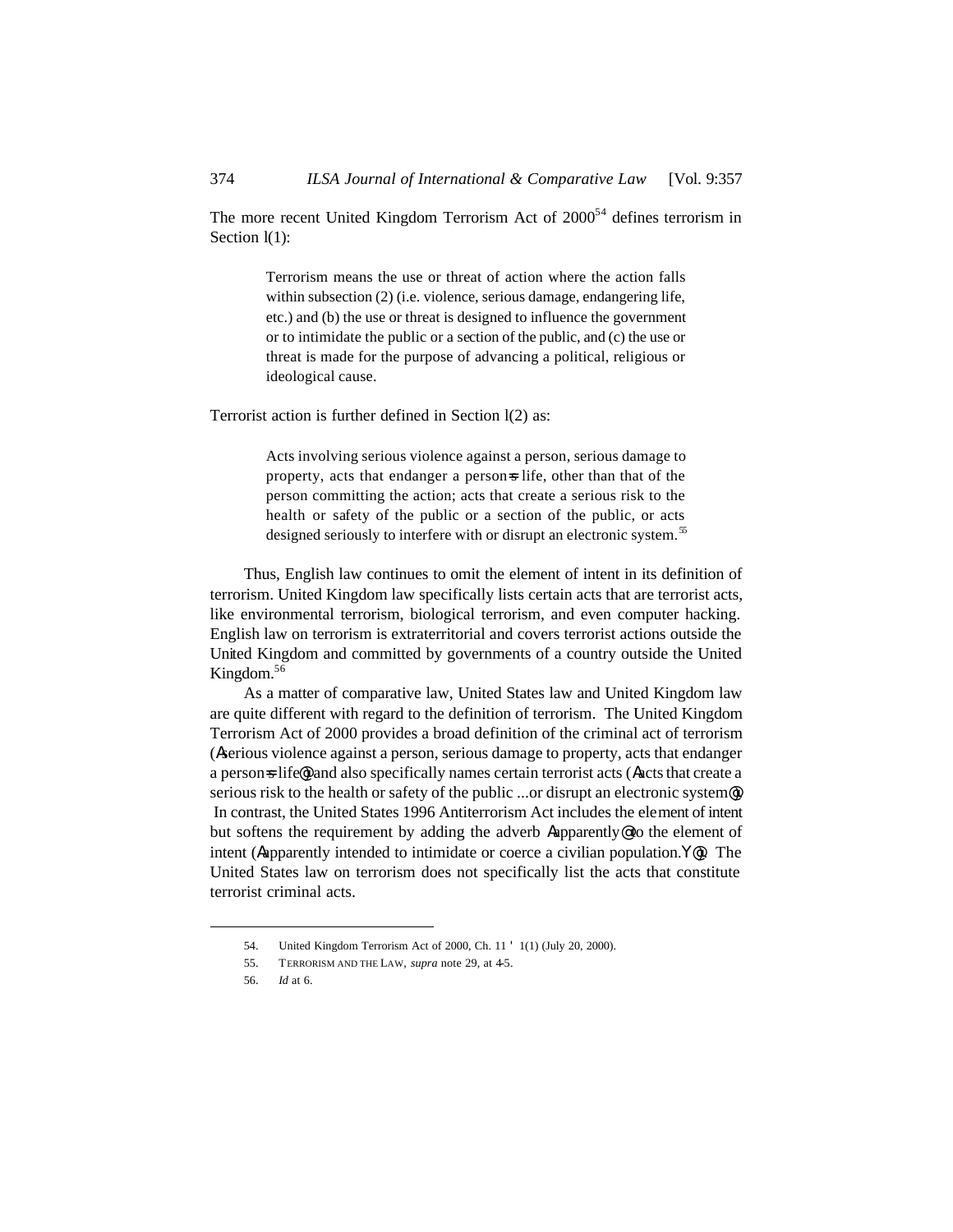The English approach to terrorism may have odd but beneficial results. If Greenpeace were to threaten to disrupt a government computer system (e.g. in order to put pressure on Iraq for dealing with its Kurd population in an inhumane manner), the Greenpeace movement would be committing an act of terrorism.<sup>57</sup> As odd as this result may seem given its laudable purpose, in my view the identification of the Greenpeace organization=s act as a terrorist act would be correct in this instance because terrorist acts are not justified, even if they are committed for humanitarian purposes.

#### *C. French Definition of Terrorism*

The French coined the term Aterrorism@during the French revolution,<sup>58</sup> in the

period that followed the fall of Robespierre in l793-l794, under the infamous Reign of Terror.<sup>59</sup> The French define terrorism in the dictionary as Aviolence committed by an organization in order to create a climate of insecurity or in order to overthrow the established government. $\mathcal{O}^0$  This definition eliminates the elements of intent and harm to innocent civilians and limits the purpose to the achievement of

 $\overline{a}$ 

60. *Id.*

<sup>57.</sup> *Id.*

<sup>58.</sup> David B. Kopel and Joseph Olson, *Preventing a Reign of Terror: Civil Liberties Implications of Terrorism Legislation,* 21 OKLA. CITY U.L. REV. 247, 251 (l996). The term Aterrorism@ was conceived during the French Revolution when the government created a reign of terror to execute political opponents, requisition their property, and impose terror over the remainder of the population until they yielded to the government.

<sup>59.</sup> Le Petit Larousse (1991 ed.) and Le Petit Robert (1972 ed.).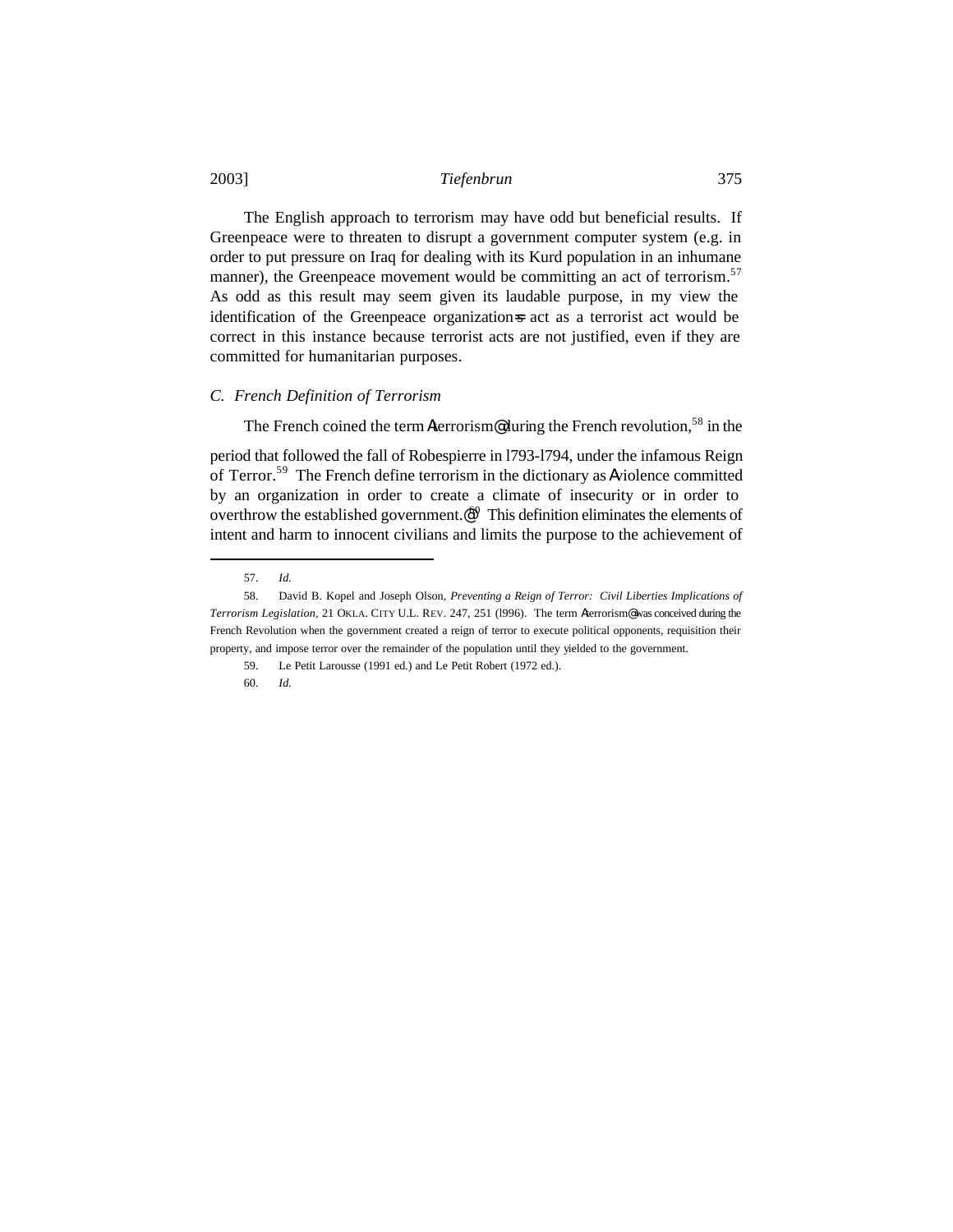political goals. In France the term terrorism is also included under the definition of crimes against humanity. As a result of the famous Klaus Barbie case,  $61$  a new law defining crimes against humanity had to be adopted in the French Criminal Code. The term Aterrorism<sup>®</sup> is also specifically defined in the French Criminal Code:<sup>62</sup>

<sup>61.</sup> *See* Leila Sadat Wexler, *The Interpretation of the Nuremberg Principles by the French Court of Cassation: From Touvier to Barbie and Back Again,* 32 COLUM. J. TRANSNATL L. 289 (1994). As a result of the French court decision in the Barbie case, the court found that to be guilty of a crime against humanity one had to intend to take part in carrying out a common plan by systematically committing inhumane acts and illegal persecutions in the name of a state practicing a hegemonic political ideology. Since Vichy, France could not be considered a hegemonic state, Touvier could not, as a matter of law, have committed a crime against humanity. Sadat points out that there is no requirement to prove a Ahegemonic state.@ As a result of this case, a new French Criminal Code defining crimes against humanity was adopted. However, nowhere in this definition is Aterrorism@ specifically mentioned.

<sup>62.</sup> French Criminal Code, Article 421-1 (Loi No. 96-647 du 22 juillet 1996 art. 1 Journal Officiel du 23 juillet 1996) (Loi No.98-467 du l7 juin l998 art. 84 Journal Officiel du l8 juin l998) (Loi No. 2001-l062 du l5 novembre 2001 art. 33 Journal Officiel du l6 novembre 2001). *See* http://222.legifrance.gouv.fr/html/ frame\_codes 1.htm.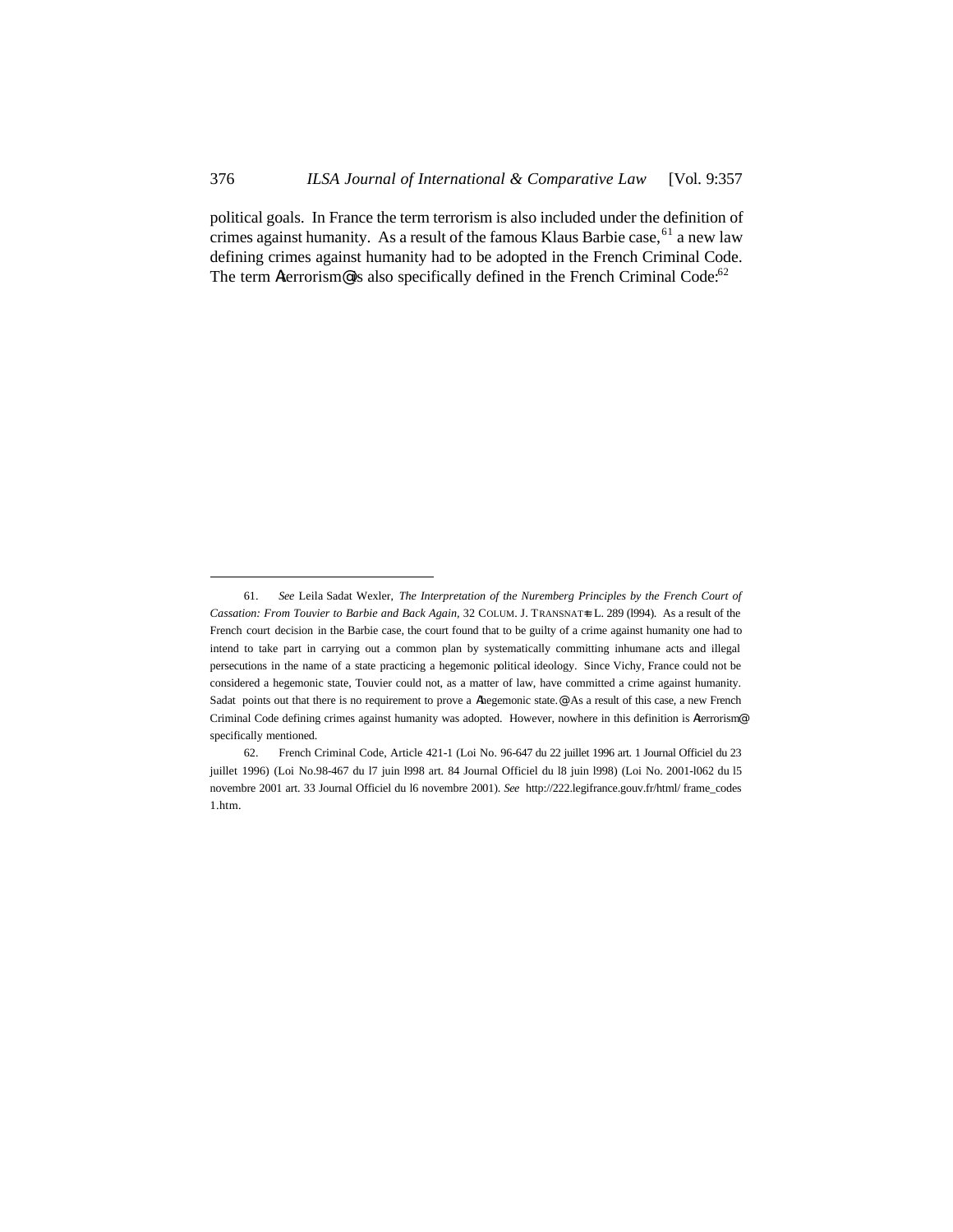A Acts are terrorist acts when they are intentionally committed by an individual entity or by a collective entity in order to seriously disturb law and order by intimidation or by terror. $\mathcal{Q}^{53}$ 

Unlike the United States law, which does not list particular acts as terrorist acts, the French law specifically names and describes the acts that constitute terrorism. Article 421-1 of the French Criminal Code lists the following acts as terrorist acts:

> Attempted murder, assault, kidnapping, hostage-taking on airplanes, ships, all means of transport, theft, extortion, destructions, and crimes committed during group combat, the production or ownership of weapons of destruction and explosives including the production, sale, import and export of explosives, the acquisition, ownership, transport of illegal explosive substances, the production, ownership, storage, or acquisition of biological or chemical weapons, and money laundering.

Article  $421-2$  of the French Criminal Code<sup>64</sup> continues the list of terrorist acts to include environmental terrorism: A...Placing in the air, on the ground, under the ground and in the water (including territorial water) any substance that would put the health of man and animals or the environment in danger.@

Article  $421-2-1$  of the French Criminal Code<sup>65</sup> makes it illegal to belong to or participate in a group that is formed for the purpose of planning one of the terrorist acts named above.

Article 421-2-2 of the French Criminal Code<sup>66</sup> makes it illegal for anyone to finance a terrorist organization by intentionally providing funds, collecting funds, or managing funds of any value whatsoever, or by giving advice for the purpose of

<sup>63.</sup> Translations of Article 421-1 and other pertinent Articles of the French Criminal Code are provided by Susan Tiefenbrun. The term Aordre public@ refers to Apublic policy@ or to Alaw and order.@

<sup>64.</sup> Article 421-2 of the French Criminal Code (Loi No 96-647 du 22 juillet l996 art. 2 Journal Officiel du 23 juillet 1996).

<sup>65.</sup> Article 421-2-1 of the French Criminal Code (Loi No. 96-647 du 22 juillet l996 art. 3 Journal Officiel du 23 juillet l996).

<sup>66.</sup> Article 421-2-2 of the French Criminal Code (Loi No 2001-l062 du l5 novembre 2001 art. 33 Journal Officiel du l6 novembre 2001).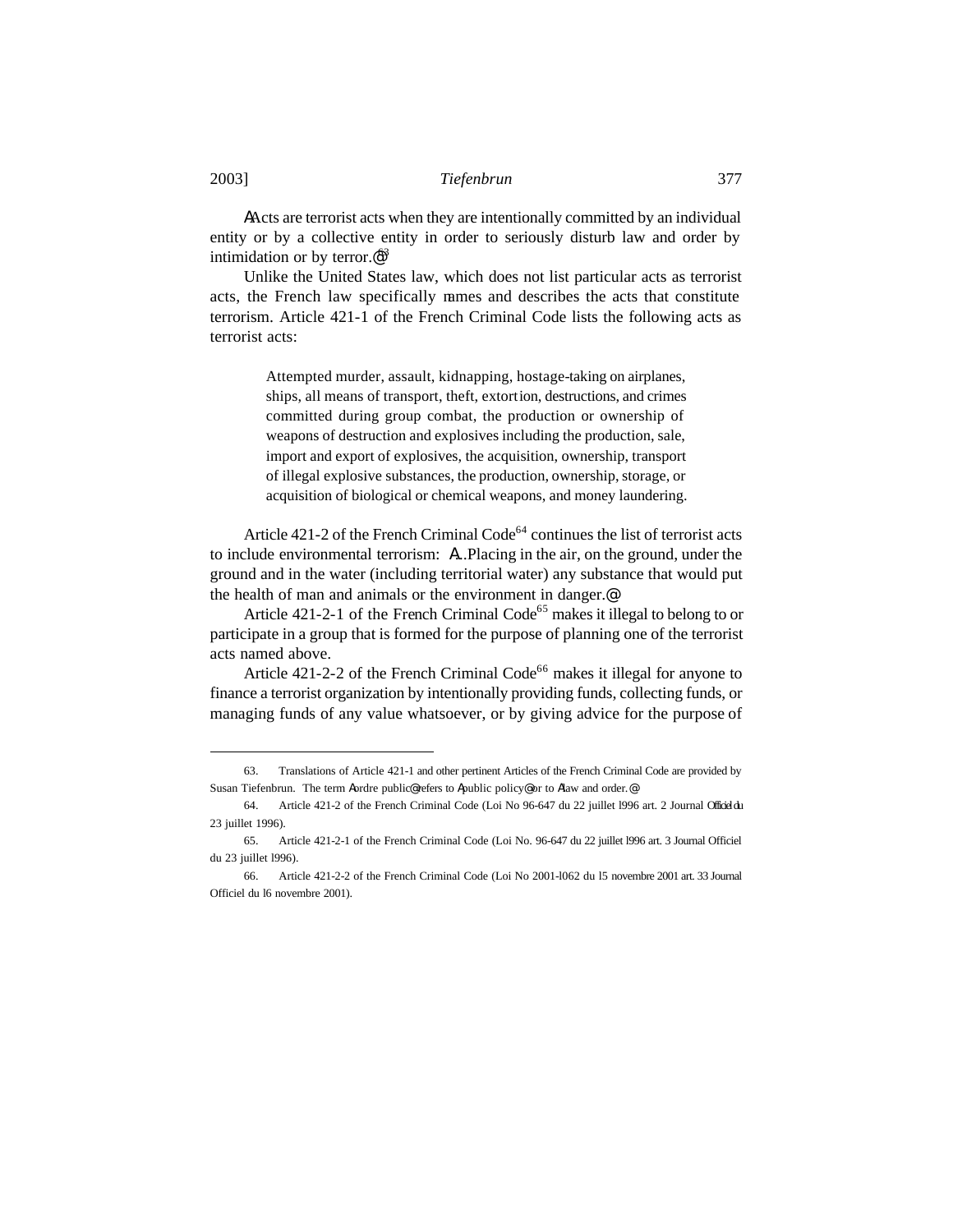financing terrorism, if that person knows that these funds are going to be used fully or partially for the purpose of committing terrorist acts, and whether or not the terrorist act actually occurs.

Article 421-3 of the French Criminal Code<sup>67</sup> sets forth penalties ranging from six years to life imprisonment for the commission of a terrorist act. Article 421-4 of the French Criminal Code<sup>68</sup> adds monetary penalties to the prison sentence. For example, if the terrorist is convicted to fifteen years of imprisonment, he or she might also be required to pay a monetary penalty of 225,000 Euros. If an alleged terrorist is convicted of killing one or several people, he or she would be sentenced to imprisonment for life and would be required to pay a penalty of 750,000 Euros. Article 421-5 of the French Criminal Code<sup>69</sup> provides that an alleged terrorist who is convicted for ten years of imprisonment must also pay a penalty of 225,000 Euros.

Article 422-1 of the French Criminal Code<sup>70</sup> provides an exemption for informants. Anyone who had attempted to commit a terrorist act and who, having informed the administrative and judicial authorities in advance of the commission of the act, facilitated the avoidance of the terrorist act and the identification of the other guilty parties will be immune from imprisonment and penalties.

Article 422-2 of the French Criminal Code permits the reduction of a prison sentence by half for anyone who committed a terrorist act or aided in a terrorist act if that person, by warning or informing the administrative or judiciary authorities, enabled the terrorist act to be avoided, or enabled anyones death or permanent injury to be avoided, or provided the names of the other guilty parties. A life sentence will be reduced to twenty years for such assistance.

<sup>67.</sup> Article 421-3 of the French Criminal Code (Loi No 96-647 du 22 juillet l996 art. 4 Journal Officiel du 23 juillet 1996).

<sup>68.</sup> Article 421-4 of the French Criminal Code (Ordonnance No. 2000-916 du l9 septembre 2000 art. 3 Journal Officiel du 22 septembre 2000 en vigueur le 1er janvier 2002).

<sup>69.</sup> Article 421-5 of the French Criminal Code (Loi No. 96-647 du 22 juillet l996 art. 5 Journal Officiel du 23 juillet l996)(Loi No. 2001-1062 du l5 novembre 2001 art. 33 Journal Officiel du l6 novembre 2001)(Ordonnance No 2000-916 du 19 septembre 2000 art. 3 Journal Officiel du 22 septembre 2000 en vigueur le 1er janvier 2002).

<sup>70.</sup> Article 422-1 of the French Criminal Code.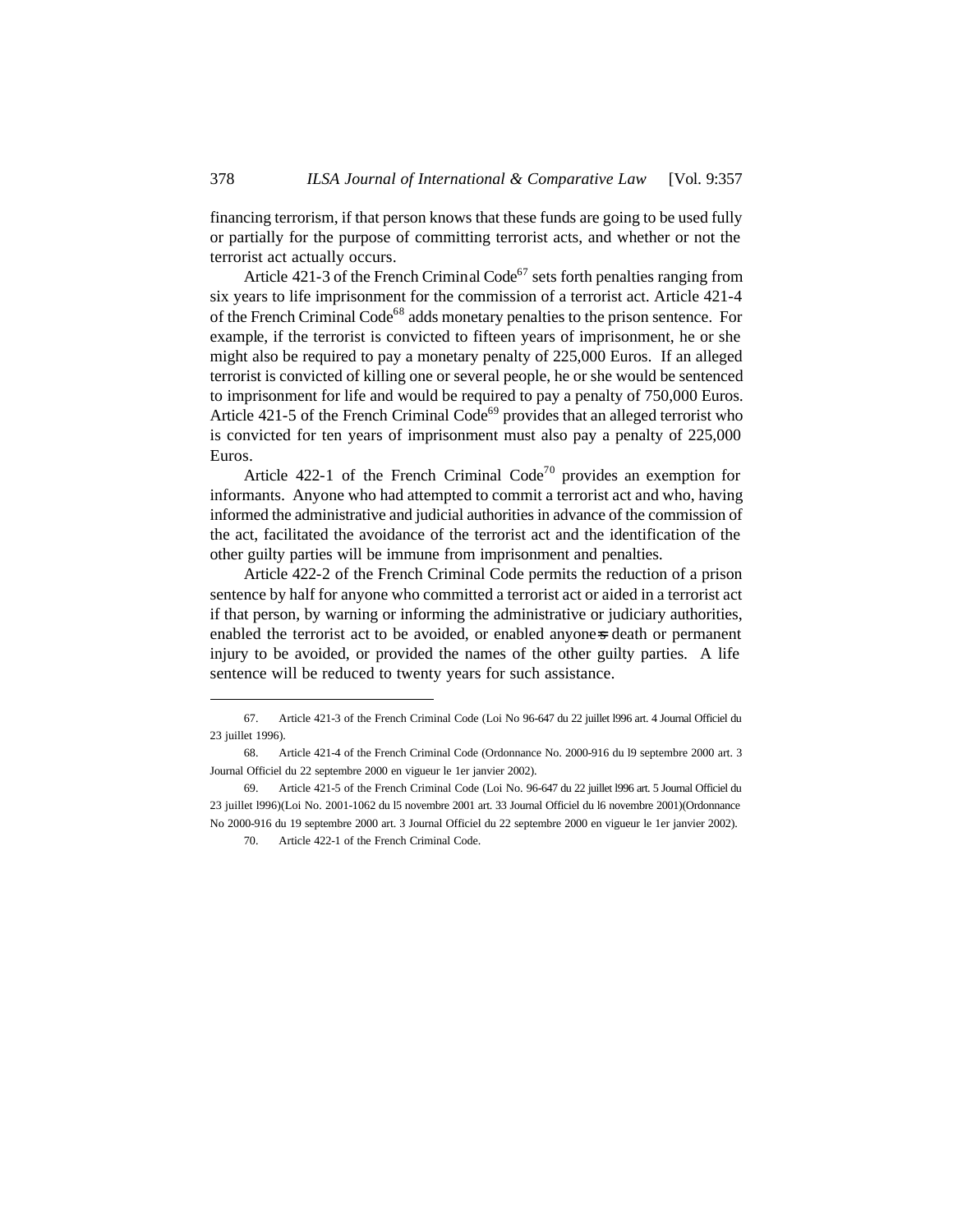Article 422-5 of the French Criminal Code expressly requires that corporations (Apersonnes morales@) engaging in terrorist activities pay monetary penalties. Article  $422-6$  of the French Criminal Code<sup>71</sup> includes confiscation of property as a penalty for any person or corporation engaging in terrorist activity.

Article 422-7 of the French Criminal Code<sup>72</sup> provides that any financial penalties imposed on the terrorists will be given to the victims= funds.

<sup>71.</sup> Article 422-6 of the French Criminal Code (Loi No. 2001-1062 du l5 novembre 2001 art. 33 Journal Officiel du l6 novembre 2001).

<sup>72.</sup> Article 422-7 (Loi No. 2001-1062 du l5 novembre 2001 art. 33 Journal Officiel du l6 novembre 2001).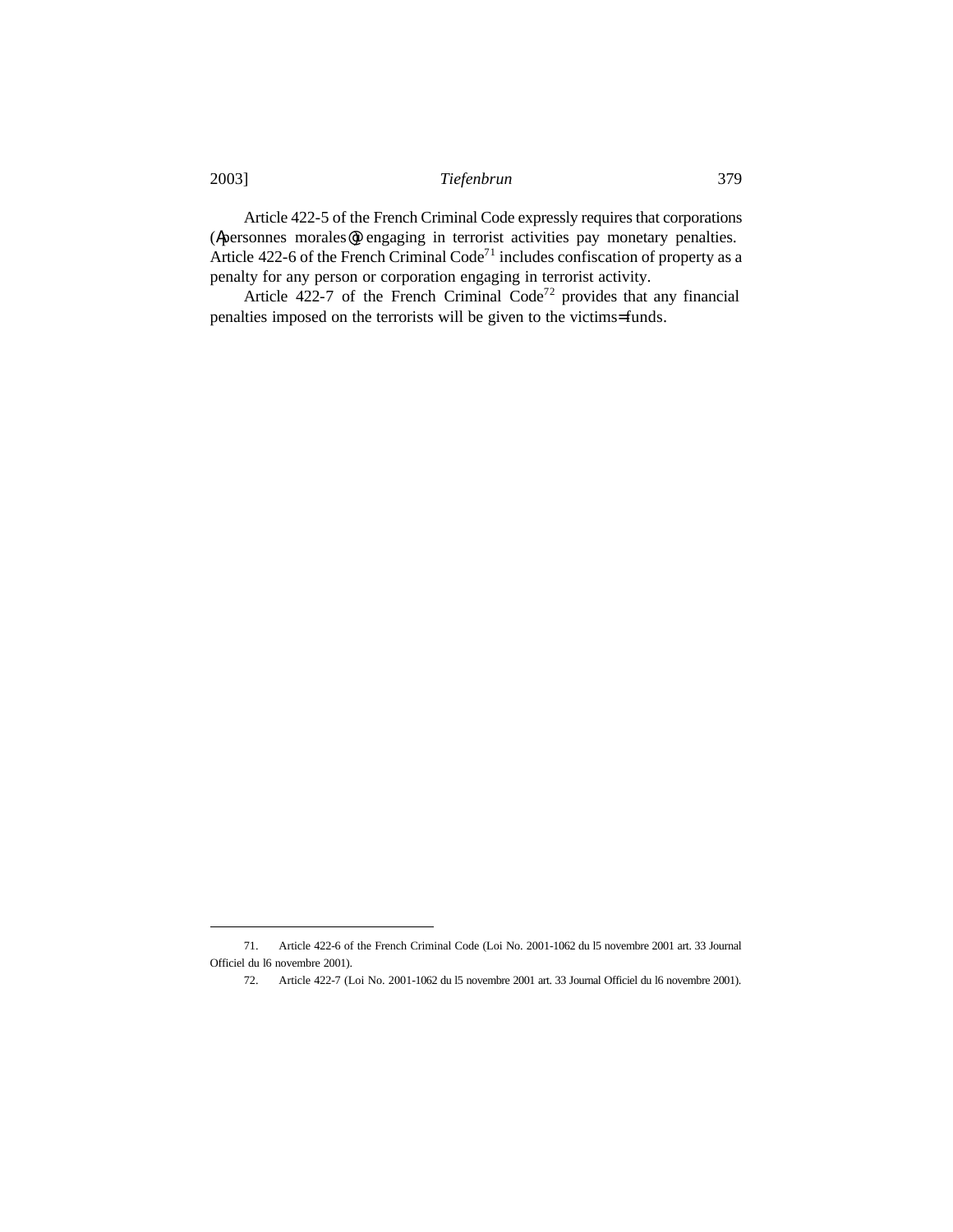Article 434-2 of the French Criminal Code<sup>73</sup> imposes five years of imprisonment and a fine of 75,000 Euros on anyone attempting to harm the fundamental interests of the nation by a terrorist act.

Article 434-6 of the French Criminal Code<sup>74</sup> imposes a penalty of three years imprisonment and 45,000 Euros for anyone aiding a terrorist convicted of ten years of imprisonment. Aiding and abetting may be simply offering a terrorist lodging, subsidies, means of subsistence or any other form of assistance. The penalty for aiding and abetting can be increased to five years of imprisonment and 75,000 Euros. However, relatives of the terrorist (parents, brothers, sisters and their spouse) and the spouse of the terrorist or the person with whom the terrorist is living are not included in the list of aiders and abetters.

#### *D. European Nations= Definition of Terrorism*

The European Convention on the Suppression of Terrorism<sup>75</sup> was signed by 17

out of l9 member states of the Council of Europe in January l977. According to this treaty, all states must treat assassination, hostage taking, bomb attacks, and hijacking (major terrorist offenses), as Acommon crimes@ and can not refuse extradition. However, an escape clause was inserted into the European Convention on the Suppression of Terrorism permitting the contacting state to reserve the right to regard a certain offense as a political one. This escape clause would enable that state to withhold extradition. The member states of the European Union strengthened this provision by the European Convention on Extradition.<sup>76</sup>

#### *E. Canadian Definition of Terrorism*

<sup>73.</sup> Article 434-2 (Ordonnance No. 2000-916 du l9 septembre 2000 art. 3 Journal Officiel du 22 septembre 2000 en vigueur le 1er janvier 2002).

<sup>74.</sup> Article 434-6 (Loi No. 96-647 du 22 juillet l996 art. 7 Journal Officiel du 23 juillet l996) (Ordonnance No. 200-916 du l9 septembre 2000 art. 3 Journal Officiel du 22 septembre 2000 en vigueur le 1er janvier 2002).

<sup>75.</sup> European Convention on Suppression of Terrorism (Jan. 27, l977), *available at* http://www.ciaonet.org/cbr/cbr00/video/cbr\_ctd/cbr\_ctd\_39.html (last visited Feb. 1, 2003).

<sup>76.</sup> PAUL WILKINSON, TERRORISM VERSUS DEMOCRACY: THE LIBERAL STATE RESPONSE 193 (Frank Cass 2001).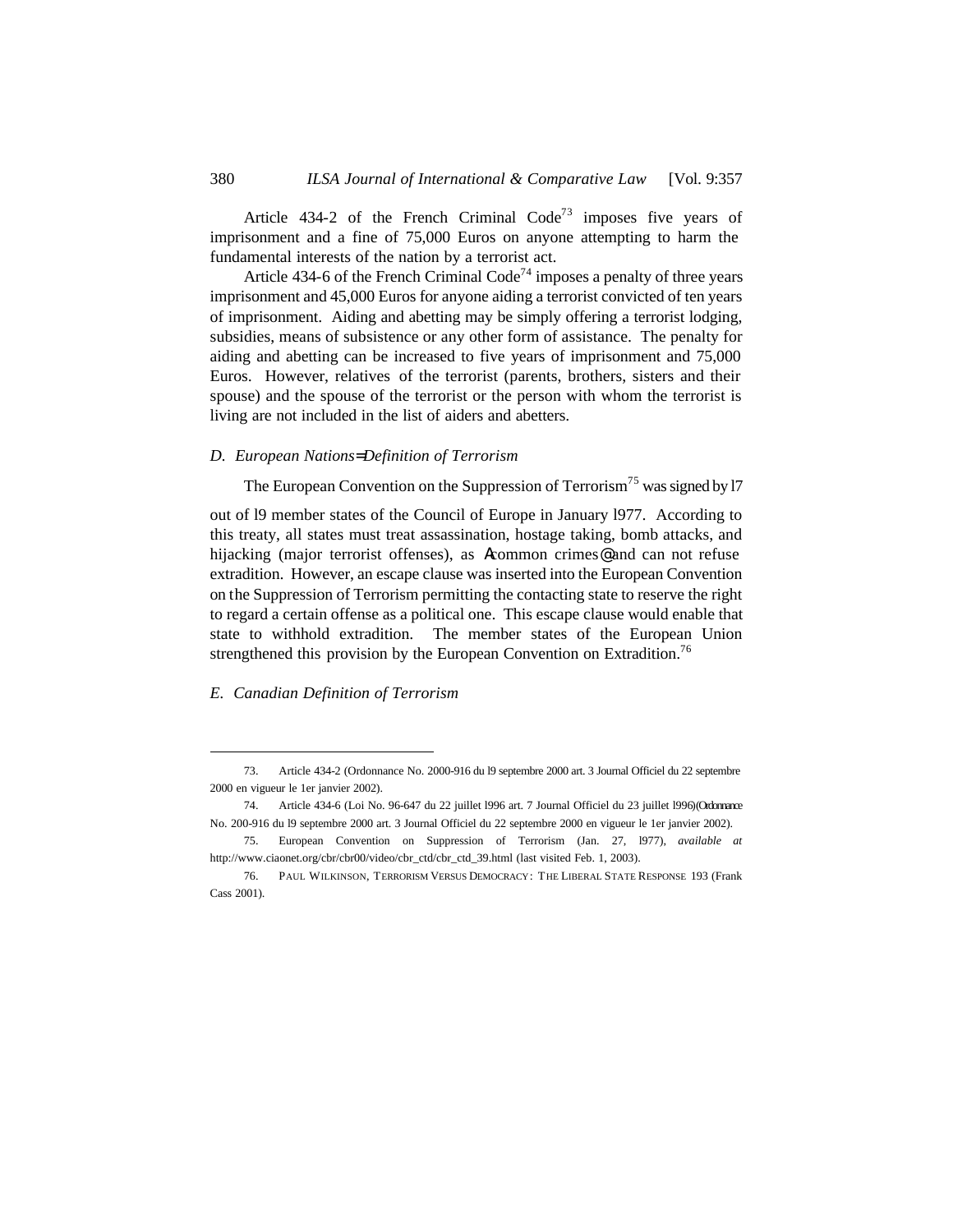#### Canada has recently made strong legislative proposals in an attempt to combat

terrorism. The Canadian Anti-terrorism Act takes aim at terrorist groups, but also seeks to strike an appropriate balance between respecting Canadian values of fairness and respect for human rights while protecting Canadians and the global community from terrorism. This balance is accomplished by providing what the Canadian Department of Justice refers to as checks and balances in the form of Aclear definitions  $\mathbb{R}^7$  of terrorism.

Terrorist activities in Canada have always been treated as criminal offenses. Under the Canadian Criminal Code terrorists can be prosecuted for hijacking, murder, and other acts of violence. The Government of Canada has signed all 12 United Nations Conventions and Protocols<sup>78</sup> related to terrorism and has ratified 10, including those that protect against harming aircraft, civil aviation and airports, international shipping, internationally protected persons and diplomats, the safety of nuclear material, and the prevention of the taking of hostages and terrorist bombings. According to the Justice Department, Canada plans to ratify the remaining two United Nations counter-terrorism conventions dealing with the suppression of terrorist financing and the suppression of terrorist bombings. Canada also expects to ratify the Convention on the Safety of United Nations and Associated Personnel Convention (1994), ensuring the safety of United Nations personnel, including peacekeepers, from attacks against their person, official premises, private accommodation and modes of transport. Canada proposes to amend its Criminal Code to implement these United Nations Conventions and to establish provisions aimed at disabling and dismantling the activities of terrorist groups and those who support them.

Canadian law defines a Aterrorist activity@ in the Criminal Code as an action that takes place either within or outside of Canada that Ais an offense under one of the ten United Nations anti-terrorism conventions and protocols; or is an action@: Ataken or threatened for political, religious, or ideological purposes and threatens the public or national security by killing, seriously harming or endangering a person, substantial property damage that is likely to seriously harm people or by interfering with or disrupting an essential service, facility or system.<sup>@</sup>

<sup>77.</sup> See Report from Department of Justice, October 15, 2001, on AHighlights of Anti-Terrorism Act@from the Minister of Justice of Canada, *available at* http://www.canada.justice.gc.ca/en/news/nr/2001/ doc\_27787.html (last visited Feb. 1, 2003).

<sup>78.</sup> *See infra* Part III (F) for discussion of UN Definitions of Terrorism in Conventions, Protocols, and Resolutions.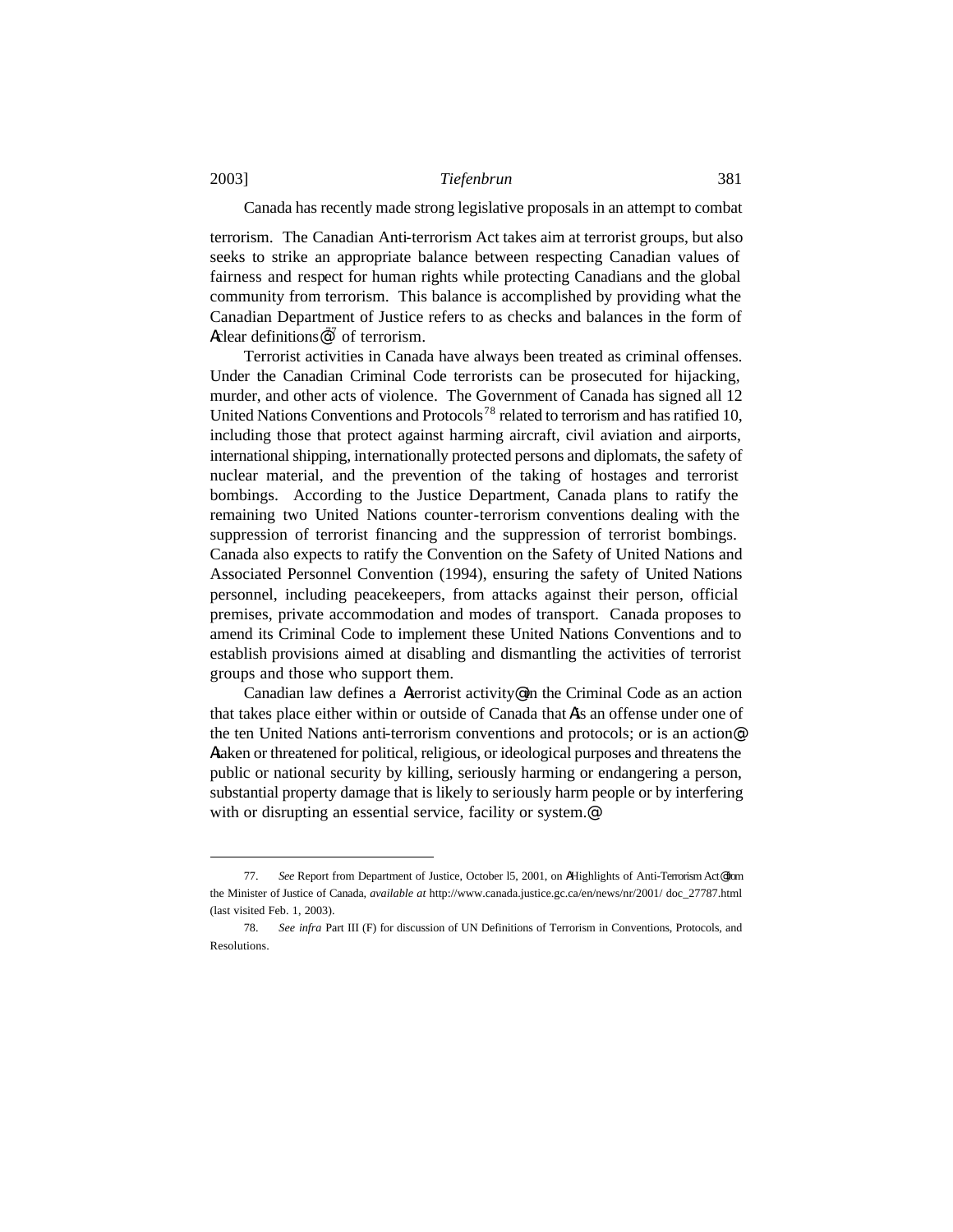This Canadian definition of terrorism does not explicitly include the words Aviolence,@ but it is implied in the descriptive term Aseriously harming or endangering.<sup>@</sup> While the element of Ainnocent civilians<sup>@</sup> is not designated with particularity, the broad term Aa person@ and Apeople@ implies civilians.

The element of intent is also not specified but merely implied vaguely in the words Aan action is taken.@ Some insight into the element of intent implied in these words can be gleaned by looking at the list of specific acts of terrorism which Canadian law provides. Unlike the terrorism definition in United States law, the Canadian law lists specific terrorist acts, including the disruption of an essential service, facility or system. It is interesting to note that in an effort to balance civil rights with the protection of national security, Canadian law does not include under the definition of a terrorist act the disruption of an essential service during a lawful protest or a work strike, if the action does not intend to cause serious harm to persons. Therefore, the emphasis on intent as a condition of terrorist activity in this context strongly supports the view that the element of intent is implied in the definition of terrorism under Canadian law. The element of Afear, coercion or intimidation@ is not specified explicitly but implied in the term Athreatens.@ The Canadian definition specifically designates the purpose of the terrorist action as political, religious, or ideological and omits Amilitary@ and Aethnic.@

Canadian law permits the designation of groups as Aterrorist groups@ if their activities meet the definition of terrorist activity.

The Canadian Criminal Code makes it a crime to knowingly collect or provide funds, either directly or indirectly, in order to carry out terrorist crimes. The maximum sentence for this offense would be ten years. It is a crime to knowingly participate in, contribute to or facilitate the activities of a terrorist group. Participation or contribution could include knowingly recruiting into the group new individuals for the purpose of enhancing the ability of the terrorist group to aid, abet, or commit indictable offences. The maximum sentence for the offense of participating or contributing would be ten years of imprisonment. The maximum sentence for facilitating would be fourteen years of imprisonment. Anyone who instructs another to carry out a terrorist act or an activity on behalf of a terrorist group (Aleadership@ offense) carries a maximum life sentence. Anyone knowingly harboring or concealing a terrorist would receive a maximum sentence of ten years.

A careful analysis of the Canadian definition of terrorism with respect to the five necessary elements shows that the definition is not as Aclear@ as the Canadian Department of Justice would have us believe. It is, however, more specific than United States law which does not list with particularity any acts of terrorism.

### *F. United Nations= Definitions of Terrorism*

The United Nations and other international organizations have failed for

decades to agree on a common universal definition of terrorism. United Nations General Assembly and Security Council resolutions repeatedly affirm their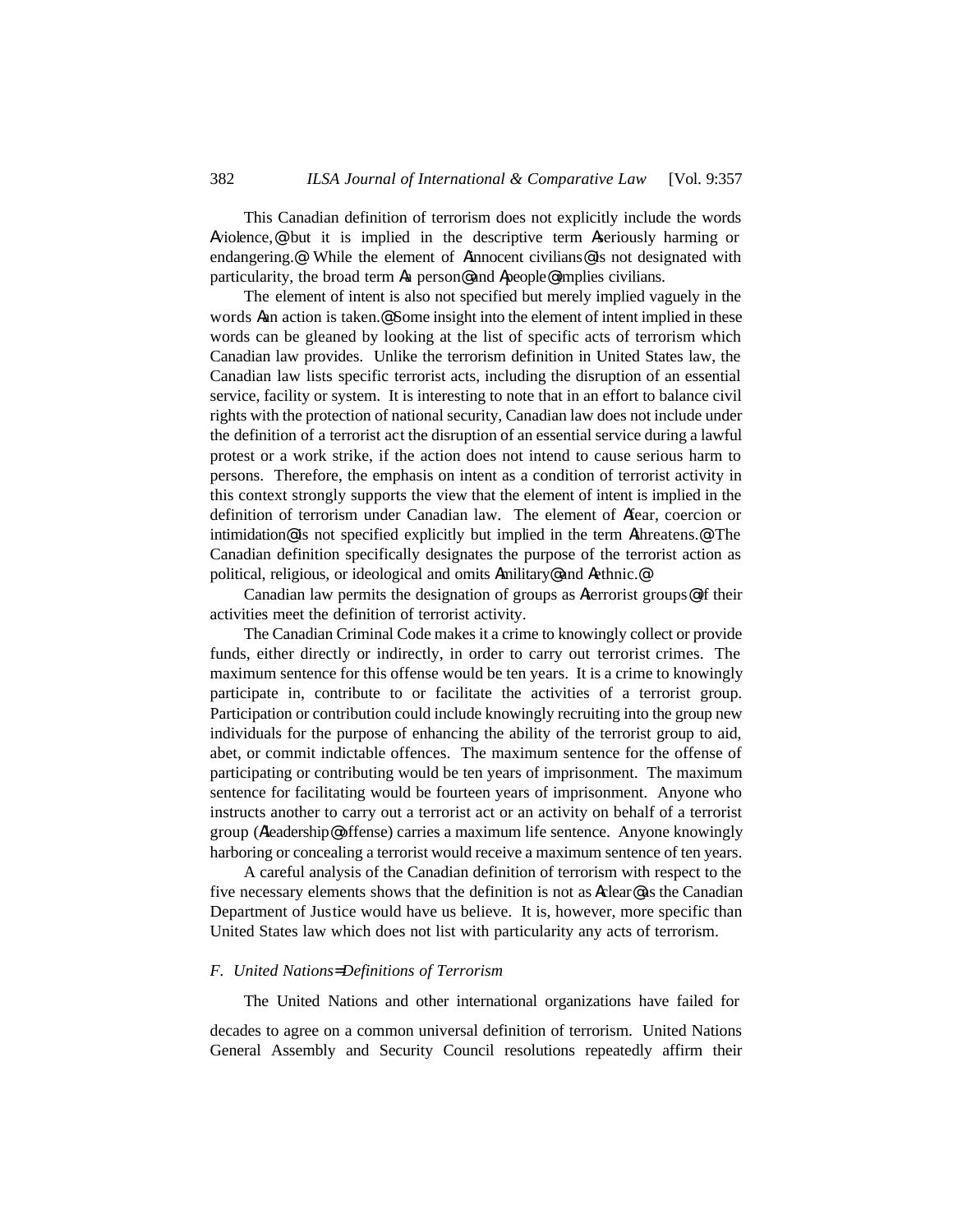$\overline{a}$ 

determination to combat terrorism in all its forms Airrespective of motive, whenever and by whomever committed. $\mathcal{Q}^9$ 

<sup>79.</sup> G.A. Res. 1269, U.N. GAOR Security Council, 4053rd mtg. at 1, U.N. Doc. S/RES/1269 (1999). *See* G.A. Res. 1373, U.N. GAOR Security Council, 4385th mtg. at && 7,8, U.N. Doc. S/RES/1373 (2001), which mandates that U.N. member states take measures to combat terrorism, and it creates a Counter Terrorism Committee to monitor the implementation of that resolution. *See* Jennifer Trahan, *Terrorism Conventions: Existing Gaps and Different Approaches,* 8 NEW ENG. J. INT=L & COMP. L. ANN. 215, 239 (2002).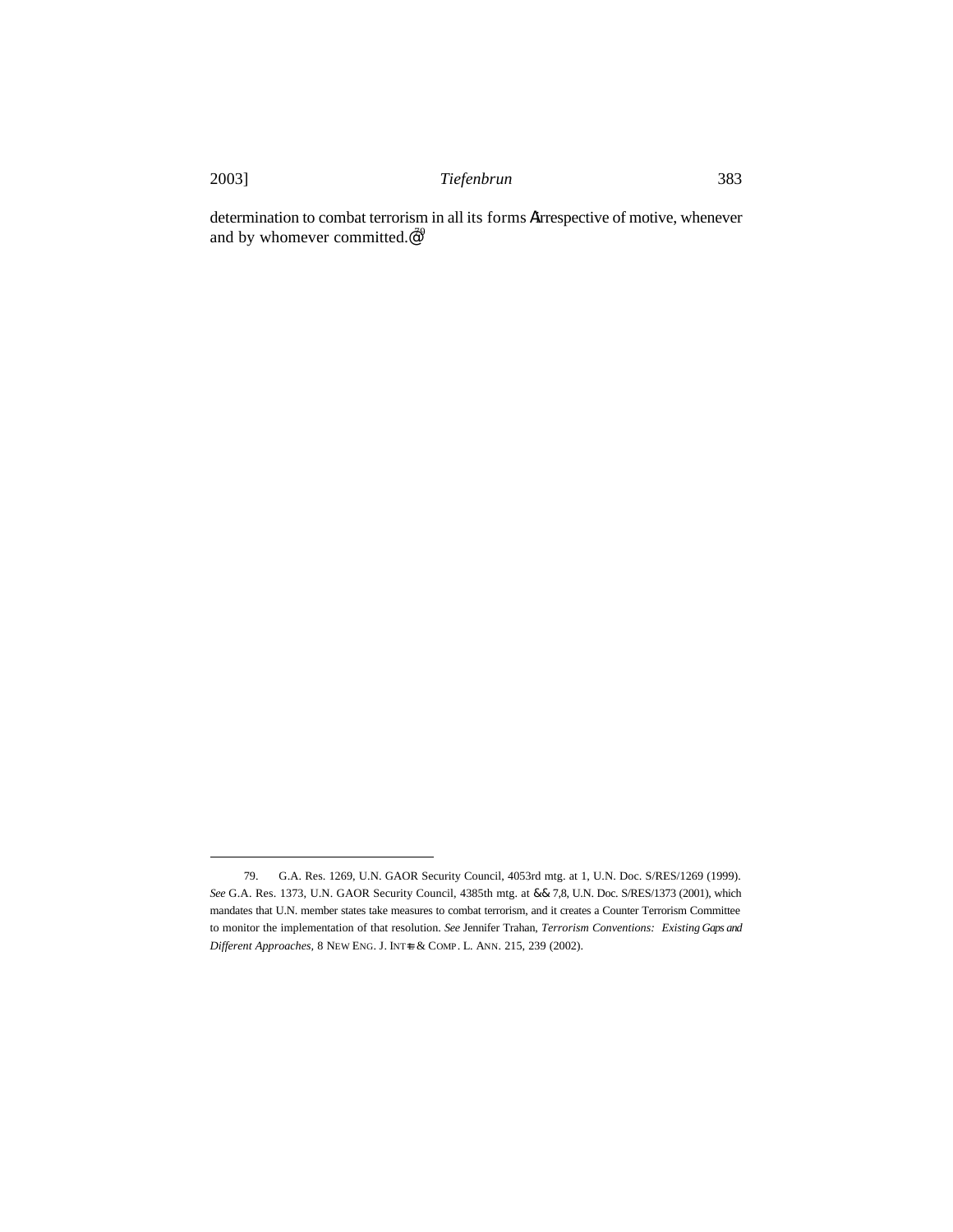The United Nations= definition of terrorism contained in a critical l991 General Assembly Resolution reflects the consensus of the General Assembly and resolves the issue of whether terrorism constitutes a legal response by a state to safeguard its undeniable right to self-determination and self-defense. The General Assembly Resolution Aunequivocally condemns, as criminal and unjustifiable, all acts, methods and practices of terrorism, wherever and by whoever committed. $e^{80}$ 

The United Nations General Assembly = definition contained in its Resolution of l991 has reappeared in several subsequent resolutions. This definition makes it clear that even though all people have certain rightsCthe right under racist regimes or alien domination to self-determination, the right to freedom and independence, and the right to struggle legitimately to achieve this endCnotwithstanding these rights, peoples fighting against colonial domination may not resort to the acts proscribed in the antiterrorism conventions.<sup>81</sup>

In December 1999 the United Nations General Assembly Resolution 54/109<sup>82</sup> defined terrorism as:

> Criminal acts intended or calculated to provoke a state of terror in the general public, a group of persons or particular persons for political purposes are in any circumstances unjustifiable, whatever the considerations of a political, philosophical, ideological, racial, ethnic, religious or other nature, that may be invoked to justify them.  $83$

Kofi Annan further reinforced the United Nations= blanket prohibition of terrorism: ATerrorism strikes at the very heart of everything the United Nations stands for. It presents a global threat to democracy, the rule of law, human rights and stability ...the methods and practices of terrorism [are] criminal and unjustifiable Bwhoever commits them and wherever they occur. $e^{i\theta^4}$ 

<sup>80.</sup> Michael P. Scharf, Book Review: *Rebels With a Cause: The Minds and Morality of Political Offenders*, 96, A.J.I.L. 276, 278 (Jan. 2002).

<sup>81.</sup> *Id.* at 278.

<sup>82.</sup> UN GAOR, 54th Sess., 76th mtg. at art. 6, U.N. Doc. A/RES/54/l09 (1999).

<sup>83.</sup> *Id.*

<sup>84.</sup> AInternational Instruments Related to the Prevention and Suppression of International Terrorism, (United Nations 2001), in Preface.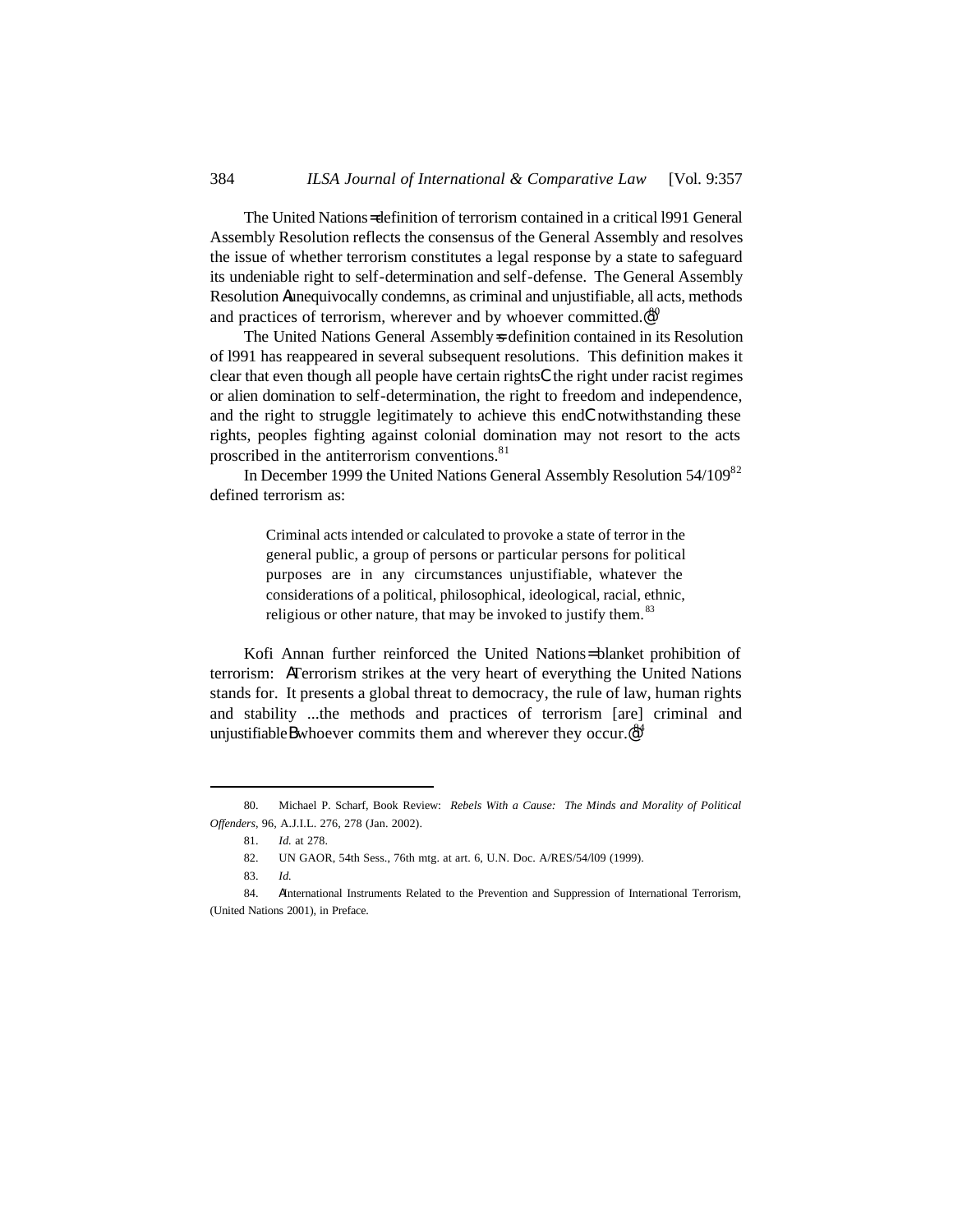The coexistence of a proliferation of anti-terrorism conventions and the recent increase of terrorist acts in 2001 and 2002 indicates the legislative failure by the United Nations to deter acts of terrorism. The international community has been trying to define terrorism since l937 when the League of Nations first drafted the Convention for the Prevention and Punishment of Terrorism $85$  that was signed by twenty-four nations but ratified ultimately only by one nation, India. The United Nations began drafting anti-terrorism conventions in the l960s because of a high incidence of aircraft hijackings. The United Nations has continued to draft specific anti-terrorism conventions for the past sixty-two years to respond to different kinds of terrorist attacks against civilians, diplomats, civilian aircrafts, commercial maritime navigation and sea-based platforms involving the use of explosives and weapons of mass destruction.<sup>86</sup>

<sup>85.</sup> LEAGUE OF NATIONS, Convention for the Prevention and Punishment of Terrorism, O.J. 19 at 23 (l938), League of Nations Doc. C. 546 (I). M.383 (1),1937,V(l938).

<sup>86.</sup> BASSIOUNI, *supra* note 1, at 1.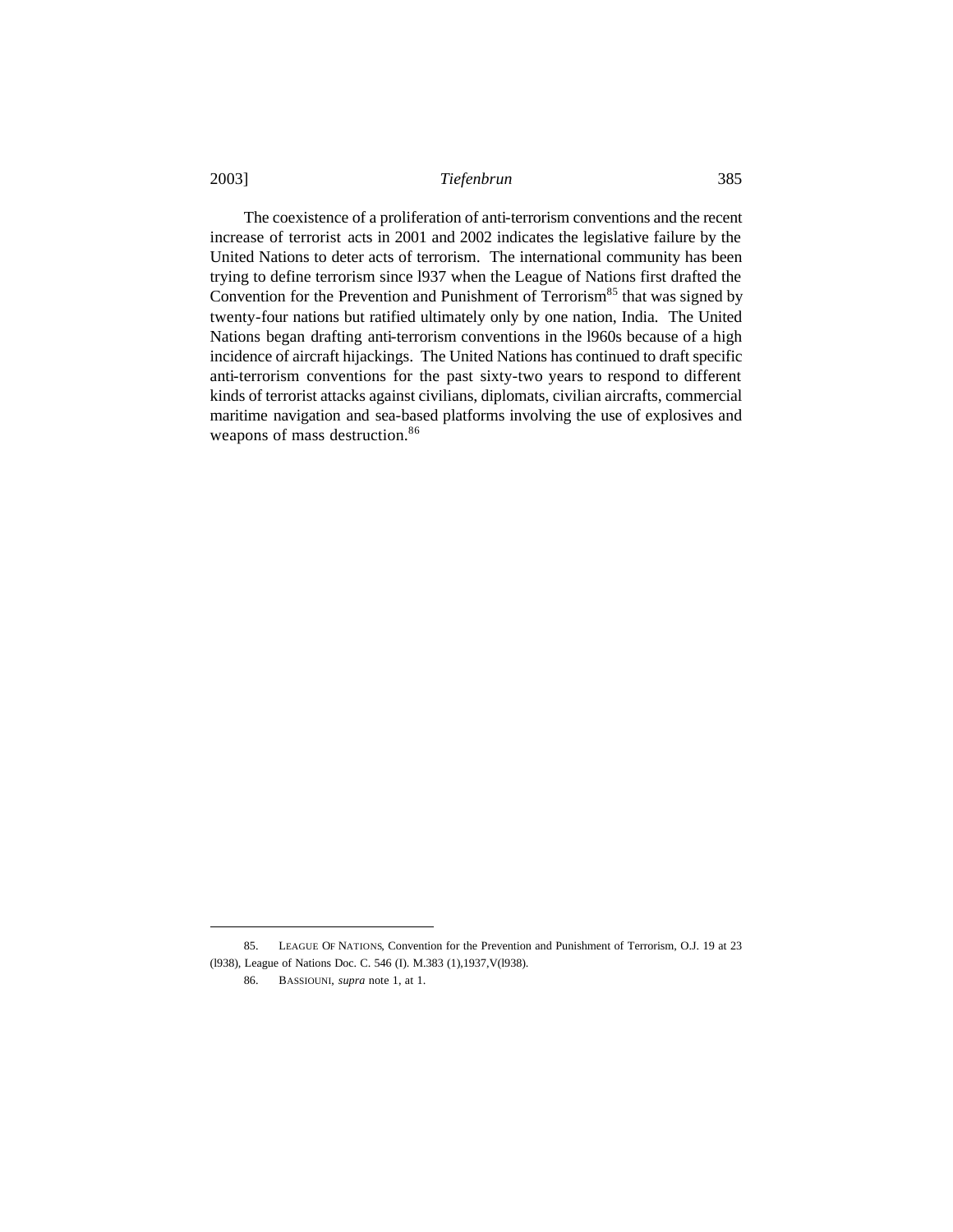There are currently seventeen specialized international United Nations conventions on terrorism, $87$  three international conventions on the control of weapons of mass destruction, two international conventions containing general United Nations provisions; two United Nations= Draft Comprehensive Conventions on terrorism; eight regional conventions against terrorism that have been developed

Convention on the High Seas, Apr. 29, 1958, 13 U.S.T. 2312;

 $\overline{a}$ 

United Nations Convention on Law of the Sea, Dec. 10, 1982, 21 I.L.M. l261;

Convention for the Suppression of Unlawful Acts Against the Safety of Maritime Navigation, Mar. 10, 1988, 27 I.L.M. 668;

Protocol for the Suppression of Unlawful Acts Against the Safety of Fixed Platforms Located on the Continental Shelf, IMO. Doc. Sua/Con/l6/ Rev.1; 27 I.L.M. 685 (l0 Mar. l988);

Convention on Offences and Certain Other Acts Committed on Board Aircraft, Sept. 14, 1963, 2 I.L.M. l042;

Convention for the Suppression of Unlawful Seizure of Aircrafts (Hijacking Convention), Dec. 16, 1970, l8 I.L.M. 1419;

Convention for the Suppression of the Financing of Terrorism [Terrorism Financing Convention]; U.N. Doc. a/54/l09 (9 Dec. l999) l33 (l6 Dec. l970);

Convention for the Suppression of Unlawful Acts Against the Safety of Civil Aviation, Jan. 26, 1973, l0 I.L.M. 1151;

Protocol for the Suppression of Unlawful Acts of Violence at Airports Serving Civil Aviation [Montreal Protocol], Jan. 12, 1988, 27 I.L.M. 627;

Convention on the Prevention and Punishment of Crimes Against Internationally Protected Persons, Including Diplomatic Agents [Diplomats Convention], Dec. 14, 1973, 13 I.L.M. 41;

Convention Against the Taking of Hostages [Hostage-Taking Convention], Dec. 17, 1979, l8 I.L.M. 1456;

Convention on the Safety of United Nations and Associated Personnel [U.N. Personnel Convention], *available at* http://www.un.org/law/cod/safety.htm (last visited Feb. 1, 2003); Convention on the Marking of Plastic Explosives for the Purpose of Detection, Mar. 1, 1991, 30 I.L.M. 721;

Convention for the Suppression of Terrorist Bombings [Terrorist Bombing Convention], U.N. Doc. A/Res/52/164 (9 Jan. 1998);

Convention on the Prohibition of the Development, Production and Stockpiling of Bacteriological (Biological) and Toxin Weapons and on Their Destruction [BWC Convention], Apr. 10, 1972, 11 I.L.M. 309;

Convention on the Physical Protection of Nuclear Material, IAEA Doc. C/225;1456 U.N.T.S. 101; l8 I.L.M. 1419 (3 Mar. l980)

Convention on the Prohibition of the Development, Production, Stockpiling and Use of Chemical Weapons and on their Destruction (CWC Convention], U.N. Doc. A/Res/47/39; l974 U.N.T.S. 3; 32 I.L.M. 800 (l3 Jan. l993)

Draft Convention on the Suppression of Acts of Nuclear Terrorism [Nuclear Terrorism Convention], U.N. Doc. A/AC.252/L.3 (28 Jan. l997).

<sup>87.</sup> The U.N. Conventions on Terrorism, and one Draft Convention on the Suppression of Acts of Nuclear Terrorism are as follows:

Convention on the Prohibition of the Development, Production, Stockpiling and Use of Chemical Weapons and on their Destruction (CWC Convention], Jan. 13, 1993, 32 I.L.M. 800;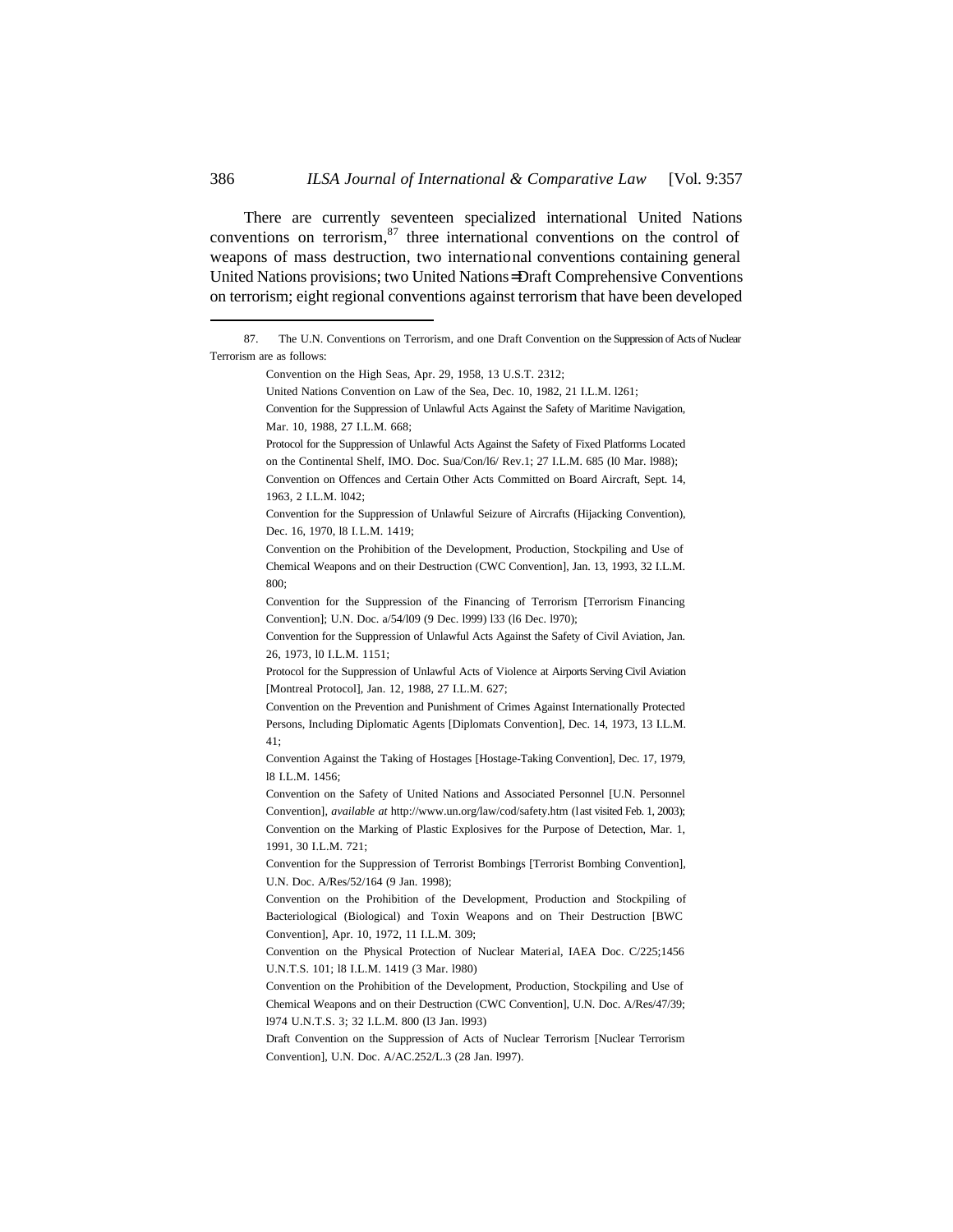by the Organization of American States, the Council of Europe, the South Asian Association for Regional Cooperation, the League of Arab States, the Organization of African Unity, the Commonwealth of Independent States and the Organization of the Islamic Conference.<sup>88</sup> There are also international humanitarian law conventions on the prevention and punishment of torture which is related to terrorist acts. In addition, there are twenty-one international crimes conventions whose commission involves terrorism. Thus, terrorism is included in many different laws prohibiting crimes and human rights violations and covered under international humanitarian law conventions. Nevertheless, the increase in international terrorism and the magnitude of the tragic events that have occurred in the years 2001 and 2002 bear witness to the failure of these international conventions to deter the crime.

<sup>88.</sup> BASSIOUNI, *supra* note 1, at xxviii.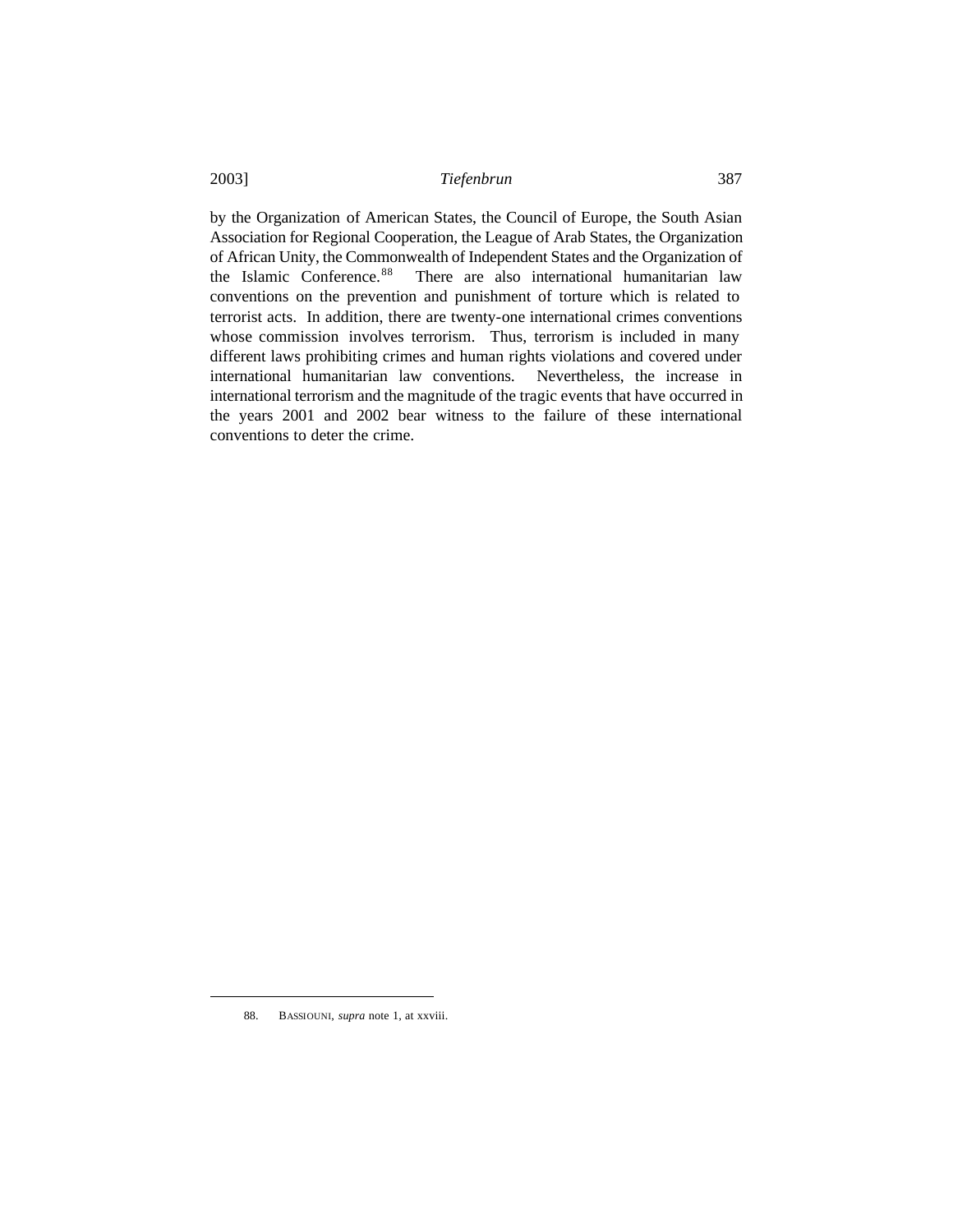What is needed is not more laws but better enforcement of existing norms. Due to the political nature of terrorism, states have not been able to reach an agreement on a comprehensive convention that would include all types of terrorist acts and that would be applicable to state-sponsored terrorism.<sup>89</sup> Moreover, since terrorism has been committed in the past by many state actors during the time of war or revolution, many states prefer to leave the definition of terrorism as vague as possible. More conventions will have to be adopted in the future to prevent against the threat or use of weapons of mass destruction, cyber-terrorism, and other new forms of terrorism.<sup>90</sup> The many existing terrorist laws would be more effic iently collected in one comprehensive multilateral convention. Nevertheless, the protections that are needed against terrorism will not be adequately provided simply by the creation of new norms. What is needed is the effective enforcement of existing laws, the adoption of one universally-accepted definition of terrorism, the agreement by all nations that terrorism must be prohibited irrespective of its motivation, and the application of the existing laws to state-sponsored terrorist acts.<sup>91</sup>

In December l999, the United Nations General Assembly adopted by consensus the text of a draft of the International Convention for the Suppression of the Financing of Terrorism in which terrorism was indirectly defined in the same terms as the United Nations General Assembly Resolution 54/l09 above:

> Criminal acts intended or calculated to provoke a state of terror in the general public, a group of persons or particular persons for political purposes are in any circumstances unjustifiable, whatever the considerations of a political, philosophical, ideological, racial, ethnic, religious, or other nature, that may be invoked to justify them.<sup>92</sup>

This definition in the United Nations Convention for the Suppression of the Financing of Terrorism does not specifically refer to acts of violence but refers, instead, to Acriminal acts.@ The definition arguably includes the element of targeting innocent civilians in the term Ageneral public.@ It includes the element of intent by the words Aintended or calculated to provoke.@ The requirement of coercion or intimidation is included in the term Aterror.@ However, this definition does not include state-sponsored actors. Moreover, the definition expands the motivation of terrorism to almost any possible cause, other than military. The definition does convey very clearly that the root cause or motivation of the terrorist act does not

<sup>89.</sup> *Id.* at xxv.

<sup>90.</sup> *Id.* at xxvi-xxvii.

<sup>91.</sup> WILKINSON, *supra* note 76, at l3: AThe difference between state and factional terrorism is that the former is more lethal and may be antecedent to, and a contributory cause of, factional terrorism.Y Guerrilla insurgents often use terrorism ...States conduct Aterror@ and substate organizations conduct >terrorism.@ *Id.* at 19.

<sup>92.</sup> UN GAOR, 54th Sess., 76th mtg. at art. 6, U.N. Doc. A/RES/54/l09 (1999).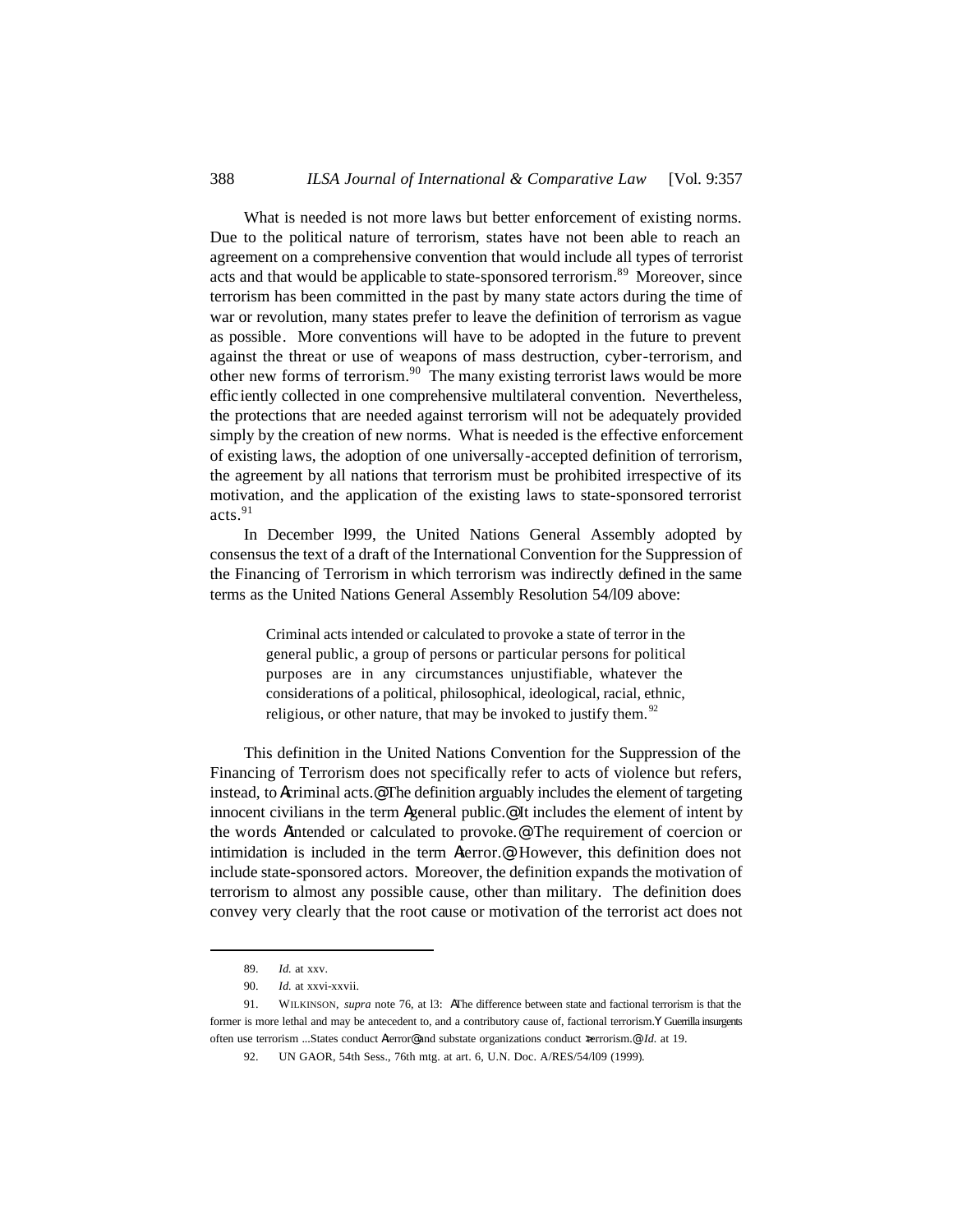provide any justification whatsoever for terrorism. In other words, according to the United Nations, the ends do not justify the means.

### *G. Scholars= Attempts at Definition of Terrorism:*

One terrorism expert has produced a working definition of terrorism that still

falls short of including all five elements: ATerrorism is defined as the calculated employment or the threat of violence by individuals, sub-national groups, and state actors to attain political, social, and economic objectives in the violation of law, intended to create an overwhelming fear in a target area greater than the victims attacked or threatened.@93

This definition does not specifically include the targeting of innocent civilians and limits the perpetrators motivations to illegal political, social, and economic purposes. This definition opens the door for states to engage in terrorism by simply declaring that the purpose of the terrorist activity is justified by a legal political, social or economic goal.

Cherif Bassiouni, who is one of the world=s leading experts in the field of international criminal law, has also proposed a definition of terrorism that specifically includes state-sponsored terrorism, which is conceived of not explicitly as a crime but rather as a Astrategy,@ and which specifically excludes the intent of the perpetrator and the targeting of innocent civilians:

<sup>93.</sup> TERRORISM AND THE LAW, *supra* note 29, at 7.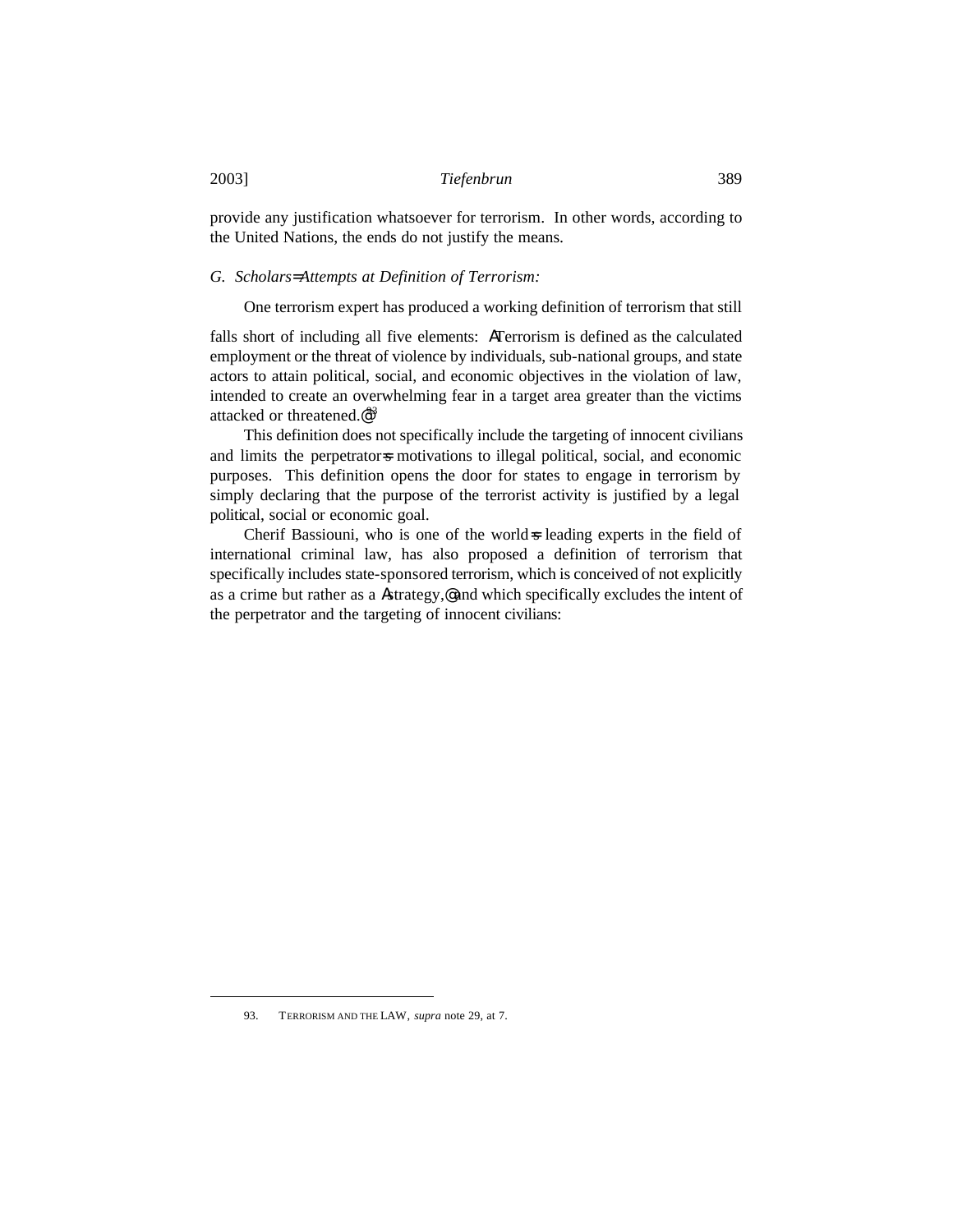Terrorism is an ideologically-motivated strategy of internationally proscribed violence designed to inspire terror within a particular segment of a given society in order to achieve a power-outcome or to propagandize a claim or grievance, irrespective of whether its perpetrators are acting for and on behalf of themselves, or on behalf of a state.<sup>94</sup>

By referring to the Aends@ as a Apower outcome,@ a Aclaim@ or a Agrievance,@ Bassiounis definition cleverly eliminates the consideration of the worthiness of the goals or the claimed justifications for terrorist acts. Arguably, the definition does not specifically include the element of intent. However, since the act is conceived of as a Astrategy,@ which requires a mental process, the intent element is presumed. Moreover, the term Adesigned to inspire terror@evokes the pre-meditated intent of the actor. If the element of intent were absent from this definition, one could presumably be condemned as a Aterrorist@ if, in the course of a carefully conducted attack not specifically intended to produce fear and not specifically targeted at innocent civilians, the bomb blast did, in fact, cause fear in the population and cause the accidental injury of one or two civilians. The element of intent should be a necessary requirement in the definition of terrorism in order to permit justifiable attempts at self-defense not involving intentional terrorist acts.

Bassiounis definition also does not include the targeting of Ainnocent civilians<sup>@</sup> but refers, instead, to Aa particular segment of a given society.@ This broad designation of a particular segment of the population could include the military, especially if acts of Ainternational terrorism@ are claimed to arise in the context of a conventional war or armed conflict of an international or of a non-international character. Bassiouni specifically states that international terrorism arises in the following contexts:

> 1. Armed conflicts of an international character or of a noninternational character:

- a) conventional wars;
- b) wars of national liberation;

c) against settler regimes, the intended power outcome is either the removal of the settlers or transfer of power from settler group to indigenous population;

d) against foreign occupation and/or colonial regimes.

<sup>94.</sup> BASSIOUNI, *supra* note 1, at 16-17.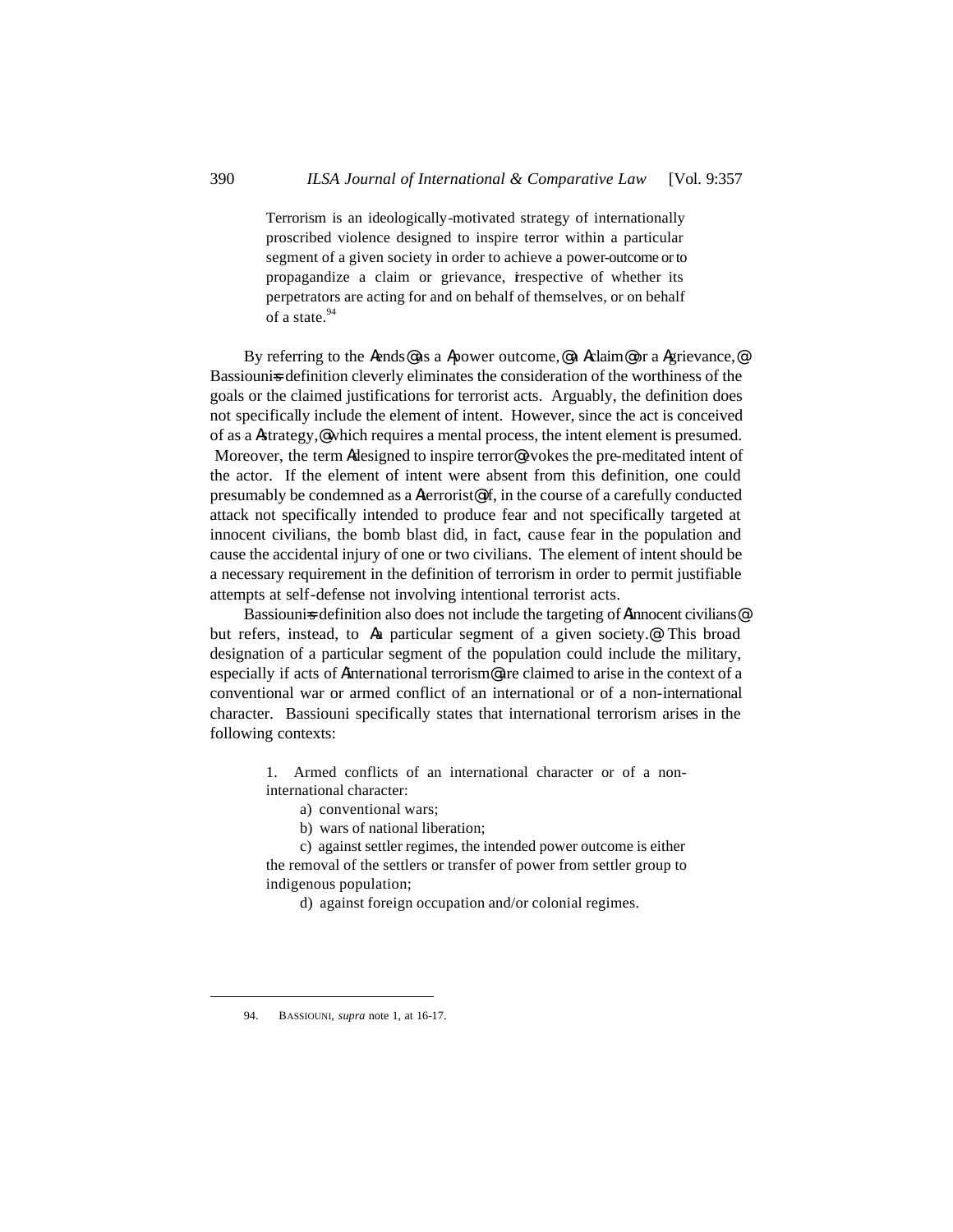2. International political conflicts, which may or may not involve armed conflict or non-international character.<sup>95</sup>

By excluding the Ainnocent civilian® element, Bassiouni=s definition of international terrorism would include an attack on combatants as well as noncombatants during an armed conflict. Arguably, an intentional attack on combatants during an armed conflict with the aim of inspiring fear (or terror) within the population of combatants should not be deemed Aterrorism.<sup>@</sup> It is war, pure and simple. Bassiounis definition of international terrorism is brilliantly articulated, and would be enhanced if it included the element of Ainnocent civilians®<sup>6</sup> in peacetime as well as wartime. Bassiouni uses the word Aterror®

<sup>95.</sup> *Id.* at 18.

<sup>96.</sup> Many scholars and journalists include Ainnocent civilians@ in their definition of terrorism. *See* CALEB CARR, THE LESSONS OF TERROR (2002). Carr is a military historian who defines terrorism as Athe contemporary name given to, and the modern permutation of, warfare, deliberately waged against civilians with the purpose of destroying their will to support either leaders or policies that the agents of such violence find objectionable.@(*cited in* Stephen Yagman, *Defining the Weapon of Terrorism: Frustrated People Without Another Method Resort to \Politico-Military= Violence Instead,* L.A. DAILY J. 6 (Mar. l2, 2002). *See also* William Pfaff, *The Politics of Terrorism, or Civilians vs. Civilians, INT+L HERALD TRIBUNE 8, (Jan. 10, 2002), at op ed page. Pfaff defines as Aa form of politico*military combat that attacks civilians ...because terrorists can<sup>t</sup> get at the political and military figures they really want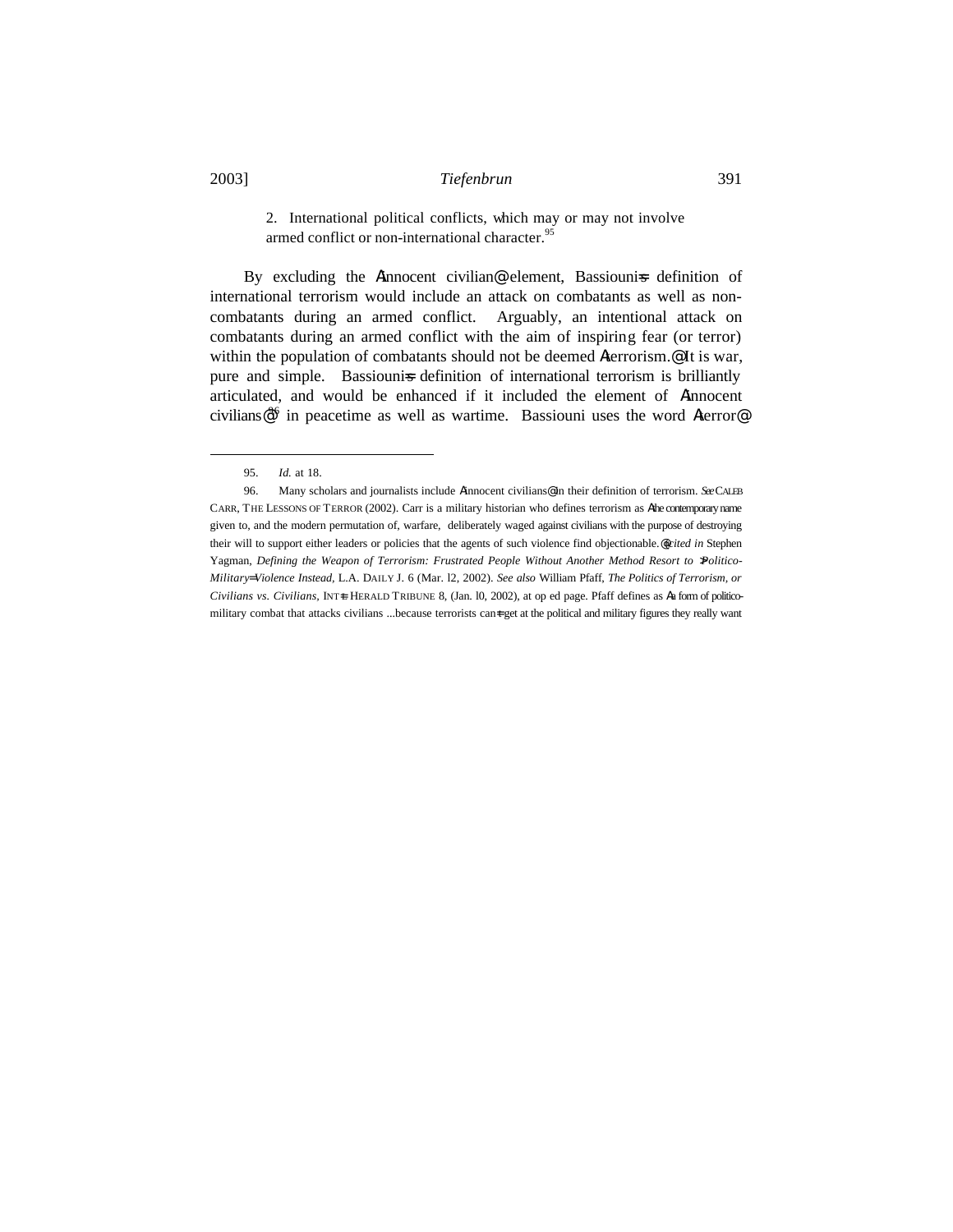rather than fear to define Ainternational terrorism,@ thereby preserving the original denotation of the Latin word Aterrore@ (fear producing).

to kill. Terrorism is the weapon that oppressed populations have always employed against those they consider their oppressors, usually because it is the only weapon available.@ Note that Yagman objects to Carr=s insistence on Acivilians:@

> There have been numerous attacks on the military that surely can be characterized as terrorism: Japanese attack on Pearl Harbor, attack on American garrison at Kobat Towers in Saudi Arabia, the terrorist attack on the U.S.S. Cole, while it was moored in Yemen ...during Frances horrific repression in Algeria, France regularly and openly employed military terrorism against innocent civilians to make concessions to France. American military bombing of a mental hospital in Grenada in ...l984 was allegedly fought to free American medical students studying in Grenada. America=s bombing with Thatcher=s assistance, of Libyan Col Muammar Al al Qaddafi  $\ast$  family $\ast$  home in Tripoli to get even for what Reagan claimed was Qaddafi = terrorism in which one of Qaddafi = small children was murdered; President Clinton=s bombing of a pharmaceutical factory in Sudan, where innocent night watchman was murdered.

These are all military terrorist acts conducted upon innocent civilians.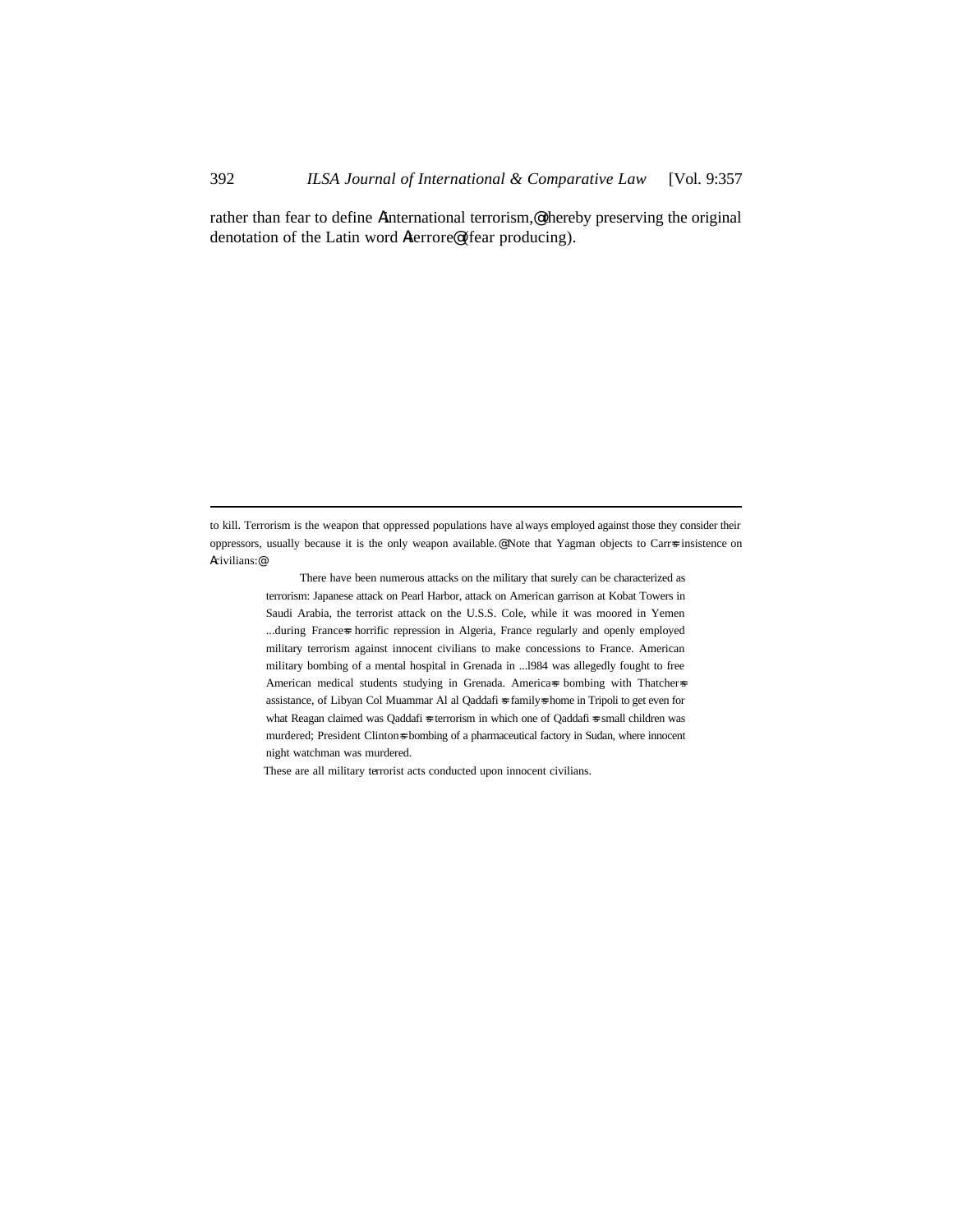Bassiounis definition of terrorism requires the act of violence to be Ainternationally proscribed.@ He carefully lists fourteen specific acts of terrorism (including, aggression, war crimes, crimes against humanity, genocide, apartheid, unlawful human experimentation; torture, slavery and slave-related practices; piracy, and unlawful acts against the safety of maritime navigation; kidnapping of diplomats and other internationally protected persons; taking civilian hostages; serious environmental damage; or serious violation of fundamental human rights.) $97$  The advantage of this specific listing is the establishment of clarity and certainty in the law. However, the disadvantages are important to recognize. New forms of terrorist acts that develop with the advancement of technology, such as computer hacking, are not specifically included and may fall afoul of the definition. However, this list is very broad and seems to cover the unanticipated act of terrorism under such umbrella categories as Aaggression,<sup>@</sup> or Aserious violation of fundamental human rights.<sup>@</sup> Absent from this list, however, is Athe use of weapons of mass destruction@ which will necessarily, if not intentionally, inflict harm on Ainnocent civilians.@ Does that mean that the use of the A bomb during war time is a Aterrorist<sup>®</sup> act because it necessarily resulted in the killing of innocent civilians? There may be a political reason to exclude the use of weapons of mass destruction from the list of proscribed terrorist acts.

# IV. WHAT IS THE DIFFERENCE BETWEEN INTERNATIONAL AND DOMESTIC TERRORISM?

International terrorism is covered under the seventeen United Nations

multilateral anti-terrorism conventions that provide legal measures, in a piecemeal and ad hoc fashion, against different manifestations of international terrorist conduct like hijacking, hostage-taking, and violence against diplomats or internationally protected persons. For a terrorist act to be deemed Ainternational,@ the act of violence must also contain an international element, be directed against an internationally protected target or violate an international norm.<sup>98</sup> Internationally proscribed conduct that is applicable to terrorist violence includes aggression, war crimes, crimes against humanity, genocide, apartheid, unlawful human

<sup>97.</sup> BASSIOUNI, *supra* note 1, at l8.

<sup>98.</sup> *Id.* at l7.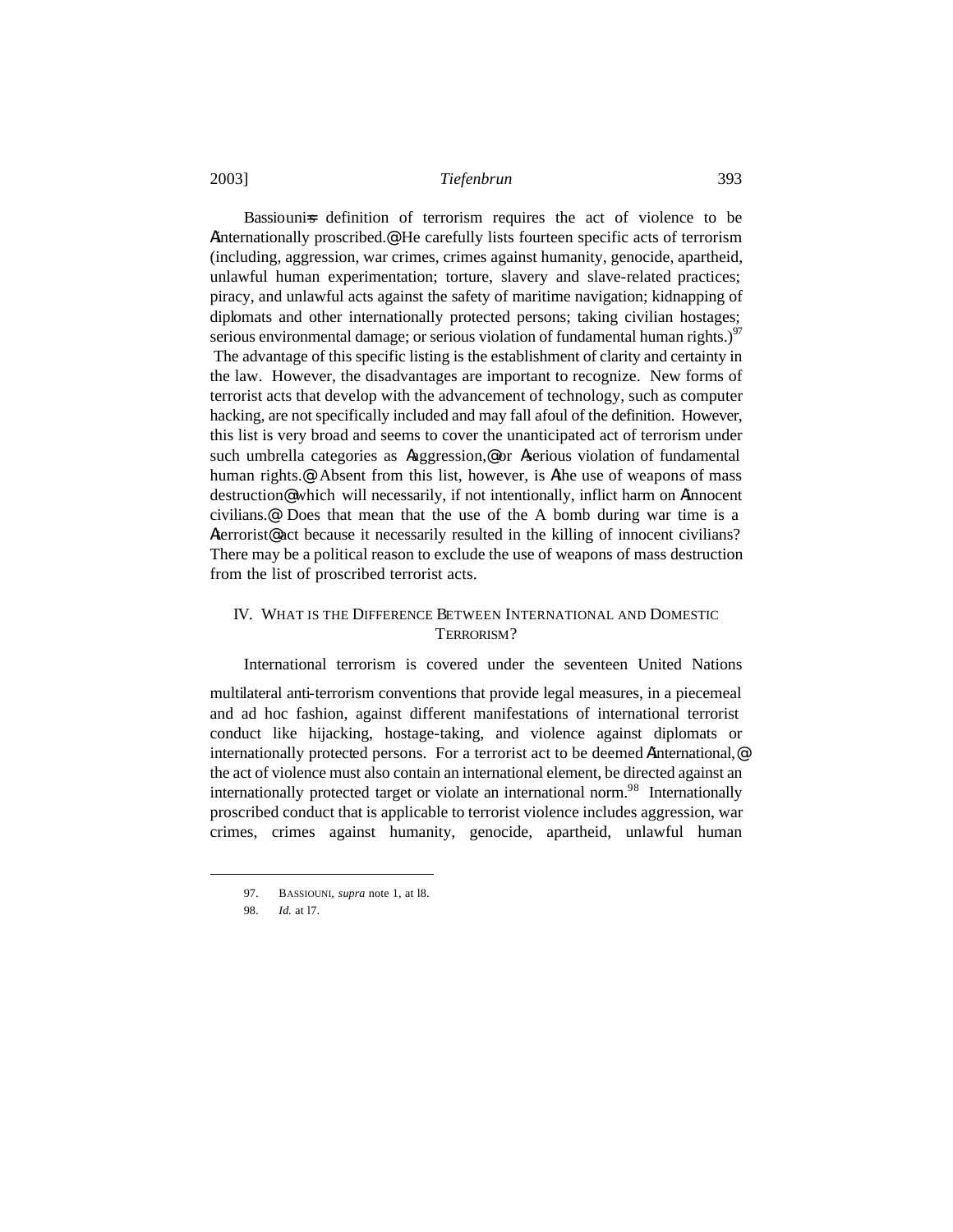experimentation, torture, slavery, piracy,<sup>99</sup> hijacking and sabotage of aircraft, kidnapping of diplomats, taking civilian hostages, serious environmental damage or serious violations of fundamental human rights.<sup>100</sup>

<sup>99.</sup> MARITIME TERRORISM AND INTERNATIONAL LAW 43 (Natalino Ronzitti, ed., Martinus Nijhoff Publishers l990) (discussing the legal relationship between piracy and maritime terrorism).

<sup>100.</sup> BASSIOUNI, *supra* note 1, at 18.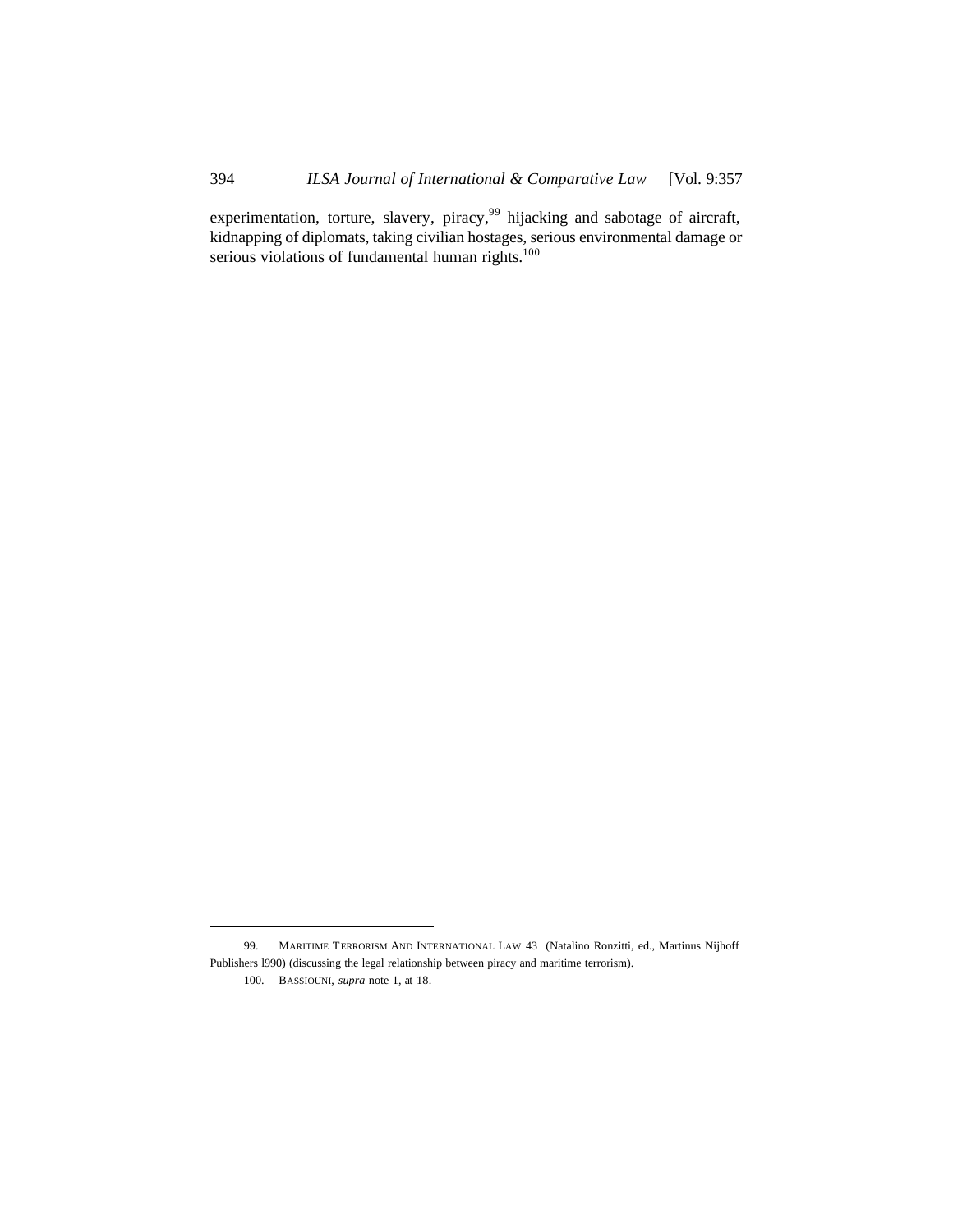Domestic terrorism is harder to define than international terrorism because domestic terrorism is usually included in state criminal statutes under acts committed by common criminals.<sup>101</sup> Some states define terrorism as a crime, others define it as an Aact of war,  $e^{i02}$  and most states consider terrorism to be a method used to commit other more specifically defined crimes against the person or against property.

International terrorism, like domestic terrorism, is a method used to perpetrate other crimes, and as such international terrorism is arguably included under the category of other international crimes but only if the five necessary structural elements of terrorism are present. Typical tools of modern international terrorism are explosive and incendiary bombings, shooting attacks and assassinations, hostage-taking and kidnapping, hijacking, narco-terrorism,<sup>103</sup> cyber-terrorism information warfare,  $104$  and the use of nuclear, chemical, or bacteriological weapons.<sup>105</sup> Terrorists can be convicted of committing war crimes, crimes against humanity, genocide, torture, and even piracy (i.e. the Achille Lauro incident), if they committed these crimes by using terrorist methods. Thus, international terrorism is an elusive concept that overlaps with other international crimes but which can be included in the definitions of these other crimes, if the five necessary elements are present, like the intentional use or threat of violence for political, religious or ideological purposes resulting in the harm of innocent civilians.

# V. TERRORISM IS NOT ONLY A CRIME BUT A METHOD TO ACHIEVE SELF-**DETERMINATION**

<sup>101.</sup> *Id.* at l9.

<sup>102.</sup> Raimo, *supra* note 31, at 1481(discussing the shift in US away from reactive counter-terrorism law enforcement methods and towards more pro-active techniques to fight international terrorism because the US now perceives of terrorist acts as acts of war).

<sup>103.</sup> DAVIDS, *supra* note 6, at 2.

<sup>104.</sup> *See* CYBER TERRORISM AND INFORMATION WARFARE: THREATS AND RESPONSES (Yonah Alexander and Michael S. Swetnam, eds., Transnational Publishers, Inc. 2001).

<sup>105.</sup> WILKINSON, *supra* note 76, at l3. *See also* SUPERTERRORISM: BIOLOGICAL, CHEMICAL, AND NUCLEAR (Yonah Alexander and Milton Hoenig, eds. 2001).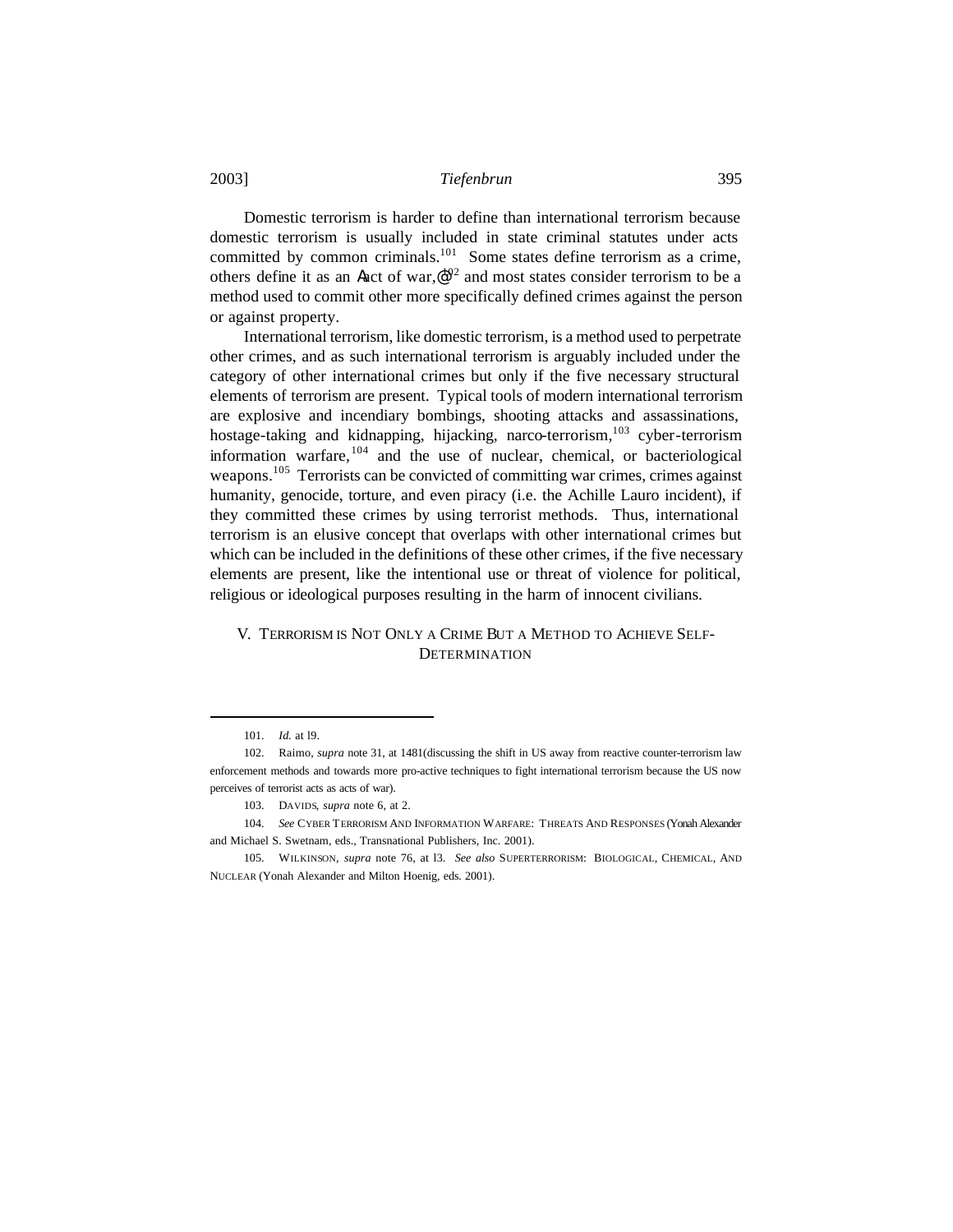#### One of the underlying causes of the resurgence of terrorism in the l960s and

l970s is the development of social movements dedicated to achieving selfdetermination or the revolutionary transformation of the socio-economic order and the concomitant belief by these groups that terrorism is an effective and legitimate weapon to realize their goals.<sup>106</sup> In the l990s in the course of tragic ethnic wars in the Balkans and in Rwanda, mass terror was used as a weapon on both sides of the respective conflicts, requiring the establishment of ad hoc international tribunals. $107$ and later an international criminal court, $108$  to bring to justice the perpetrators of genocide, crimes against humanity and war crimes.<sup>109</sup>

Terrorism per se is not listed as a crime under the subject matter jurisdiction of the ad hoc tribunals.<sup>110</sup> In the Statute of the International Criminal Tribunal for the Former Yugoslavia (ICTY), Article 5 defines crimes against humanity and includes in this category Acrimes committed in armed conflict, whether international or internal in character, and directed against any civilian population, including murder, extermination, enslavement, deportation, imprisonment, torture, rape, persecutions on political, racial and religious grounds and other inhumane acts.@ Even though this description of crimes against humanity contains all five elements of the definition of terrorism, it fails to name or include Aterrorism@ as a Acrime against humanity.@

Similarly, the Statute of the ICTY at Art. 3 defines war crimes or Aviolations of laws or customs of war,@ but it does not include the term terrorism per se. Nevertheless, under the definition of war crimes, the Statute of the ICTY proscribes the Aemployment of poisonous weapons, the wanton destruction of cities, towns or villages, or devastation not justified by military necessity; an attack, or bombardment, by whatever means, of undefended towns, villages, dwellings, or

<sup>106.</sup> WILKINSON, *supra* note 76*,* at 13.

<sup>107.</sup> Secretary-General=s Report on Aspects of Establishing an International Tribunal for the Prosecution of Persons Responsible for Serious Violations of International Humanitarian Law Committed in the Territory of the Former Yugoslavia, May 3, 1993, 32 I.L.M. ll59; Establishing the International Tribunal for Rowanda, Nov. 8, 1994, 33 I.L.M. l598.

<sup>108.</sup> Rome Statute of the International Criminal Court, art. 1, *available at* http://www.un.org/law/icc/statute/99\_corr/1.htm (last visited Feb. 1, 2003).

<sup>109.</sup> WILKINSON, *supra* note 76, at 48.

<sup>110.</sup> *See* Statute of the ICTY, *supra* note 107, at Art. 5 defining ACrimes Against Humanity.@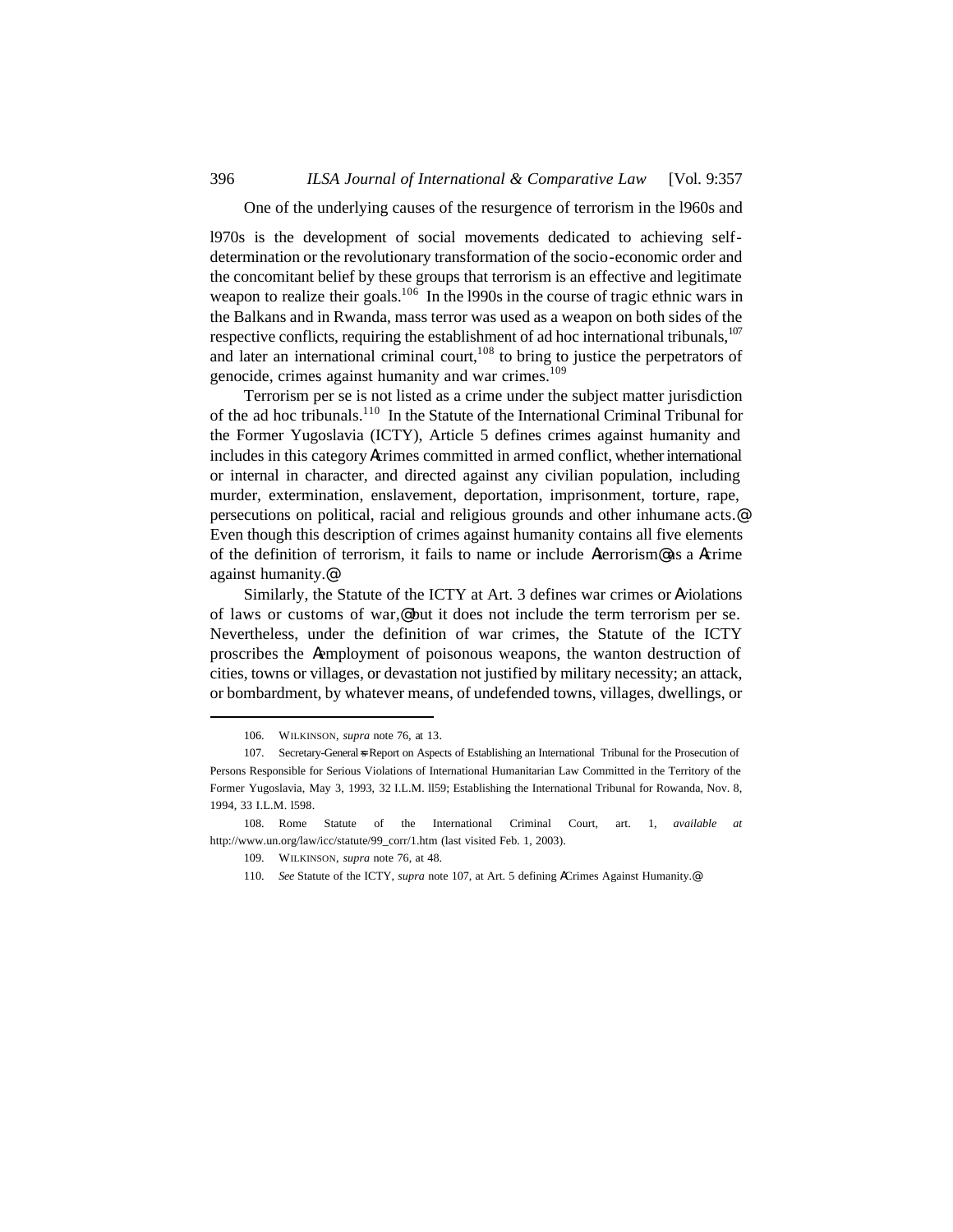buildings; and the seizure or destruction or willful damage done to institutions dedicated to religions, charity, and education, the arts and sciences, historic monuments and works of art and science.@ This definition of war crimes also contains most of the elements of terrorism (use of violence, with intent, to harm innocent civilians (i.e. Aundefended towns@), but does not include the necessary elements of fear, intimidation and coercion for the purpose of accomplishing a political (military, ethnic, ideological or religious goal). Moreover, in order for terrorism to be a war crime, the terrorist act has to be perpetrated during an armed conflict. If these last two elements plus the requirement of an armed conflict were included in the act constituting a war crime, that war crime as defined above could also be deemed a terrorist act.

The Statute of the ICTY at Art. 4 defines AGenocide@ as Aacts committed with intent to destroy in whole or in part, a national, ethnical, racial or religious group.@ The definition of genocide does not specifically include Aterrorism<sup>o</sup> per se. Nevertheless, if a genocidal act were perpetrated with the intent of furthering a cause by intentionally inspiring fear through violence committed on an innocent civilian population, such a genocidal act would necessarily be a terrorist act.

Similarly, the Rome Statute of the International Criminal Court<sup>111</sup> has long lists of elements of different crimes such as crimes of aggression, war crimes, crimes against humanity, and genocide, but terrorism per se is not specifically listed as a crime. Nevertheless, many of the criminal acts listed that can cause terror among the civilian population could arguably be included under the categories of aggression, war crimes, crimes against humanity and genocide, such as enforced disappearance of persons, rape, the crime of apartheid, and other inhumane acts of a similar character intentionally causing great suffering, or serious injury to the body or to mental or physical health. $112$ 

The implication of conceiving terrorism as a method (strategy, tool) rather than as a crime is that terrorism can be included in other international crimes of aggression, war crimes, crimes against humanity, genocide and piracy, or torture, if the acts of terror and violence also fulfill the five structural elements of the definition of terrorism.

VI. INTERNATIONAL CRIMES ARE ALSO METHODS OF COMMITTING TERRORISM

<sup>111.</sup> Rome Statute of the International Criminal Court, *supra* note 108, and Preparatory Commission on the International Criminal Court, Finalized Draft of the Elements of Crimes, U.N. Doc PCNICC/2000/1/Add.2 (2000), *available at* http://www1.umn.edu/humanrts/instree/iccelementsof crimes.html (last visited Feb. 1, 2003).

<sup>112.</sup> Rome Statute of the International Criminal Court, *supra* note 108, at Article 7.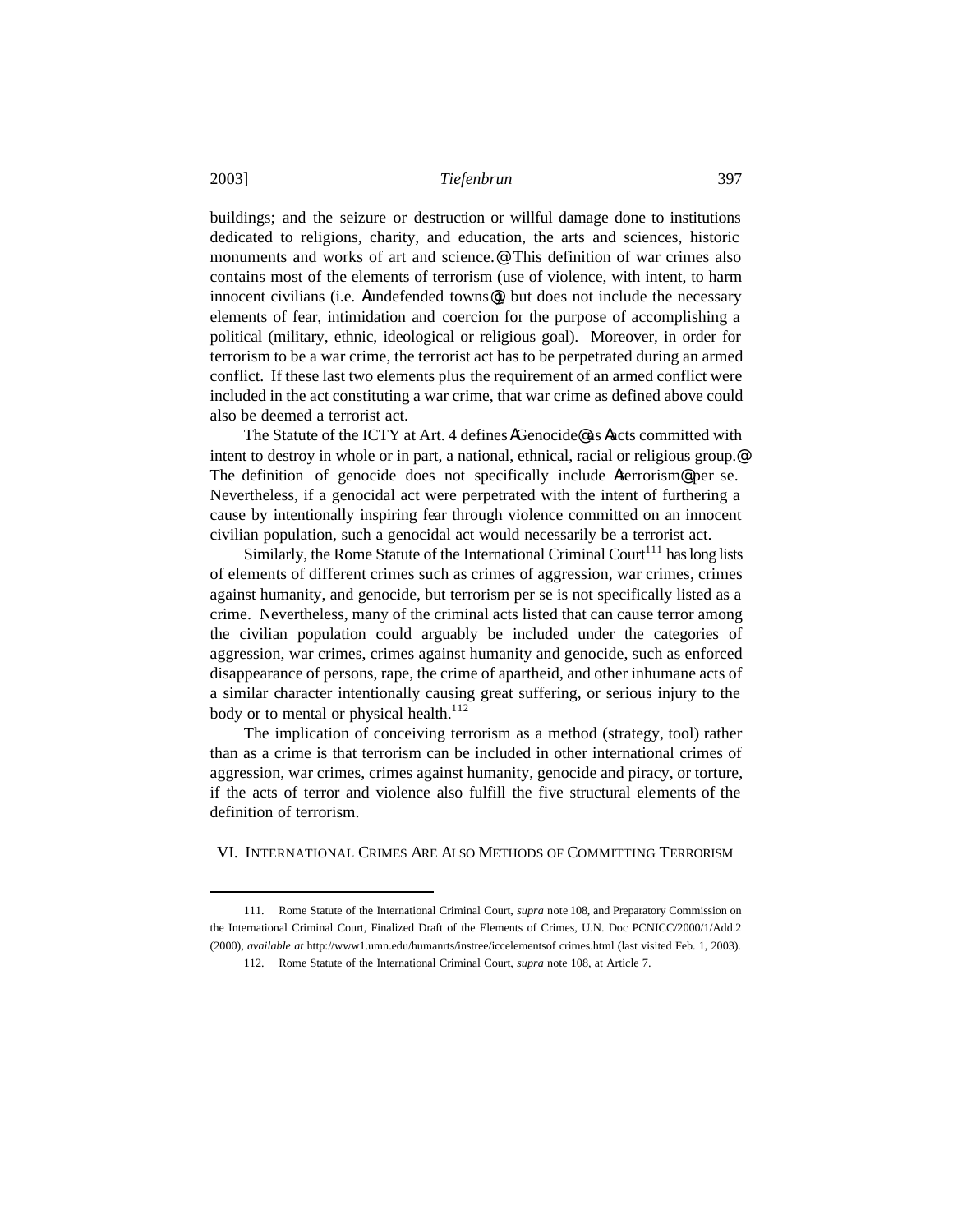#### Just as terrorism is both a crime and a method to perpetrate other crimes, the

reverse is true--international crimes of genocide, war crimes, and crimes against humanity can, under the right circumstances, also be considered methods of terrorism intentionally designed to intimidate and cause fear in a given civilian population.<sup>113</sup> The right circumstances constitute the presence of the five structural elements of terrorism. Unless a genocidal act includes acts of violence, the intent to inspire fear in the civilian population for the purpose of accomplishing a political cause, the genocidal act will not be a terrorist act. Similarly, rape,  $114$ torture, piracy, and other crimes can also be deemed methods of accomplishing terrorism only if the five elements of terrorism are present. Arguably, even if the subject matter jurisdiction of the ad hoc tribunals does not specifically cover Aterrorism@ under the list of triable crimes, terrorism as a method may, nevertheless, be included under the subject matter jurisdiction of the tribunal because it provides the means to perpetrate the specifically delineated crimes.<sup>115</sup> This is also true of the International Criminal Court. But without a consensus about what terrorism means and without a commonality of values, some states prefer to keep the definition of terrorism in multilateral and domestic legislation as vague and ambiguous as possible.<sup>116</sup> This will not prove to be an effective legal response to terrorism. Indeterminacy in the law, brought about by a vague or nonexistent

<sup>113.</sup> BASSIOUNI, *supra* note 1*,* at xxvi.:

International crimes such as genocide, crimes against humanity, war crimes, and torture are strategies of terror violence designed to instill terror within a given civilian population. How else could one describe the policies and practices carried out in Cambodia, the former Yugoslavia, Rwanda, and Sierra Leone, to name only a few of the most egregious examples. However, these international crimes are a result of state policy and which are committed by state officials, i.e. the military, the police, other forces under the command of public officials. The commission of these crimes depend on the availability of state resources, financial and otherwise. Yet, these crimes are not considered part of what is commonly referred to as Aterrorism@ by the international community. The reason, as mentioned above, is that states, which are the regulators, have seen fit to not include themselves in the context of Aterrorism. Nevertheless, international crimes committed by states which constitute terror-violence should be deemed part of that category. *Id*.

<sup>114.</sup> CATHARINE A. MACKINNON, SEX EQUALITY: RAPE LAW 906 (Foundation Press 2001): ARape in conflict is also used s a weapon to terrorize and degrade a particular community and to achieve a specific political end. In these situations, gender intersects with other aspects of a woman=s identity such as ethnicity, religion, social class or political affiliation. The humiliation of pain and terror inflicted by the rapist is meant to degrade not just the individual woman but also to strip the humanity from the larger group of which she is a part.@ *Id.*

<sup>115.</sup> *See* Michael P. Scharf, *Editorial: The Case for an International Trial of the Al-Qaeda and Taliban Perpetrators of the 9/ll Attacks,* Newsletter of the Interest Group on International Organizations of the ASIL, at 12-15 (Spring 2002) (discussing the advantages and disadvantages of expanding the jurisdiction of the ICTY to cover terrorist acts committed on Sept. 11, 2002 in the United States and to include them under war crimes, crimes against humanity and genocide by simply amending the temporal and geographic jurisdictional limitation).

<sup>116.</sup> BASSIOUNI, *supra* note 1, at xxvi*.*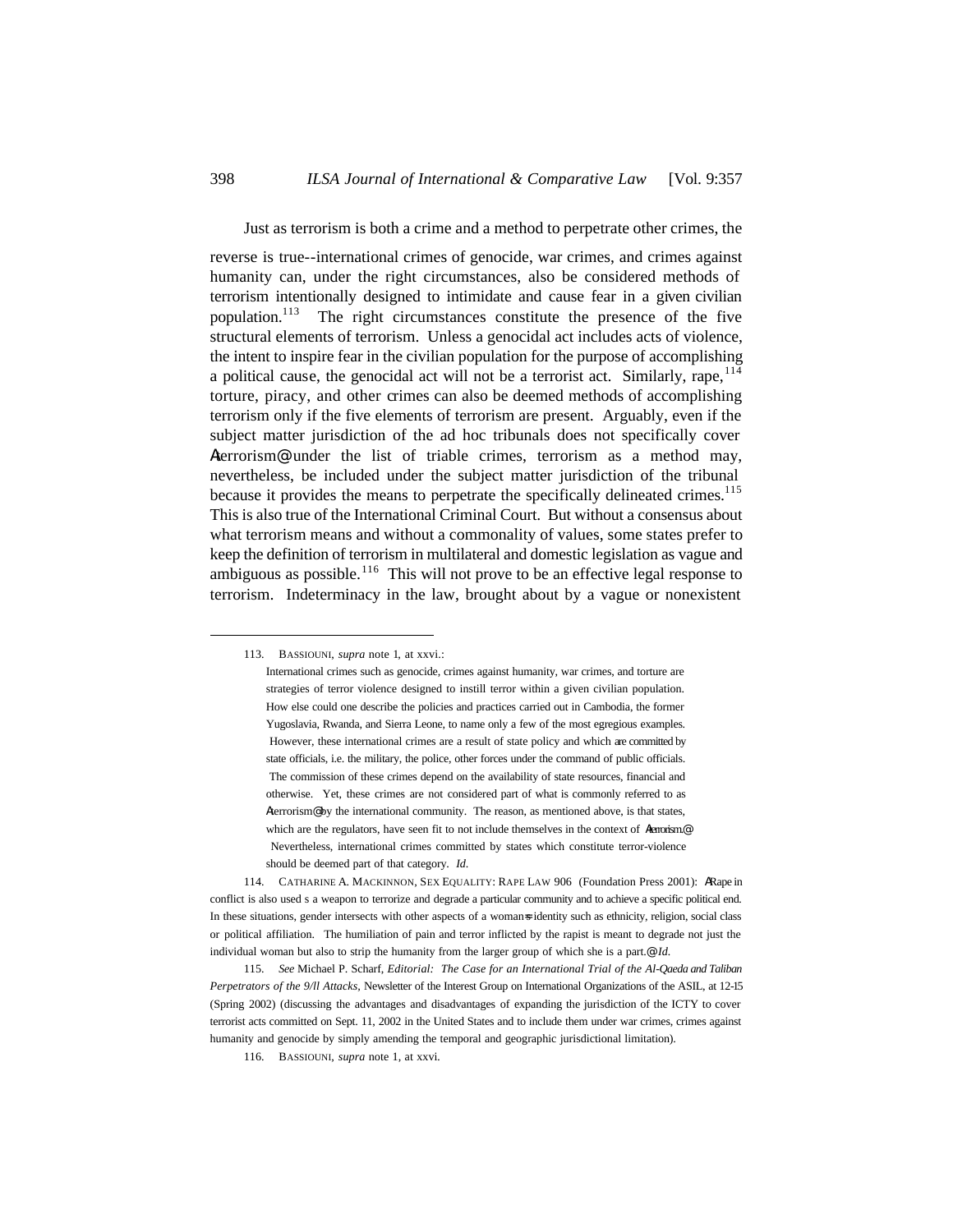definition of terrorism, can result in the multiplic ity of interpretation and the instability of the legal system.

# VII. IF TERRORISM IS NOT ONLY A CRIME BUT A METHOD OR AN ACT OF WAR, THEN WHAT COURT SHOULD TRY INTERNATIONAL TERRORISTS?

Should international terrorists be tried in a military court, a United States

District Court, an ad hoc international tribunal or a permanent international criminal  $\text{count}$ ?<sup>117</sup> These questions are left open by the failure of the international community to define terrorism or to include it as a crime in the jurisdiction of existing international courts. If terrorism is not listed specifically as a crime in the statutes of either of the two ad hoc tribunals (ICTY and ICTR) or in the statute of the new International Criminal Court, the question remains as to where international terrorists can be tried.

In order to try terrorists in either of the two ad hoc international tribunals, the temporal and geographic limitations imposed on the subject matter jurisdiction of these tribunals would have to be expanded by amendment, and terrorism would have to be presumptively included under the definitions of crimes.

Even if the International Criminal Court included terrorist acts as crimes, the terrorist act of September 11, 2001 committed in the United States could not be adjudicated there for at least two good reasons. The United States has not ratified the Rome Treaty establishing the International Criminal Court, and the terrorist act occurred before the actual establishment of the International Criminal Court.

Trying terrorists in the United States District Courts may be a viable solution, but this solution is not without problems including the potential for undesirable disclosure of sensitive evidence that might endanger national security; the security of judges and witnesses; and the fairness of trying foreigners in an American court where a heinous terrorist act is committed on United States soil.

It is beyond the scope of this article to analyze the relative merits of adjudicating international terrorist suits in each of these tribunals, but it is noteworthy to recognize that the problem of where to try terrorists has arisen primarily because of the failure of the international community to establish a universally-accepted definition of terrorism and the failure of the courts to recognize that terrorism is actually included in other defined international crimes.

VIII. THE PARADOXES INHERENT IN THE MEANING OF TERRORISM

<sup>117.</sup> *See* Jennifer Trahan, *Trying A Bin Laden and Others: Evaluating the Options for Terrorist Trials,* 24, 3 HOUS. J. OF INT=L. L. 475 (2002).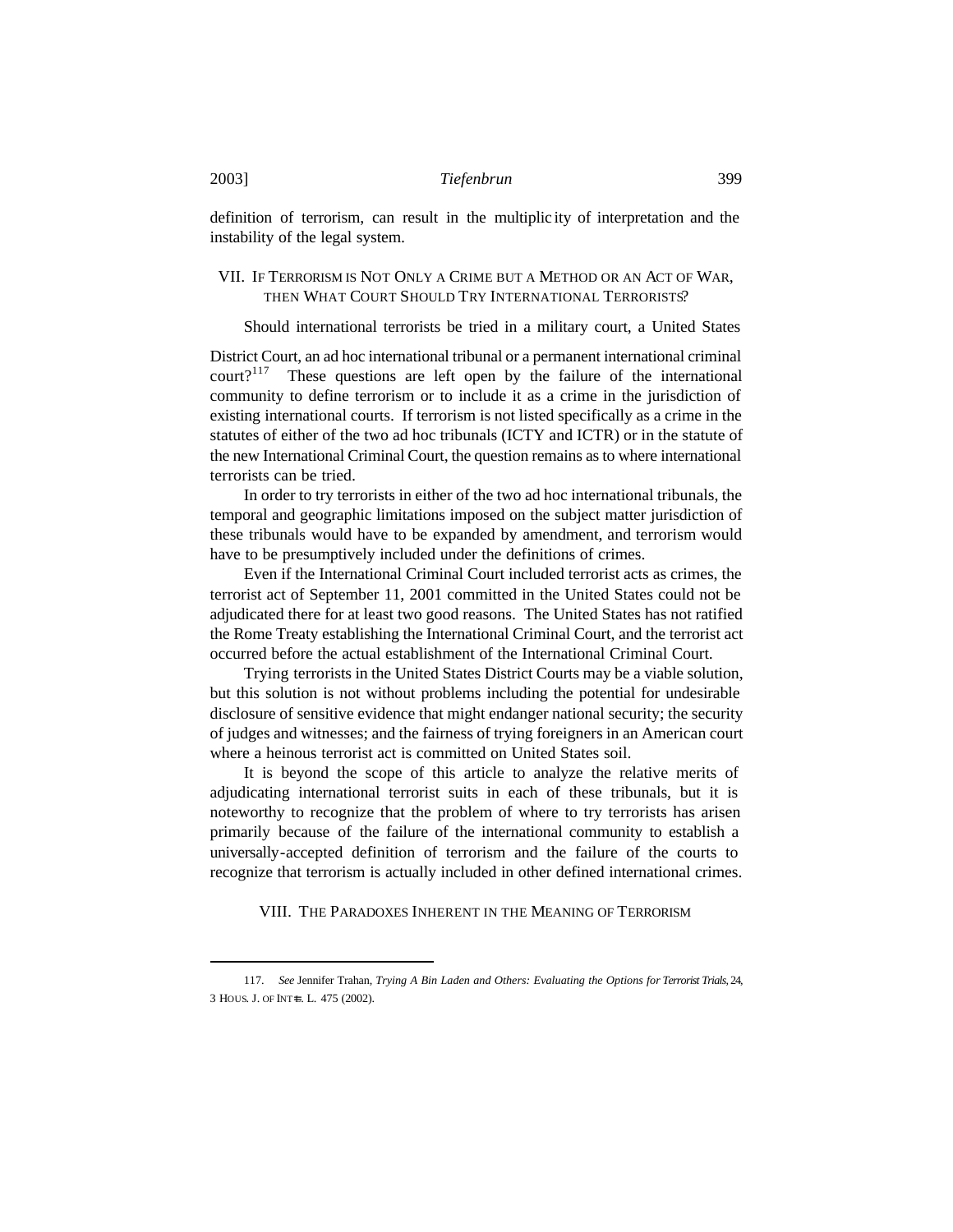The main problem in defining the term Aterrorism@ is not its overlap with other

crimes but the paradox inherent in the meaning of the word. President Ronald Reagan has coined this paradox in the proverbial statement: AOne man=s terrorism is another man=s freedom fighter@ or the poetic parallelism articulated by the international law scholar Cherif Bassiouni: AWhat is terrorism to some is heroism to others. $\mathcal{Q}^{18}$  The paradox is related to the distinction between illegal terrorism and legal revolutionary violence. The antinomy in the term Aterrorism<sup>@</sup> is based on the coexistence of conflicting rights of self-defense and self-determination, on the one hand, and the fundamental right to the protection of human rights, on the other hand. Another manifestation of this paradox is the state-s obligation to protect the national security of its people, which, if zealously enforced through overly broad legislation, may be in direct conflict with the state sobligation to protect its citizens= civil liberties.

<sup>118.</sup> Bassiouni, *supra* note 1, at 15.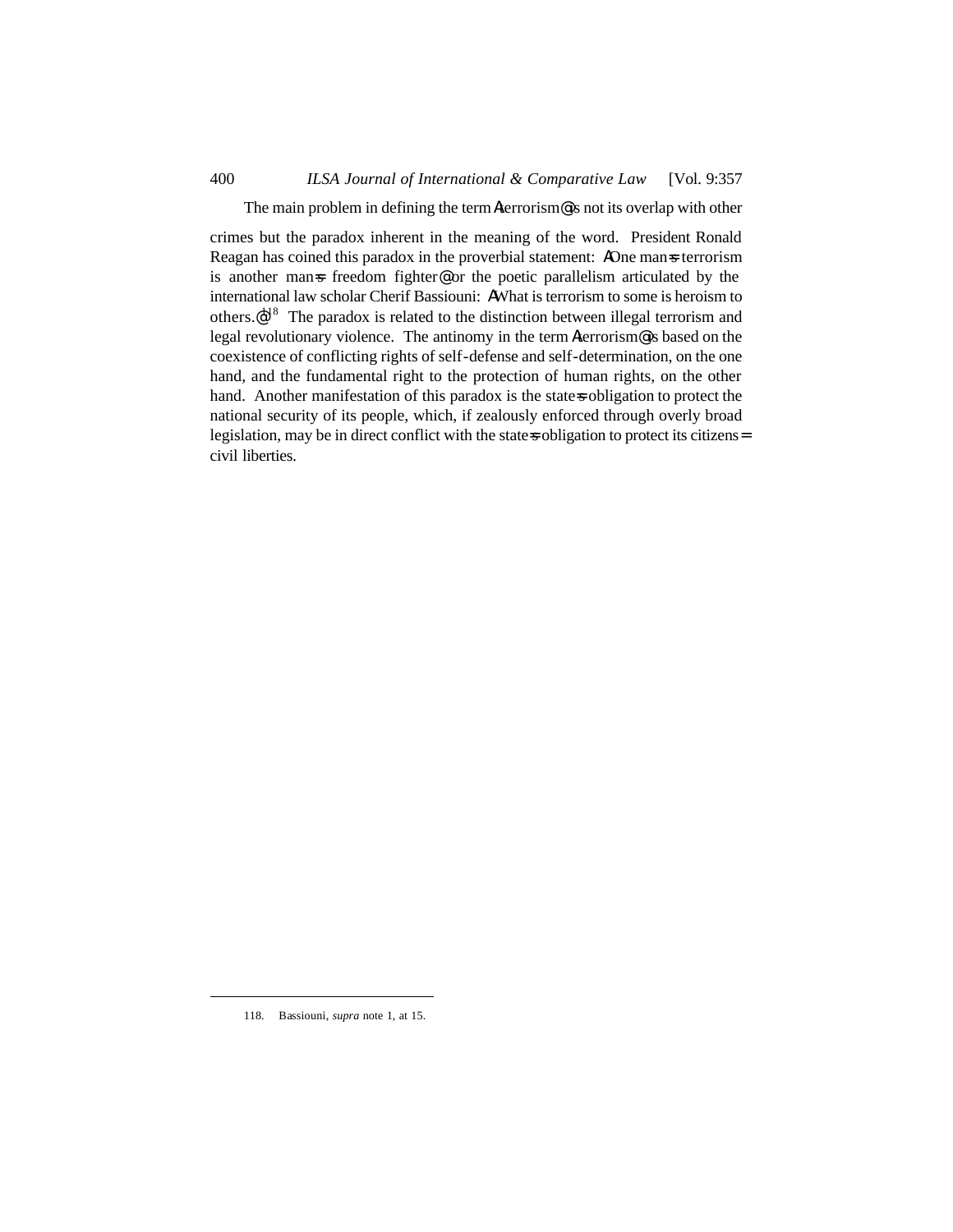Article 51 of the United Nations Charter provides the right to individual or collective self-defense if an armed attack occurs against a member of the United Nations. Moreover, every nation has a right to self-determination. In l979 Algeria, Libya and a few other countries wanted the United Nations to make an exception in one of its multilateral conventions<sup>119</sup> against hostage taking for national liberation movements<sup>120</sup> in which peoples are fighting against colonial domination and alien occupation and against racist regimes in the exercise of their right of selfdetermination. However, the Western countries rejected this demand on the grounds that even armies may not take civilian hostages because such an act would violate the Geneva Convention. There must be a balance established between the right of a democracy to defend itself against terrorism and the preservation of civil liberties and human rights. $121$  The difficulty to achieve this delicate balance has resulted in the proliferation of global treaties and declarations aimed at combating international terrorism and the abysmal failure by the international community to define terrorism and to prohibit state-sponsored terrorist acts. The time has come to take a more active approach to defining the term terrorism.

# IX. CONCLUSION

The semiotic approach to defining terrorism has uncovered five basic

structural elements which must be present in order to identify a violent act as terrorism. The paradoxical nature of the concept of terrorism renders the establishment of an acceptable definition difficult but not much different from the work that judges must do in the typical Ahard case,@ as defined by Ronald Dworkin.<sup>122</sup> Balance is the essence of the law iconographically represented by the scales of justice. Judges understand the sensitive nature of prioritizing two conflicting rights of equal importance. Who is to say that the right of selfdetermination or the right of self-defense against an armed attack is more important than the right of civilians to live in a safe environment, to enjoy their own fundamental human rights and basic civil liberties?

<sup>119.</sup> International Convention Against the Taking of Hostages, U.N. Doc. A/Res/34/146(l979), Article 12.

<sup>120.</sup> *See* Malvina Halberstam, *How Serious Are We About Prohibiting International Terrorism and Punishing Terrorists*? 11, 1 THE JEWISH LAW (1996) (discussing the exception for national liberation movements in Article 12 of the International Convention Against the Taking of Hostages, U.N. Doc. A/Res/34/146 (l979)).

<sup>121.</sup> *See* Gross, *supra* note 11, at 89.

<sup>122.</sup> RONALD DWORKIN, TAKING RIGHTS SERIOUSLY 81-130 (1977).